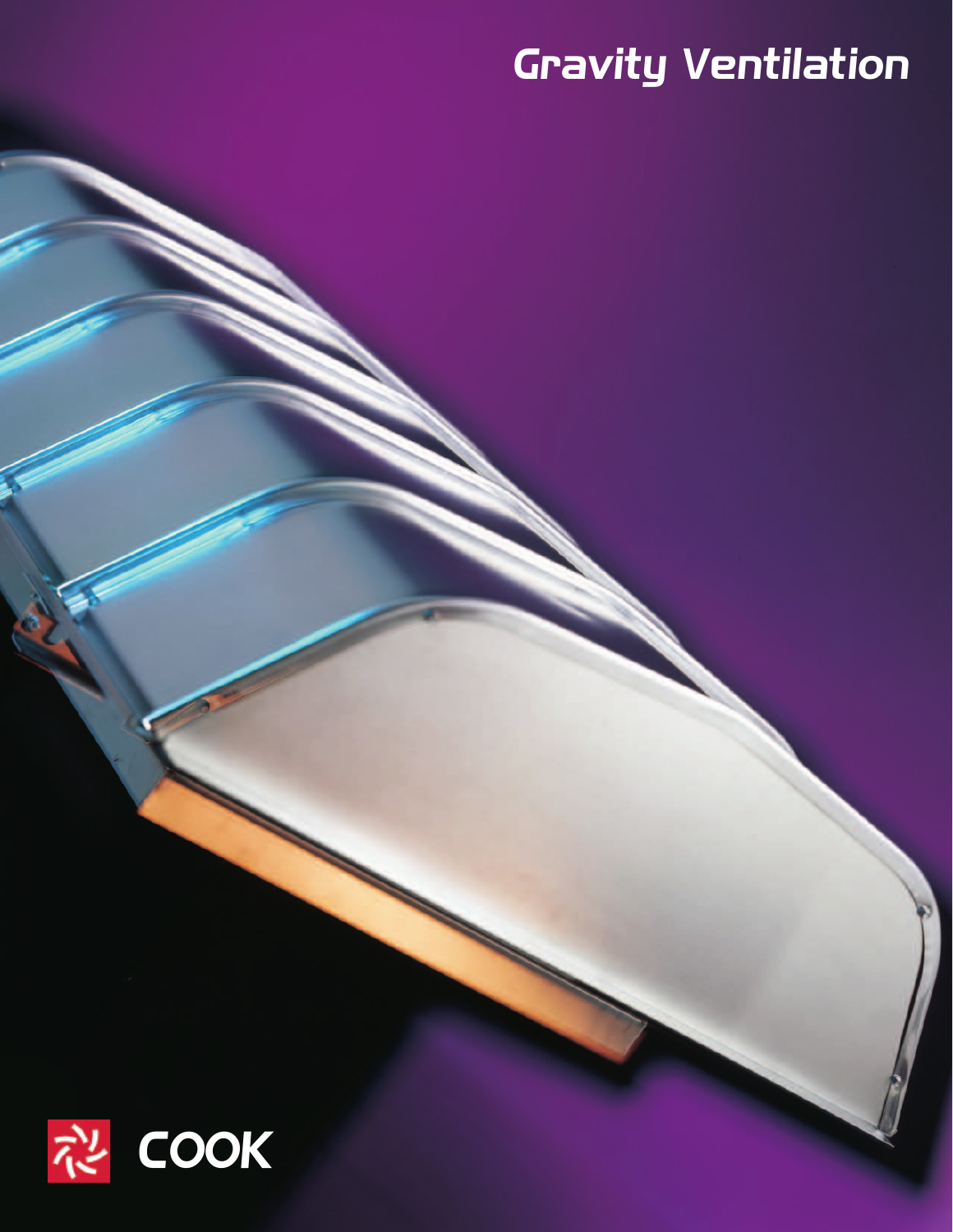## **GRAVITY VENTILATION**

### **Gravity Vents**

#### **Page** Service Service Service Service Service Service Service Service Service Service Service Service Service

| <b>Specifications. Dimension &amp; Performance Data</b> |
|---------------------------------------------------------|
|                                                         |
|                                                         |
|                                                         |
|                                                         |
|                                                         |
|                                                         |

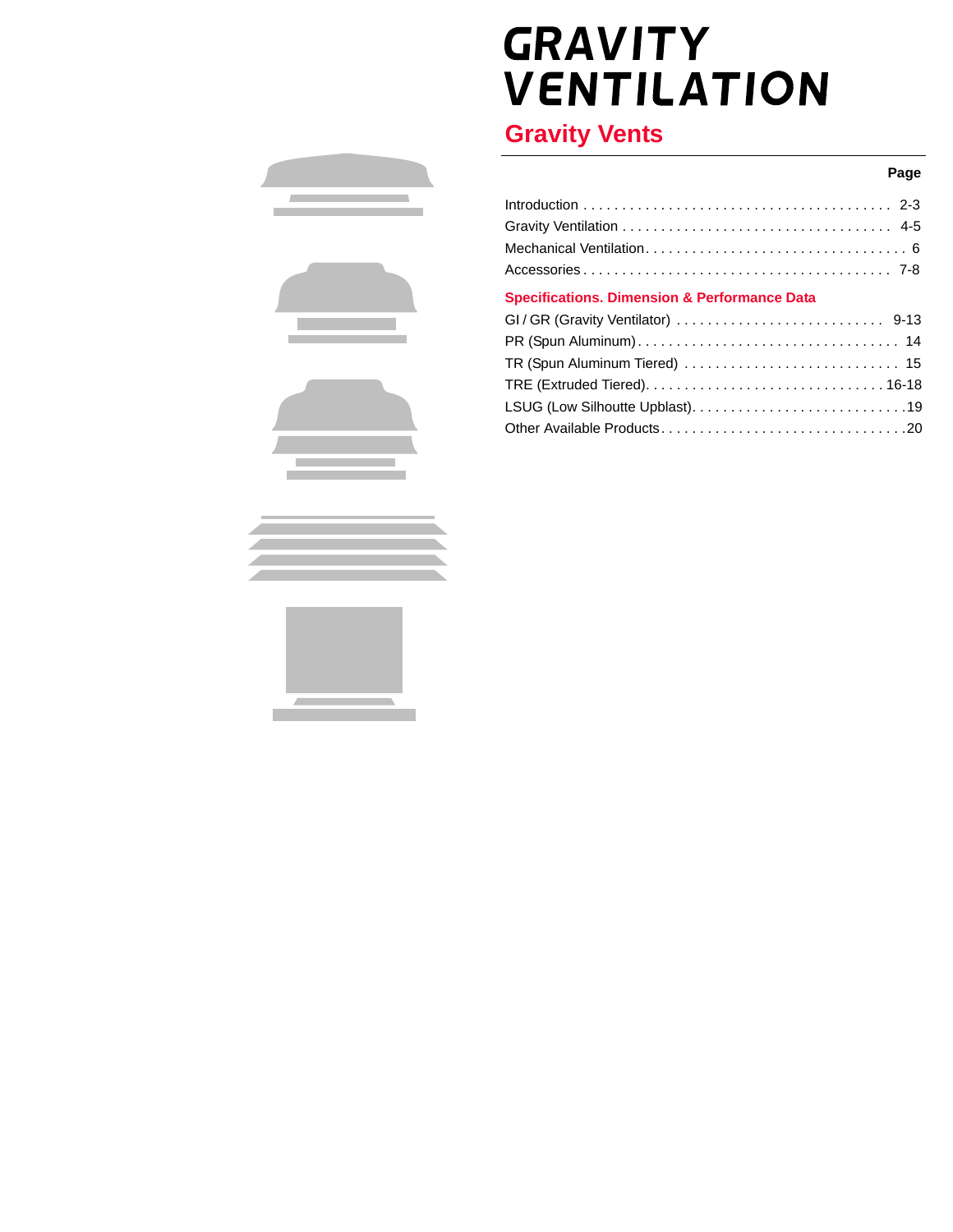### <span id="page-2-0"></span>**INTRODUCTION**

LOREN COOK COMPANY Gravity Ventilation units are designed for industrial and commercial applications requiring building ventilation, either natural or mechanical. All units are produced in an ISO 9001 certified facility.



#### **GI / GR**

- GI and GR are high efficiency gravity roof ventilators designed using the latest Computational Fluid Dynamic (CFD) and Finite Element Analysis (FEA) software packages.
- GI and GR bases are manufactured with a rounded flange around the throat that decreases pressure losses due to turbulence. (See CFD Models Below)
- GI and GR units are available with throats in widths from 12" to 72" and unlimited length starting at 12".
- GI and GR units come standard with integral lifting lugs.
- Tie down points are standard to allow for additional restraints to be added in the field as required.
- Rain gutters are standard to help eliminate rain infiltration.
- Roll formed hood panels provide excellent strength characteristics as well as creating a unit that is architecturally pleasing.
- GI and GR units are designed to exceed 30 lbs./ft<sup>2</sup> snowload rating.
- Hinged hoods are standard on GR units with less than a 73" throat length and GI units with less than a 61" throat length.

#### **Designed with the latest in computer aided engineering software.**

The new COOK GI and GR Gravity Ventilators were designed using the latest Computational Fluid Dynamics (CFD) and Finite Element Analysis (FEA) software. This allowed our engineers to optimize the geometry of the throat and hood to reduce pressure losses and increase efficiency, while maintaining structural integrity. Once the design was optimized, physical prototypes verified the performance and durability of the design. **The result is the most efficient Gravity Ventilator in the industry.**

#### **CFD Simulation**

**Comparing** COOK **High Efficiency gravity relief ventilator with typical gravity relief ventilator.**



The figures above depict the relative turbulence of each unit and illustrate the improved airflow achieved by the new COOK design. As can be seen in the figures, the radius throat design significantly reduces turbulence as compared to the typical square throat design.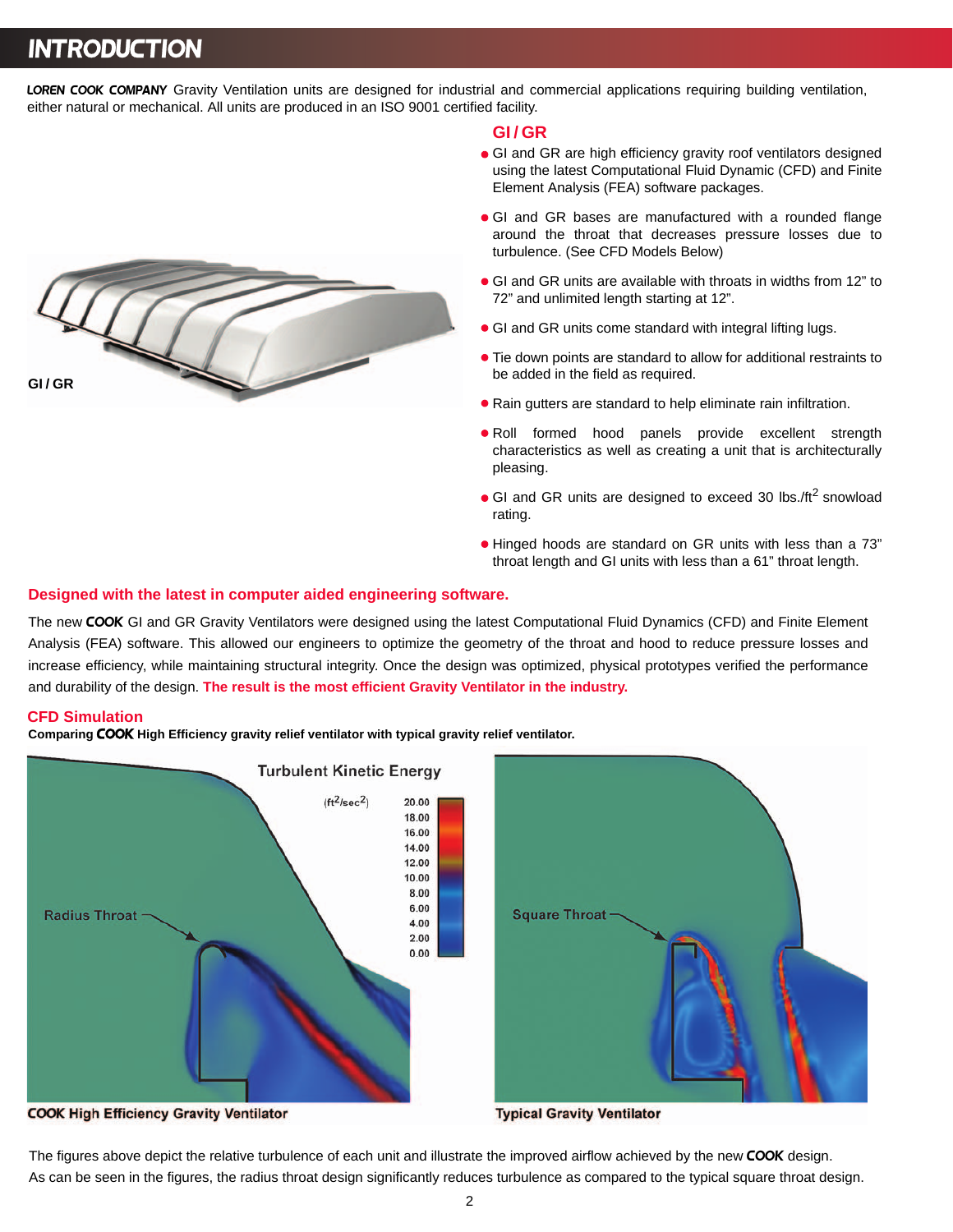







- PR is a spun aluminum intake/relief ventilator designed for use in both gravity and mechanical ventilation systems.
- PR is compact, durable and efficient.
- PR bases are manufactured with a fully developed inlet to provide the most efficient and weather resistant path for both supply and exhaust applications.
- PR units are available in 9 sizes from 8 to 48 inches.

#### **TR**

- TR is a spun aluminum ventilator designed for use in both gravity and mechanical ventilation systems.
- **.** TR units provide an increased intake area by utilizing two spun aluminum tiers and therefore, provide lower intake velocities reducing the introduction of airborne particles or moisture into the building.
- TR bases are manufactured with a fully developed base venturi to provide the most efficient and weather resistant path.
- TR units are available in 9 sizes from 8 to 48 inches.

#### **TRE**

- TRE is a tiered aluminum intake/relief ventilator designed to be one of the most flexible designs on the market.
- **TRE units can be tailored specifically to meet most building exhaust and** intake applications.
- The tiers are constructed of high quality extruded aluminum and provide for clean lines that can meet the requirements for even the most demanding architectural applications.
- TRE units are available with throat dimensions from 12" x 12" to 60" x 120".



**LSUG**

#### **LSUG**

- LSUG is a low silhouette, gravity relief, upblast ventilator designed for use on vertical high velocity exhaust systems.
- LSUG units include damper doors and a high volume rain gutter to prevent water infiltration.
- LSUG units are available in 7 sizes from 24 to 60 inches.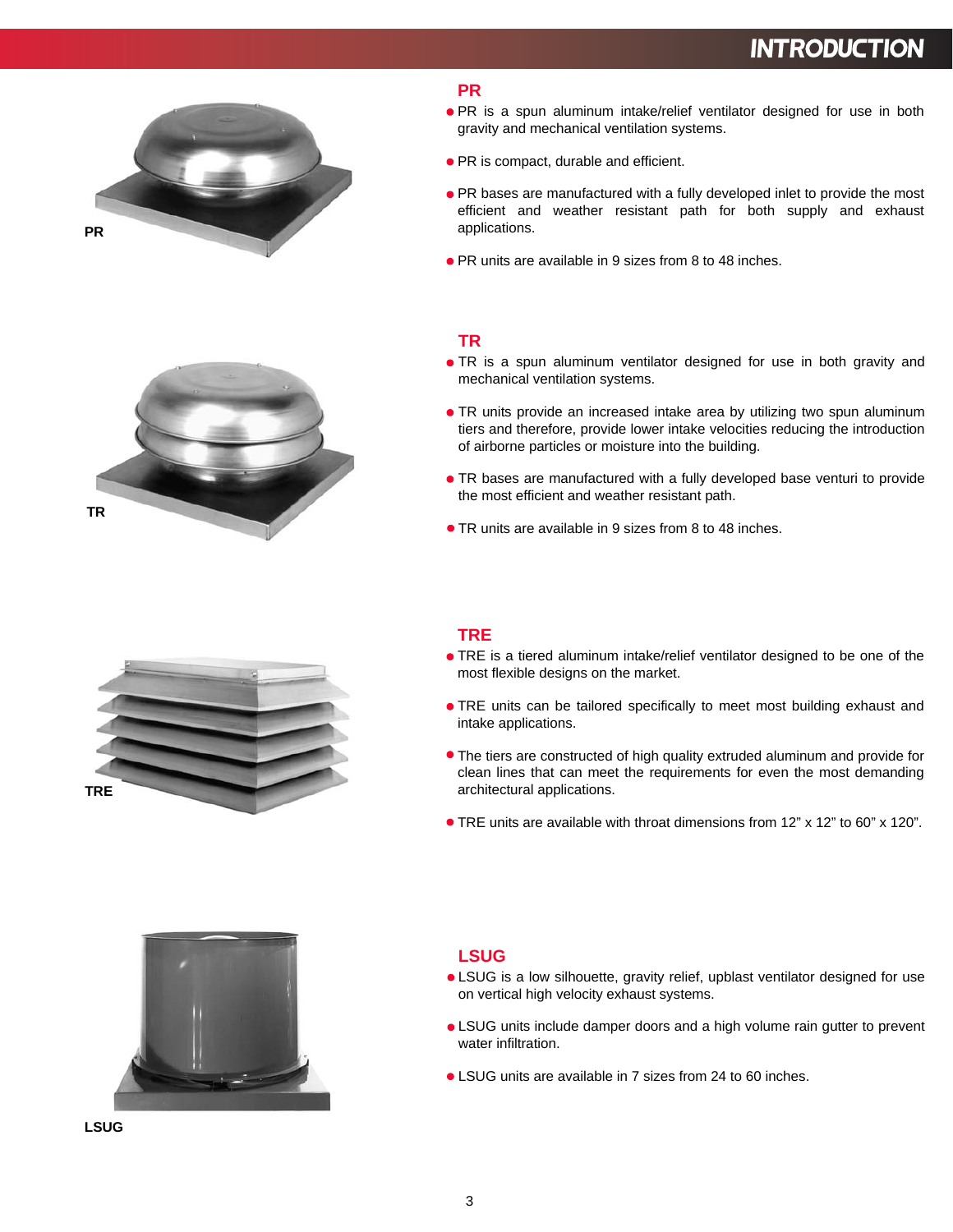### <span id="page-4-0"></span>GRAVITY VENTILATION

Gravity Ventilation (also known as natural ventilation) requires no powered ventilators to achieve air movement. It is most useful in buildings with open floor plans requiring no air conditioning, and where the primary motive for ventilation is heat removal or contaminant dilution. Gravity ventilation is achieved by strategically placing openings in the building to take advantage of prevailing winds and thermal buoyancy or stack effect.

#### **Wind Pressure**

Wind moving past a building creates areas of high and low pressure. The windward side of the building is an area of high pressure and the leeward side and roof are areas of low pressure. Placing openings in both high and low pressure areas of the building envelope causes air movement through the building.

#### **Thermal Buoyancy (Stack Effect)**

Heat generated from within buildings rises to the upper part of the structure. In buildings where the structure is of significant height, this natural tendency of warm air to rise (known as thermal buoyancy or stack effect) can generate air movement in the building. By placing openings in both the highest and lowest levels of the building, hot air is allowed to rise out of the building and pull cooler air into the lower level of the building.

#### **Placement of Openings**

In order to take advantage of both wind pressure and stack effect, gravity ventilators are generally used in conjunction with doors and windows to ventilate the structure. Gravity ventilators are placed on the roof, being the highest part of the structure, to provide for exhaust of building air. Windows and doors at lower elevations provide the intake portals of the gravity ventilation system.

#### **Gravity Ventilator Selection and Sizing**

Gravity ventilators should be selected for appropriate architectural style, weather resistance, construction, and cost. When designing a gravity ventilation system it is important to allow ample intake area. The total area of doors, windows, and dampers used as intake points should be equal to or greater than the total throat area of the gravity ventilators selected. This will allow the gravity ventilators to operate as designed.

To determine the proper size and number of gravity ventilators, it is first necessary to calculate the amount of airflow required for the building.

Two of the most common parameters used to determine the required airflow in a gravity ventilation system are heat removal and contaminant dilution.

#### **Designing For Heat Removal**



Once the required air volume is known, the locations of gravity ventilators and intake openings need to be determined. It is wise to disperse gravity ventilators over the roof surface to provide even ventilation. If all intake openings are located on one side of the building, typically the gravity ventilators would be located on the opposite side of the building to provide a sweeping effect across the space.





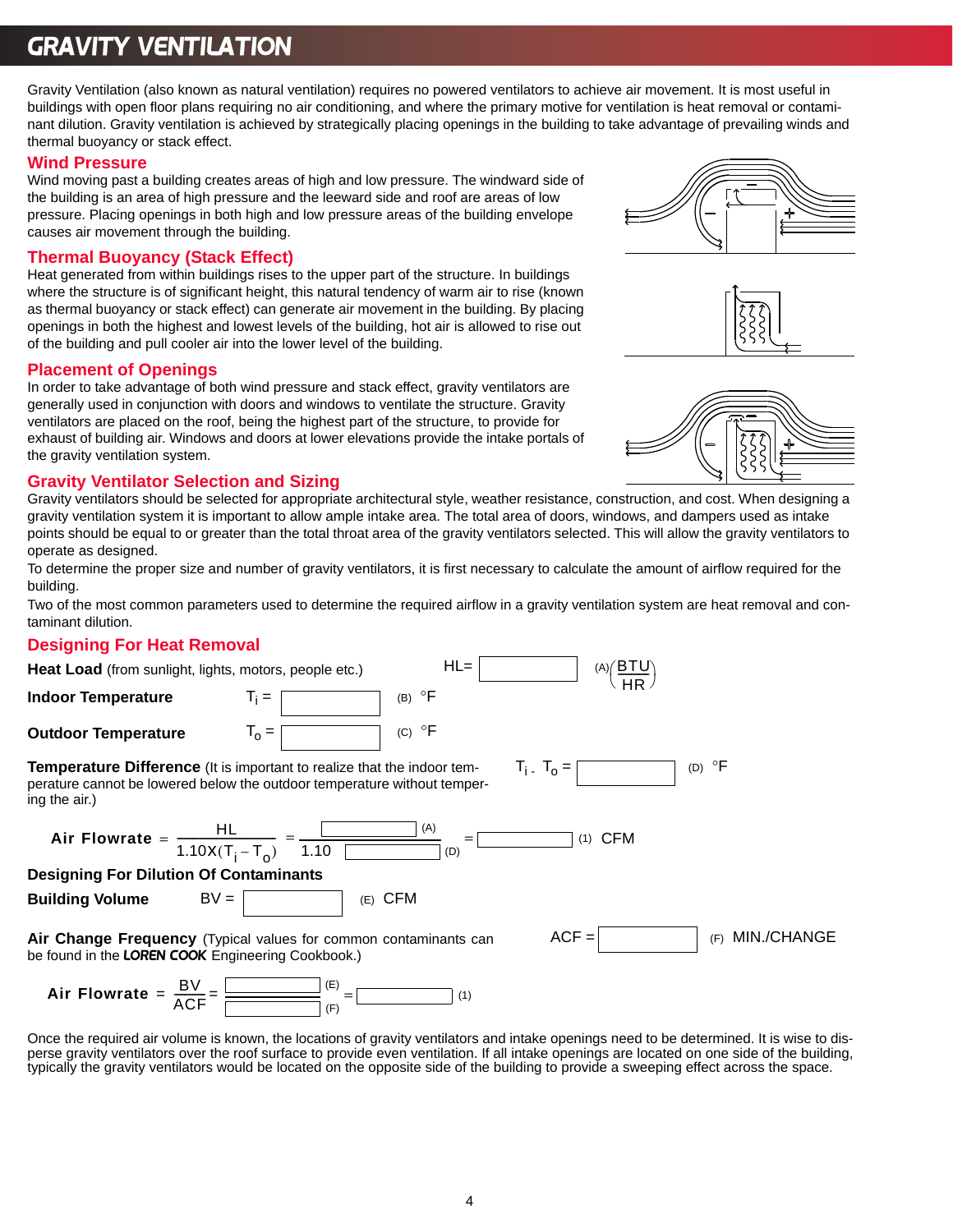### GRAVITY VENTILATION

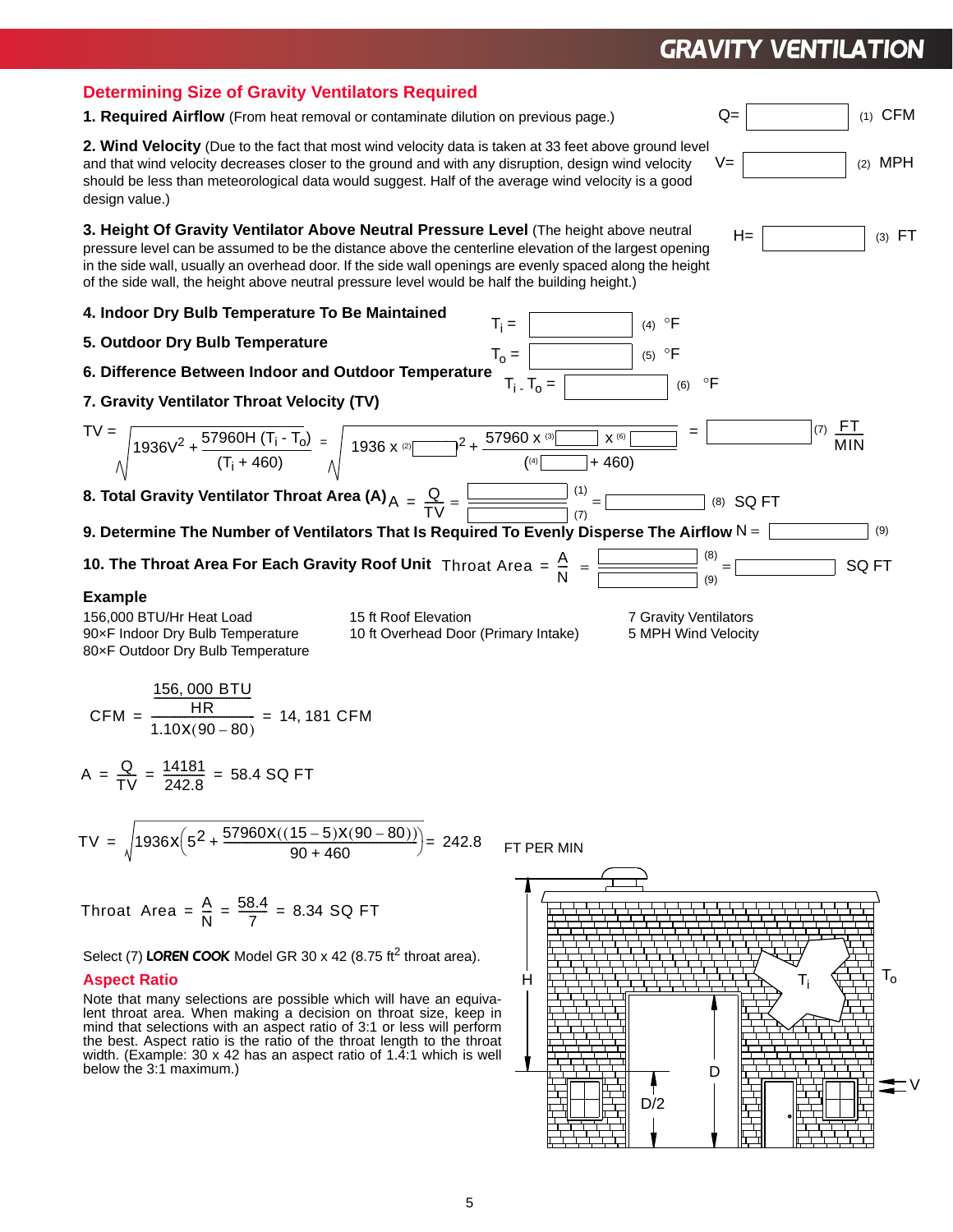### <span id="page-6-0"></span>MECHANICAL VENTILATION

When selecting gravity ventilators for mechanical ventilation systems power ventilators will be forcing air in or out of the building through the gravity ventilators. The power ventilator may be directly connected to the gravity ventilator via ductwork or the building may constitute a plenum, the air induced to move through the gravity ventilator merely by the pressure differential created between the interior of the building and the ambient atmosphere.



**Ducted Relief**



**Non-Ducted Relief**



**Ducted Intake**



**Non-Ducted Intake**

### **Ducted Relief**

This application is the most simple of all gravity ventilator applications. The ventilators are selected based on the air volume and acceptable pressure drop along with any physical limitations which may affect the dimensions of the product.

#### **Non-Ducted Relief**

Non-ducted relief gravity ventilator applications are very similar to ducted relief applications with the exception that the pressure drop of the ventilator should be kept to a minimum. The building will be pressurized to approximately the selected pressure drop of the gravity ventilator. Selecting the ventilator for pressure drops in excess of 1/8" wg will result in problems with exit doors standing open and unwanted infiltration into any adjacent conditioned areas.

#### **Ducted Intake**

Ducted intake applications are similar to ducted relief with the additional consideration of intake velocity. Moisture carryover begins to occur at approximately 500 FPM intake velocity and gravity ventilator selections should, therefore, be kept below that threshold unless moisture containment measures are added to the system.

#### **Non-Ducted Intake**

Although the 500 FPM intake velocity will usually limit the intake static pressure, the designer should double-check gravity ventilator pressure drop to ensure that it does not exceed 1/8" wg. If the negative pressure is excessive, it can result in difficulty opening exit doors and dangerous slamming of already open doors.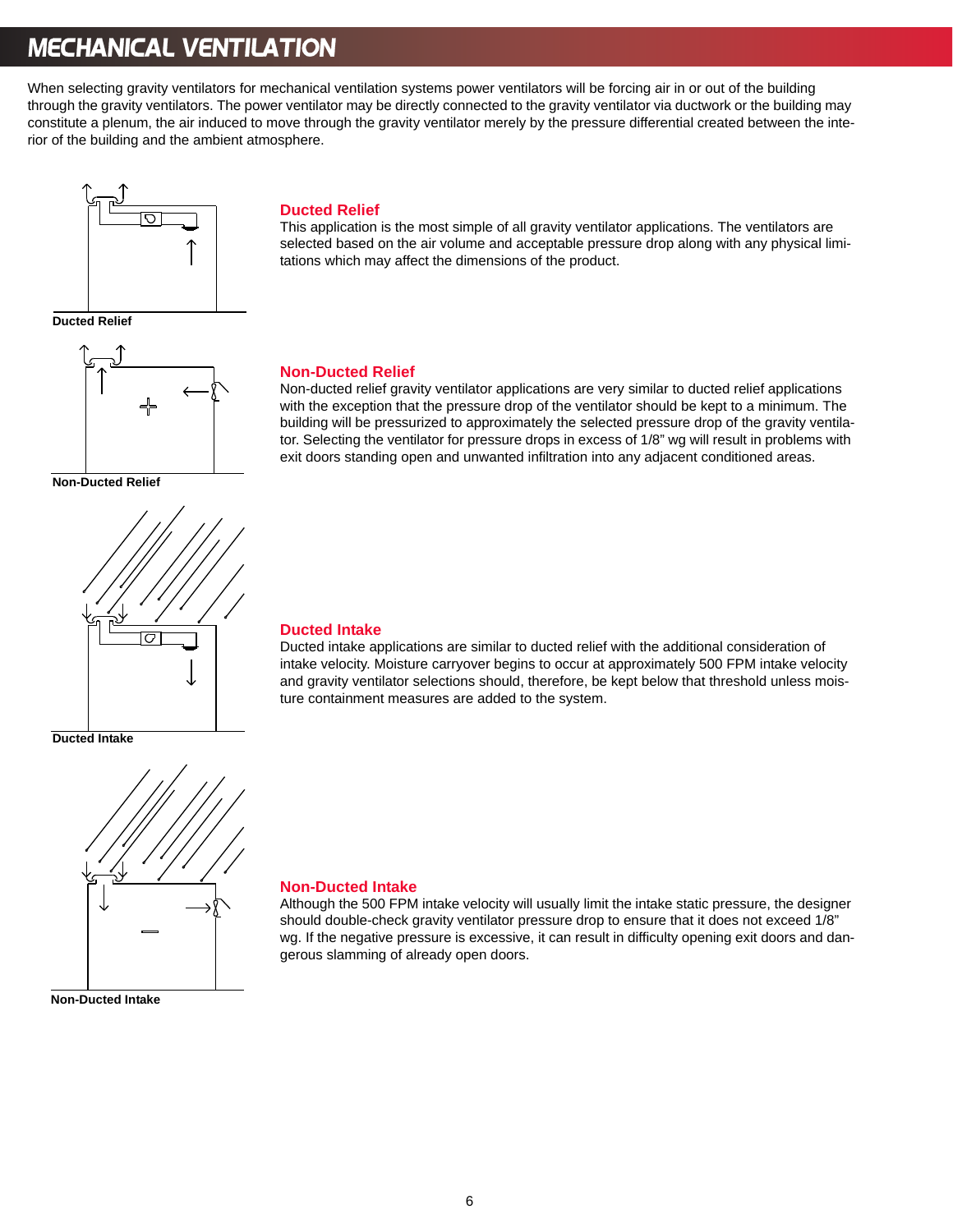### ACCESSORIES

#### **Curbs**





#### **Curb Construction Features**

- Minimum 18 gauge galvanized steel (RCG) or .080 aluminum (RCA).
- 1-1/2", 3 lbs. density thermal and acoustical insulation.
- Continuously welded corners.
- Wood nailer.

#### **Options**

- Damper tray.
- No wood nailer (deduct 1-1/2" from height).
- 13-1/2" tall construction.
- 3" cant (add 4" to V Sq. dimension).

**GI / GR / TRE Curb Sizing -** The curb size for a unit is found by adding 4" to each dimension of the throat size. For a 24 x 30 GI, the appropriate galvanized curb would be a RCG 28 x 34. Additional information can be found in LOREN COOK submittals.

| PR/ | <b>LSUG</b>              | <b>Catalog Number</b> | F Sq.         |            |  |
|-----|--------------------------|-----------------------|---------------|------------|--|
| TR  |                          | Galv.                 | Alum.         |            |  |
| 8   | $\blacksquare$           | <b>RCG-16</b>         | <b>RCA-16</b> | $16 - 1/2$ |  |
| 12  | $\overline{\phantom{a}}$ | <b>RCG-18</b>         | <b>RCA-18</b> | $18 - 1/2$ |  |

#### **PR/TR/LSUG** Curb Dimension Data

| PR/       | <b>LSUG</b> | <b>Catalog Number</b> |               | F Sq.      | V Sq.      | W Sq.      | Roof       |
|-----------|-------------|-----------------------|---------------|------------|------------|------------|------------|
| <b>TR</b> |             | Galv.                 | Alum.         |            |            |            | Opening    |
| 8         |             | RCG-16                | <b>RCA-16</b> | $16 - 1/2$ | $20 - 1/2$ | $9 - 3/4$  | $13 - 1/2$ |
| 12        |             | <b>RCG-18</b>         | <b>RCA-18</b> | $18 - 1/2$ | $22 - 1/2$ | $11 - 3/4$ | $15 - 1/2$ |
| 16        |             | RCG-26                | RCA-26        | $26 - 1/2$ | $30 - 1/2$ | $19 - 3/4$ | $23 - 1/2$ |
| 20        |             | <b>RCG-30</b>         | <b>RCA-30</b> | $30 - 1/2$ | $34 - 1/2$ | $23 - 3/4$ | $27 - 1/2$ |
| 24        | 24          | RCG-34                | RCA-34        | $34 - 1/2$ | $38 - 1/2$ | $27 - 3/4$ | $31 - 1/2$ |
| 30        | 30          | <b>RCG-40</b>         | RCA-40        | $40 - 1/2$ | $44 - 1/2$ | $33 - 3/4$ | $37 - 1/2$ |
| 36        | 36          | RCG-46                | RCA-46        | $46 - 1/2$ | $50 - 1/2$ | $39 - 3/4$ | $43 - 1/2$ |
| 42        | 42          | <b>RCG-52</b>         | <b>RCA-52</b> | $52 - 1/2$ | $56 - 1/2$ | $45 - 3/4$ | $49 - 1/2$ |
| 48        | 48          | <b>RCG-58</b>         | <b>RCA-58</b> | $58-1/2$   | $62 - 1/2$ | $51 - 3/4$ | $55 - 1/2$ |
|           | 54          | <b>RCG-54</b>         | <b>RCA-54</b> | $64 - 1/2$ | $66 - 1/2$ | $57 - 1/4$ | $61 - 1/2$ |
|           | 60          | <b>RCG-70</b>         | <b>RCA-50</b> | $70 - 1/2$ | $74 - 1/2$ | $63 - 3/4$ | $67 - 1/2$ |

All dimensions in inches. When motor operated damper is used, a wood nailer is required. Sound curbs available for most sizes. Contact factory for dimensions.

#### **Additional Accessories**

- Aluminum Bird Screen
- 2" Washable Filters
- Hinged Base
- Magnetic Latches (LSUG)
- Discharge Guard (LSUG)
- Insect Screen
- Galvanized Construction (GI/GR)

#### **Available Coatings**

- LORENIZED<sup>®</sup> Standard on LSUG
- Epoxy
- Anti-condensate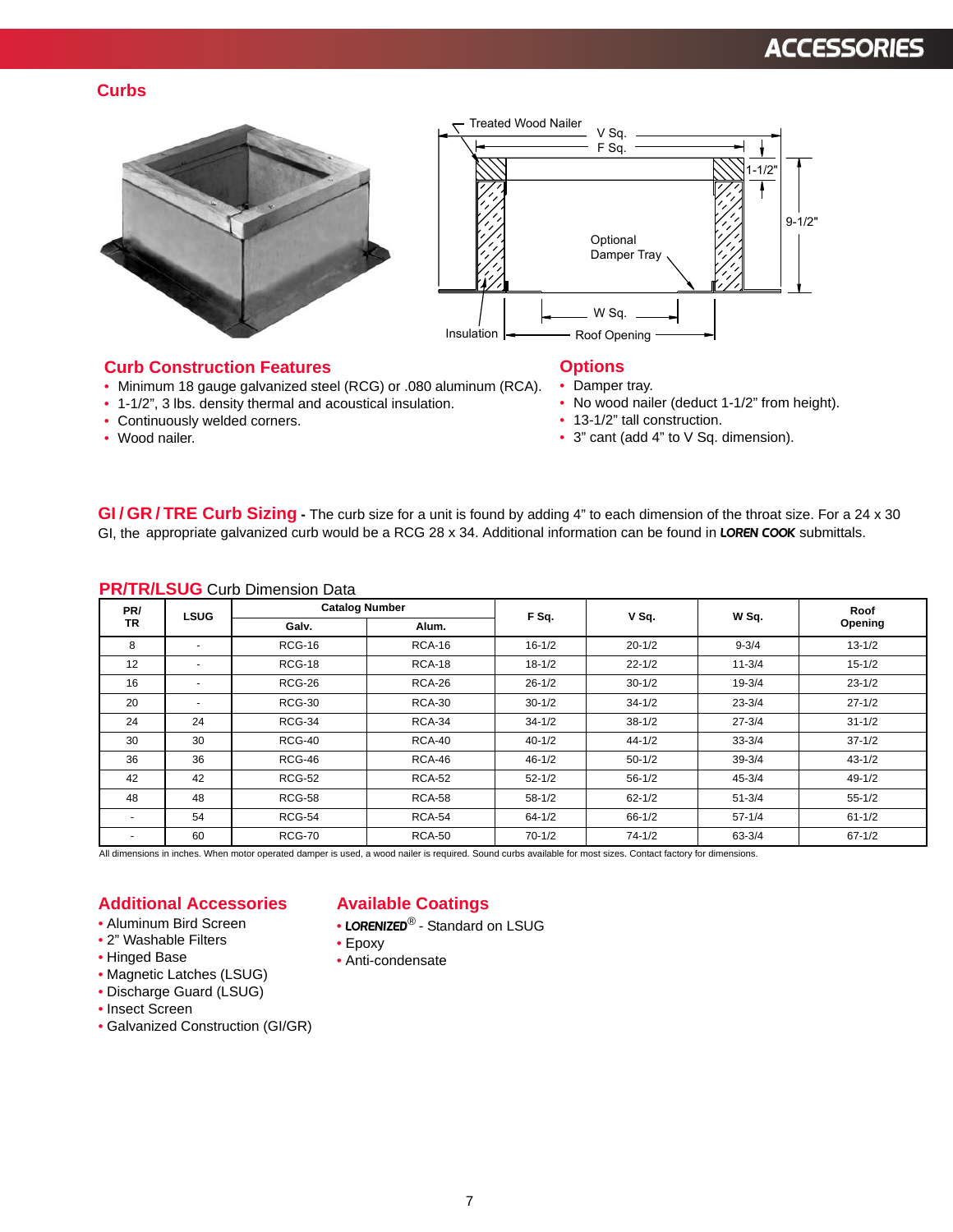### **ACCESSORIES**

#### **Dampers**

Gravity dampers feature an extruded aluminum frame, aluminum blades and aluminum hinge pins with nylon bushings. Motorized dampers feature an extruded aluminum frame, aluminum blades and aluminum hinge pins with nylon bushings. Motors are shipped loose for field installation on motorized backdraft dampers (BDM). Motors are shipped installed on motorized intake backdraft dampers (BDMI). Available voltages include 115V, 220V and 440V.

#### **Intake Backdraft Damper**





#### **Motorized Intake Backdraft Damper**





#### **Gravity Backdraft Damper Motorized Backdraft Damper**



- **GI / GR Backdraft Damper Sizing** The length and width of the backdraft damper is 1/4" smaller than the length and width of the throat. The damper is designed to fit on the optional damper tray in the curb.
- **TRE Backdraft Damper Sizing** The length and width of the backdraft damper is 1-1/2" larger than the length and width of the TRE throat for dampers to be mounted in TRE unit. The damper is sized to fit on the integral damper tray located in the throat of the unit. The length and width of the backdraft damper is 1/4" smaller than the length and width of the throat for dampers to be curb mounted. On TRE Intake units with less than 4 tiers, TRE Relief units with less than 3 tiers, or TRE Intake units with 2" filters, a Backdraft Damper must be installed in a curb with tray. Dampers mounted in TRE for "knocked down" units require special consideration, consult factory.

| <b>PR/TR</b> |               | <b>Catalog Number</b> |              |                | E Sq.      |
|--------------|---------------|-----------------------|--------------|----------------|------------|
|              | BDI*          | <b>BDMI**</b>         | <b>BD***</b> | $BDM^{\Delta}$ |            |
| 8            | <b>BDI-12</b> | <b>BDMI-12</b>        | <b>BD-12</b> | <b>BDM-12</b>  | $11 - 3/4$ |
| 12           | <b>BDI-14</b> | <b>BDMI-14</b>        | <b>BD-14</b> | <b>BDM-14</b>  | $13 - 3/4$ |
| 16           | <b>BDI-22</b> | BDMI-22               | <b>BD-22</b> | <b>BDM-22</b>  | $21 - 3/4$ |
| 20           | BDI-26        | BDMI-26               | <b>BD-26</b> | <b>BDM-26</b>  | $25 - 3/4$ |
| 24           | <b>BDI-30</b> | BDMI-30               | <b>BD-30</b> | <b>BDM-30</b>  | 29-3/4     |
| 30           | <b>BDI-36</b> | BDMI-36               | <b>BD-36</b> | BDM-36         | $35 - 3/4$ |
| 36           | <b>BDI-42</b> | <b>BDMI-42</b>        | <b>BD-42</b> | <b>BDM-42</b>  | $41 - 3/4$ |
| 42           | <b>BDI-48</b> | BDMI-48               | <b>BD-48</b> | <b>BDM-48</b>  | $47 - 3/4$ |
| 48           | <b>BDI-54</b> | <b>BDMI-54</b>        | <b>BD-54</b> | <b>BDM-54</b>  | $53 - 3/4$ |

All dimensions in inches.

\*BDI - Maximum operating temperature is 200° F (95° C).

\*\*BDMI - Motors are available in 110V, 220V, or 440V, single phase. BDMI-36 and larger use two motors. Maximum operating temperature is 130° F (50° C). Wood nailer must be supplied on 9-1/2" tall curb. \*\*\*BD - Maximum operating temperature is 200° F (95° C). BD-36 to BD-66 are shipped as two panels. BD-78 is shipped as three panels.

<sup>∆</sup>BDM - Maximum operating temperature is 130° F (50° C). Wood nailer must be supplied on 9-1/2" tall curb. Motors are available in 110V, 220V, or 440V, single phase. BDM-36 and larger use two motors.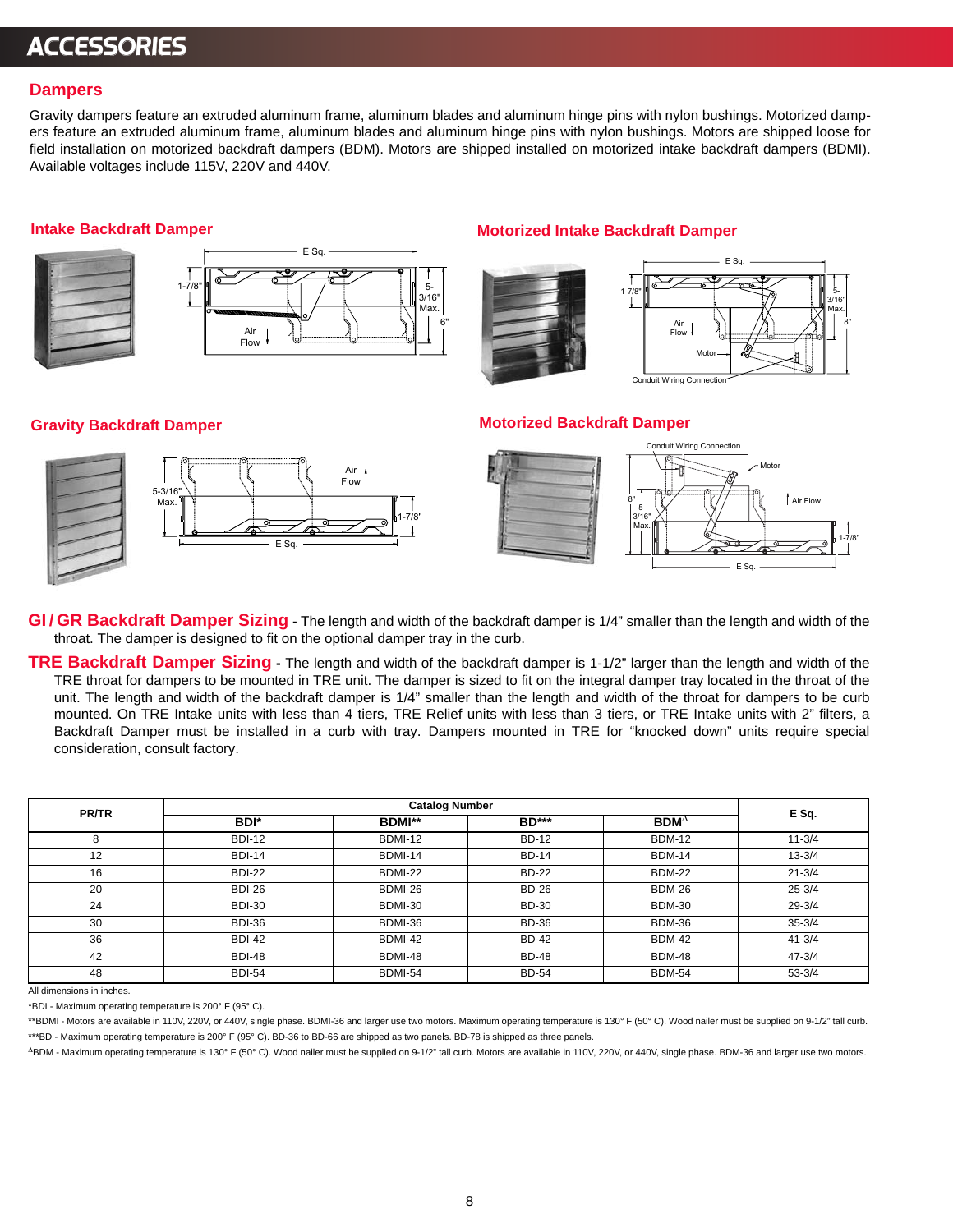### Specifications and Dimension Data **GI/GR**

**Gravity Ventilator**

<span id="page-9-0"></span>**Description** - Unit shall be a hooded high efficiency roof mounted gravity ventilator.

- **Construction** The unit shall be of bolted and welded construction utilizing corrosion resistant fasteners. The hood shall be constructed of minimum 18 gauge aluminum, bolted to a minimum 8 gauge aluminum support structure. A radius throat must be provided for optimum performance. Lifting lugs shall be provided to help prevent damage from improper lifting. A rain gutter shall be provided to prevent rain infiltration. The base shall have continuously welded curb cap corners for maximum leak protection. Birdscreen constructed of 1/2" galvanized mesh shall be mounted in the hood. Unit shall bear an engraved aluminum nameplate and shall be shipped in ISTA Certified Transit Tested Packaging.
- **Product** Units shall be model GI and GR as manufactured by Loren Cook Company of Springfield, Missouri.

#### **Intake Hood Velocity Notes**

**Velocity to 500 FPM** - Velocity below 500 FPM provides for a level of protection against the influx of airborne mist or debris.

**Velocity 500 FPM to 1000 FPM** - Within this velocity range there is a possibility that fine, airborne mist will be carried into the building through the vent. Care should be taken in the location of the unit if airborne mist is a problem.

**Velocity Greater Than 1000 FPM** - Velocity in this range is not recommended unless special means are taken to prevent the influx of airborne matter and large droplets of moisture into the interior of the building.

Velocities shown are to be used as a guide only. Final application and conditions will be a governing factor.



\*NOTE: Units with a throat width of 24" or less have a 4" standard throat height.



9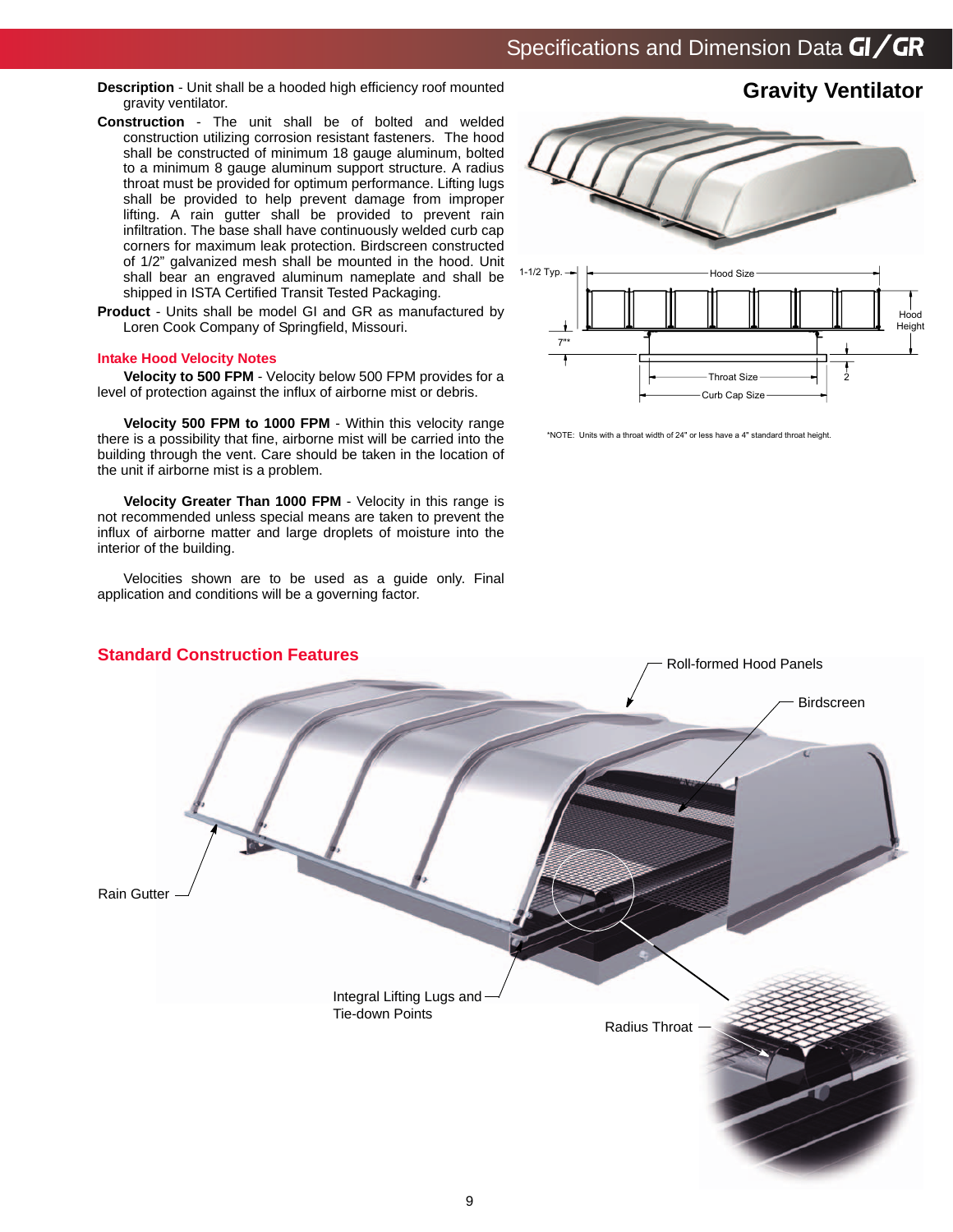### **GI** Performance Data

### **GI** - Intake Performance Data

|                          |                                       |                            |                 | <b>Ducted</b>         |                |                   |                    |              |              |              | <b>Static Pressure Drop</b> |              |                      |              |               |                |               |
|--------------------------|---------------------------------------|----------------------------|-----------------|-----------------------|----------------|-------------------|--------------------|--------------|--------------|--------------|-----------------------------|--------------|----------------------|--------------|---------------|----------------|---------------|
|                          |                                       |                            |                 |                       |                |                   |                    | 0.017        | 0.028        | 0.040        | 0.056                       | 0.073        | 0.093                | 0.115        | 0.140         | 0.167          | 0.196         |
| Throat                   | Hood                                  | <b>Curb Cap</b>            | Hood            |                       |                | <b>Non-Ducted</b> |                    | 0.044        | 0.063        | 0.085        | 0.110                       | 0.139        | 0.170                | 0.205        | 0.243         | 0.284          | 0.328         |
| Size<br>(In.)            | Size<br>(In.)                         | Size<br>(In.)              | Height<br>(In.) |                       |                |                   | Shipping Shipping  |              |              |              |                             |              | <b>Hood Velocity</b> |              |               |                |               |
|                          |                                       |                            |                 | Throat   Hood<br>Area | Area           |                   | Wt. Galv. Wt. Alum | 200          | 250          | 300          | 350                         | 400          | 450                  | 500          | 550           | 600            | 650           |
|                          |                                       |                            |                 |                       |                | (lbs.)            | (lbs.)             |              |              |              |                             |              | <b>CFM</b>           |              |               |                |               |
| 12 x 12                  | 28 x 24                               | 17.5 x 17.5                | 11              | 1.00                  | 3.67           | 118               | 92                 | 600          | 750          | 900          | 1050                        | 1200         | 1350                 | 1500         | 1650          | 1800           | 1950          |
| $12 \times 18$           | 28<br>x 36                            | x 23.5<br>17.5             | 11              | 1.50                  | 5.50           | 143               | 110                | 900          | 1125         | 1350         | 1575                        | 1800         | 2025                 | 2250         | 2475          | 2700           | 2925          |
| 24<br>12 x               | 28<br>x 36                            | x 29.5<br>17.5             | 11              | 2.00                  | 5.00           | 147               | 112                | 800          | 1000         | 1200         | 1400                        | 1600         | 1800                 | 2000         | 2200          | 2400           | 2600          |
| 30<br>12 x               | 29<br>x 48                            | 17.5 x 35.5                | 12              | 2.50                  | 7.17           | 173               | 131                | 1100         | 1375         | 1650         | 1925                        | 2200         | 2475                 | 2750         | 3025          | 3300           | 3575          |
| 12 x<br>36               | 29<br>x 48                            | 17.5 x 41.5                | 12              | 3.00                  | 6.67           | 182               | 136                | 1200         | 1500         | 1800         | 2100                        | 2400         | 2700                 | 3000         | 3300          | 3600           | 3900          |
| 12 x 42                  | 30<br>x 60                            | 17.5 x 47.5                | 12              | 3.50                  | 9.00           | 204               | 152                | 1383         | 1729         | 2075         | 2421                        | 2767         | 3113                 | 3458         | 3804          | 4150           | 4496          |
| $12 \times$<br>48        | 30<br>x 60                            | 17.5 x 53.5                | 12              | 4.00                  | 8.50           | 218               | 160                | 1617         | 2021         | 2425         | 2829                        | 3233         | 3638                 | 4042         | 4446          | 4850           | 5254          |
| 16<br>16 x               | 28<br>x 36                            | 21.5 x 21.5                | 11              | 1.78                  | 5.22           | 149               | 114                | 944          | 1181         | 1417         | 1653                        | 1889         | 2125                 | 2361         | 2597          | 2833           | 3069          |
| 16 x 18                  | 29<br>x 36                            | 21.5 x 23.5                | 12              | 2.00                  | 5.25           | 134               | 98                 | 900          | 1125         | 1350         | 1575                        | 1800         | 2025                 | 2250         | 2475          | 2700           | 2925          |
| 24<br>16 x               | 32 x<br>36                            | 21.5 x 29.5                | 12              | 2.67                  | 5.33           | 169               | 126                | 1067         | 1333         | 1600         | 1867                        | 2133         | 2400                 | 2667         | 2933          | 3200           | 3467          |
| 16x<br>30                | 30<br>48<br>$\pmb{\chi}$              | 21.5 x 35.5                | 13              | 3.33                  | 6.67           | 192               | 142                | 1333         | 1667         | 2000         | 2333                        | 2667         | 3000                 | 3333         | 3667          | 4000           | 4333          |
| 16 x 36                  | 36<br>x 48                            | 21.5 x 41.5                | 14              | 4.00                  | 8.00           | 210               | 152                | 1600         | 2000         | 2400         | 2800                        | 3200         | 3600                 | 4000         | 4400          | 4800           | 5200          |
| 16 x<br>-42              | 34<br>x 60                            | 21.5 x 47.5                | 14              | 4.67                  | 9.50           | 233               | 169                | 1900         | 2375         | 2850         | 3325                        | 3800         | 4275                 | 4750         | 5225          | 5700           | 6175          |
| 16 x 48                  | 38<br>x 60                            | 21.5 x 53.5                | 14              | 5.33                  | 10.50          | 248               | 177                | 2100         | 2625         | 3150         | 3675                        | 4200         | 4725                 | 5250         | 5775          | 6300           | 6825          |
| 54<br>16x                | 36<br>72<br>$\boldsymbol{\mathsf{x}}$ | 21.5 x 59.5                | 15              | 6.00                  | 12.00          | 277               | 195                | 2400         | 3000         | 3600         | 4200                        | 4800         | 5400                 | 6000         | 6600          | 7200           | 7800          |
| 16 x<br>60               | 40<br>x 72                            | 21.5 x 65.5                | 15              | 6.67                  | 13.33          | 293               | 204                | 2667         | 3333         | 4000         | 4667                        | 5333         | 6000                 | 6667         | 7333          | 8000           | 8667          |
| 16 x 66                  | 38<br>x 84                            | 21.5 x 71.5                | 15              | 7.33                  | 14.83          | 321               | 222                | 2967         | 3708         | 4450         | 5192                        | 5933         | 6675                 | 7417         | 8158          | 8900           | 9642          |
| 18 x 18                  | 29<br>x 36                            | 23.5 x 23.5                | 12              | 2.25                  | 5.00           | 160               | 121                | 1000         | 1250         | 1500         | 1750                        | 2000         | 2250                 | 2500         | 2750          | 3000           | 3250          |
| 24<br>$18 \times$        | 36<br>x 36                            | 23.5 x 29.5                | 13              | 3.00                  | 6.00           | 179               | 132                | 1200         | 1500         | 1800         | 2100                        | 2400         | 2700                 | 3000         | 3300          | 3600           | 3900          |
| 30<br>18 x               | 34<br>x 48                            | 23.5 x 35.5                | 14              | 3.75                  | 7.58           | 204               | 149                | 1517         | 1896         | 2275         | 2654                        | 3033         | 3413                 | 3792         | 4171          | 4550           | 4929          |
| 36<br>18 x               | x 48<br>41                            | 23.5 x 41.5                | 14              | 4.50                  | 9.17           | 225               | 161                | 1833         | 2292         | 2750         | 3208                        | 3667         | 4125                 | 4583         | 5042          | 5500           | 5958          |
| 18 x 42                  | 38<br>x 60                            | 23.5 x 47.5                | 15              | 5.25                  | 10.58          | 248               | 177                | 2117         | 2646         | 3175         | 3704                        | 4233         | 4763                 | 5292         | 5821          | 6350           | 6879          |
| 18 x<br>48               | 43<br>x 60                            | 23.5 x 53.5                | 15              | 6.00                  | 11.92          | 263               | 186                | 2383         | 2979         | 3575         | 4171                        | 4767         | 5363                 | 5958         | 6554          | 7150           | 7746          |
| 54<br>$18 \times$        | 41<br>72<br>$\pmb{\chi}$              | 23.5 x 59.5                | 15              | 6.75                  | 13.75          | 296               | 206                | 2750         | 3438         | 4125         | 4813                        | 5500         | 6188                 | 6875         | 7563          | 8250           | 8938          |
| 18 x 60                  | 72<br>45<br>$\boldsymbol{\mathsf{x}}$ | 23.5 x 65.5                | 16              | 7.50                  | 15.00          | 313               | 215                | 3000         | 3750         | 4500         | 5250                        | 6000         | 6750                 | 7500         | 8250          | 9000           | 9750          |
| 18 x 66                  | 42<br>x 84                            | 23.5 x 71.5                | 16              | 8.25                  | 16.25          | 336               | 230                | 3250         | 4063         | 4875         | 5688                        | 6500         | 7313                 | 8125         | 8938          | 9750           | 10563         |
| 18 x 72                  | 46<br>x 84                            | 23.5 x 77.5                | 16<br>16        | 9.00                  | 17.83<br>19.58 | 354               | 240<br>312         | 3567         | 4458<br>4896 | 5350         | 6242<br>6854                | 7133<br>7833 | 8025<br>8813         | 8917<br>9792 | 9808          | 10700<br>11750 | 11592         |
| 78<br>18 x<br>24 x<br>24 | 44<br>x 96<br>48                      | 23.5 x 83.5<br>29.5 x 29.5 | 14              | 9.75<br>4.00          | 8.00           | 440<br>213        | 153                | 3917<br>1600 | 2000         | 5875<br>2400 | 2800                        | 3200         | 3600                 | 4000         | 10771<br>4400 | 4800           | 12729<br>5200 |
| 24 x 30                  | x 36<br>45<br>x 48                    | 29.5 x 35.5                | 15              | 5.00                  | 10.00          | 238               | 170                | 2000         | 2500         | 3000         | 3500                        | 4000         | 4500                 | 5000         | 5500          | 6000           | 6500          |
| 24 x<br>36               | 43<br>-60<br>X                        | 29.5 x 41.5                | 16              | 6.00                  | 11.92          | 263               | 186                | 2383         | 2979         | 3575         | 4171                        | 4767         | 5363                 | 5958         | 6554          | 7150           | 7746          |
| 24 x<br>42               | 50<br>x 60                            | 29.5 x 47.5                | 17              | 7.00                  | 13.83          | 287               | 200                | 2767         | 3458         | 4150         | 4842                        | 5533         | 6225                 | 6917         | 7608          | 8300           | 8992          |
| 24 x 48                  | 72<br>48<br>X                         | 29.5 x 53.5                | 17              | 8.00                  | 16.00          | 324               | 222                | 3200         | 4000         | 4800         | 5600                        | 6400         | 7200                 | 8000         | 8800          | 9600           | 10400         |
| 24 x<br>54               | 54<br>x 72                            | 29.5 x 59.5                | 18              | 9.00                  | 18.00          | 364               | 251                | 3600         | 4500         | 5400         | 6300                        | 7200         | 8100                 | 9000         | 9900          | 10800          | 11700         |
| 24 x 60                  | 51<br>84<br>$\boldsymbol{\mathsf{x}}$ | 29.5 x 65.5                | 18              | 10.00                 | 19.75          | 375               | 251                | 3950         | 4938         | 5925         | 6913                        | 7900         | 8888                 | 9875         | 10863         | 11850          | 12838         |
| 24 x<br>66               | 57<br>x 84                            | 29.5 x 71.5                | 18              | 11.00                 | 22.25          | 418               | 282                | 4450         | 5563         | 6675         | 7788                        | 8900         | 10013                | 11125        | 12238         | 13350          | 14463         |
| 24 x<br>72               | 54<br>x 96                            | 29.5 x 77.5                | 19              | 12.00                 | 24.00          | 443               | 300                | 4800         | 6000         | 7200         | 8400                        | 9600         | 10800                | 12000        | 13200         | 14400          | 15600         |
| 24 x 78                  | 59<br>x 96                            | 29.5 x 83.5                | 19              | 13.00                 | 26.33          | 464               | 311                | 5267         | 6583         | 7900         | 9217                        | 10533        | 11850                | 13167        | 14483         | 15800          | 17117         |
| 24 x 84                  | 56<br>x 108                           | 29.5 x 89.5                | 19              | 14.00                 | 28.00          | 495               | 331                | 5600         | 7000         | 8400         | 9800                        | 11200        | 12600                | 14000        | 15400         | 16800          | 18200         |
| $24 \times 90$           | 60<br>x 108                           | 29.5 x 95.5                | 19              | 15.00                 | 30.00          | 514               | 339                | 6000         | 7500         | 9000         | 10500                       | 12000        | 13500                | 15000        | 16500         | 18000          | 19500         |
| 30 x 30                  | 56 x 48                               | 35.5 x 35.5                | 20              | 6.25                  | 12.42          | 294               | 208                | 2483         | 3104         | 3725         | 4346                        | 4967         | 5588                 | 6208         | 6829          | 7450           | 8071          |
| 30 x 36                  | 54 x 60                               | 35.5 x 41.5                | 21              | 7.50                  | 15.00          | 327               | 230                | 3000         | 3750         | 4500         | 5250                        | 6000         | 6750                 | 7500         | 8250          | 9000           | 9750          |
| 30 x 42                  | 53 x 72                               | 35.5 x 47.5                | 21              | 8.75                  | 17.75          | 373               | 256                | 3550         | 4438         | 5325         | 6213                        | 7100         | 7988                 | 8875         | 9763          | 10650          | 11538         |
| 30 x 48                  | 60 x 72                               | 35.5 x 53.5                | 22              | 10.00                 | 20.00          | 400               | 270                | 4000         | 5000         | 6000         | 7000                        | 8000         | 9000                 | 10000        | 11000         | 12000          | 13000         |
| 30 x 54                  | 58 x 84                               | 35.5 x 59.5                | 23              | 11.25                 | 22.58          | 438               | 294                | 4517         | 5646         | 6775         | 7904                        | 9033         | 10163                | 11292        | 12421         | 13550          | 14679         |
| $30 \times 60$           | 64 x 84                               | 35.5 x 65.5                | 23              | 12.50                 | 24.83          | 466               | 309                | 4967         | 6208         | 7450         | 8692                        | 9933         | 11175                | 12417        | 13658         | 14900          | 16142         |
| 30 x 66                  | 62 x 96                               | 35.5 x 71.5                | 24              | 13.75                 | 27.58          | 497               | 330                | 5517         | 6896         | 8275         | 9654                        | 11033        | 12413                | 13792        | 15171         | 16550          | 17929         |
| 30 x 72                  | 68 x 96                               | 35.5 x 77.5                | 24              | 15.00                 | 30.33          | 524               | 343                | 6067         | 7583         | 9100         | 10617                       | 12133        | 13650                | 15167        | 16683         | 18200          | 19717         |
| 30 x 78                  | 65 x 108                              | 35.5 x 83.5                | 25              | 16.25                 | 32.50          | 559               | 364                | 6500         | 8125         | 9750         | 11375                       | 13000        | 14625                | 16250        | 17875         | 19500          | 21125         |
| 30 x 84                  | 70 x 108                              | 35.5 x 89.5                | 25              | 17.50                 | 35.00          | 610               | 403                | 7000         | 8750         | 10500        | 12250                       | 14000        | 15750                | 17500        | 19250         | 21000          | 22750         |
| 30 x 90                  | 68 x 120                              | 35.5 x 95.5                | 25              | 18.75                 | 37.92          | 638               | 421                | 7583         | 9479         | 11375        | 13271                       | 15167        | 17063                | 18958        | 20854         | 22750          | 24646         |
| 36 x 36                  | 65 x 60                               | $41.5 \times 41.5$         | 22              | 9.00                  | 18.08          | 366               | 252                | 3617         | 4521         | 5425         | 6329                        | 7233         | 8138                 | 9042         | 9946          | 10850          | 11754         |
| 36 x 42                  | 63 x 72                               | 41.5 x 47.5                | 23              | 10.50                 | 21.00          | 414               | 279                | 4200         | 5250         | 6300         | 7350                        | 8400         | 9450                 | 10500        | 11550         | 12600          | 13650         |
| 36 x 48                  | 62 x 84                               | 41.5 x 53.5                | 24              | 12.00                 | 24.17          | 458               | 305                | 4833         | 6042         | 7250         | 8458                        | 9667         | 10875                | 12083        | 13292         | 14500          | 15708         |
| 36 x 54                  | 69 x 84                               | 41.5 x 59.5                | 24              | 13.50                 | 26.75          | 491               | 323                | 5350         | 6688         | 8025         | 9363                        | 10700        | 12038                | 13375        | 14713         | 16050          | 17388         |
| 36 x 60                  | 68 x 96                               | 41.5 x 65.5                | 25              | 15.00                 | 30.33          | 549               | 368                | 6067         | 7583         | 9100         | 10617                       | 12133        | 13650                | 15167        | 16683         | 18200          | 19717         |
| 36 x 66                  | 74 x 96                               | 41.5 x 71.5                | 26              | 16.50                 | 32.83          | 582               | 386                | 6567         | 8208         | 9850         | 11492                       | 13133        | 14775                | 16417        | 18058         | 19700          | 21342         |
| 36 x 72                  | 72 x 108                              | 41.5 x 77.5                | 26              | 18.00                 | 36.00          | 623               | 410                | 7200         | 9000         | 10800        | 12600                       | 14400        | 16200                | 18000        | 19800         | 21600          | 23400         |
| 36 x 78                  | 78 x 108                              | 41.5 x 83.5                | 27              | 19.50                 | 39.00          | 657               | 429                | 7800         | 9750         | 11700        | 13650                       | 15600        | 17550                | 19500        | 21450         | 23400          | 25350         |
| 36 x 84                  | 76 x 120                              | 41.5 x 89.5                | 27              | 21.00                 | 42.33          | 687               | 448                | 8467         | 10583        | 12700        | 14817                       | 16933        | 19050                | 21167        | 23283         | 25400          | 27517         |
| 36 x 90                  | 81 x 120                              | 41.5 x 95.5                | 28              | 22.50                 | 45.00          | 718               | 464                | 9000         | 11250        | 13500        | 15750                       | 18000        | 20250                | 22500        | 24750         | 27000          | 29250         |
| 36 x 96                  | 79 x 132                              | $\overline{41.5}$ x 101.5  | 28              | 24.00                 | 48.42          | 760               | 488                | 9683         | 12104        | 14525        | 16946                       | 19367        | 21788                | 24208        | 26629         | 29050          | 31471         |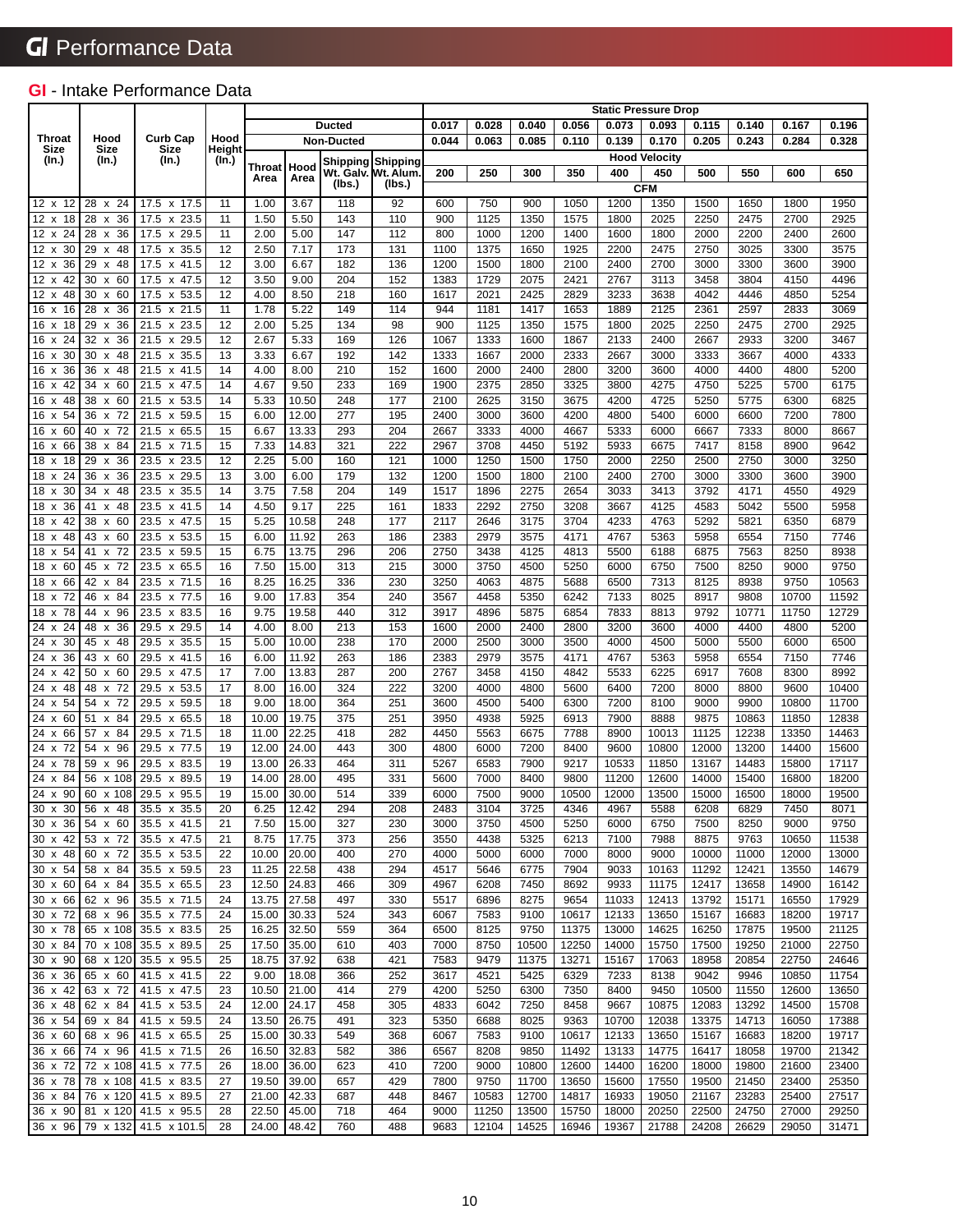#### **GI** - Intake Performance Data Continued

|                      |                                       |                                                                      |          | <b>Ducted</b> |              | <b>Static Pressure Drop</b> |                                          |                |       |       |       |       |                      |       |       |       |       |
|----------------------|---------------------------------------|----------------------------------------------------------------------|----------|---------------|--------------|-----------------------------|------------------------------------------|----------------|-------|-------|-------|-------|----------------------|-------|-------|-------|-------|
|                      |                                       |                                                                      |          |               |              |                             |                                          | 0.017          | 0.028 | 0.040 | 0.056 | 0.073 | 0.093                | 0.115 | 0.140 | 0.167 | 0.196 |
| <b>Throat</b>        | Hood                                  | <b>Curb Cap</b>                                                      | Hood     |               |              | Non-Ducted                  |                                          | 0.044          | 0.063 | 0.085 | 0.110 | 0.139 | 0.170                | 0.205 | 0.243 | 0.284 | 0.328 |
| Size                 | Size                                  | Size                                                                 | Height   |               |              |                             |                                          |                |       |       |       |       | <b>Hood Velocity</b> |       |       |       |       |
| (In.)                | (In.)                                 | (In.)                                                                | (In.)    | Throat        | Hood         |                             | Shipping Shipping<br>Wt. Galv. Wt. Alum. | 200            | 250   | 300   | 350   | 400   | 450                  | 500   | 550   | 600   | 650   |
|                      |                                       |                                                                      |          | Area          | Area         | (lbs.)                      | (lbs.)                                   |                |       |       |       |       | <b>CFM</b>           |       |       |       |       |
|                      |                                       |                                                                      |          |               |              |                             |                                          |                |       |       |       |       |                      |       |       |       |       |
| 42 x<br>42           | 74 x<br>72                            | 47.5 x 47.5                                                          | 24       | 12.25         | 24.75        | 459                         | 304                                      | 4950           | 6188  | 7425  | 8663  | 9900  | 11138                | 12375 | 13613 | 14850 | 16088 |
| 48<br>42 x           | 72 x<br>84                            | 47.5 x 53.5                                                          | 25       | 14.00         | 28.00        | 529                         | 355                                      | 5600           | 7000  | 8400  | 9800  | 11200 | 12600                | 14000 | 15400 | 16800 | 18200 |
| 54<br>42 x           | 81 x<br>84                            | 47.5 x 59.5                                                          | 26       | 15.75         | 31.50        | 573                         | 380                                      | 6300           | 7875  | 9450  | 11025 | 12600 | 14175                | 15750 | 17325 | 18900 | 20475 |
| 42 x<br>60           | 79 x<br>96                            | 47.5 x 65.5                                                          | 27       | 17.50         | 35.17        | 610                         | 403                                      | 7033           | 8792  | 10550 | 12308 | 14067 | 15825                | 17583 | 19342 | 21100 | 22858 |
| 66<br>42 x           | 77 x 108                              | 47.5 x 71.5                                                          | 28       | 19.25         | 38.50        | 654                         | 428                                      | 7700           | 9625  | 11550 | 13475 | 15400 | 17325                | 19250 | 21175 | 23100 | 25025 |
| 72<br>42 x           | 84<br>x 108                           | 47.5 x 77.5                                                          | 28       | 21.00         | 42.00        | 712                         | 469                                      | 8400           | 10500 | 12600 | 14700 | 16800 | 18900                | 21000 | 23100 | 25200 | 27300 |
| 42 x<br>78           | 82 x 120                              | 47.5 x 83.5                                                          | 29       | 22.75         | 45.58        | 726                         | 469                                      | 9117           | 11396 | 13675 | 15954 | 18233 | 20513                | 22792 | 25071 | 27350 | 29629 |
| $84^\circ$<br>42 x   | 88 x 120                              | 47.5 x 89.5                                                          | 29       | 24.50         | 48.83        | 787                         | 513                                      | 9767           | 12208 | 14650 | 17092 | 19533 | 21975                | 24417 | 26858 | 29300 | 31742 |
| 42 x<br>$90^{\circ}$ | 86 x 132                              | 47.5 x 95.5                                                          | 30       | 26.25         | 52.58        | 834                         | 540                                      | 10517          | 13146 | 15775 | 18404 | 21033 | 23663                | 26292 | 28921 | 31550 | 34179 |
| 42 x<br>96           | 92 x 132                              | 47.5 x 101.5                                                         | 30       | 28.00         | 56.33        | 868                         | 558                                      | 11267          | 14083 | 16900 | 19717 | 22533 | 25350                | 28167 | 30983 | 33800 | 36617 |
| 48<br>48 x           | 82 x 84                               | 53.5 x 53.5                                                          | 26       | 16.00         | 31.83        | 578                         | 383                                      | 6367           | 7958  | 9550  | 11142 | 12733 | 14325                | 15917 | 17508 | 19100 | 20692 |
| 54<br>48 x           | 81 x 96                               | 53.5 x 59.5                                                          | 27       | 18.00         | 36.00        | 620                         | 409                                      | 7200           | 9000  | 10800 | 12600 | 14400 | 16200                | 18000 | 19800 | 21600 | 23400 |
| $60^{\circ}$<br>48 x | 90<br>96<br>$\boldsymbol{\mathsf{x}}$ | 53.5 x 65.5                                                          | 28       | 20.00         | 40.00        | 688                         | 455                                      | 8000           | 10000 | 12000 | 14000 | 16000 | 18000                | 20000 | 22000 | 24000 | 26000 |
| 48 x<br>66           | 88<br>x 108                           | 53.5 x 71.5                                                          | 29       | 22.00         | 44.00        | 738                         | 484                                      | 8800           | 11000 | 13200 | 15400 | 17600 | 19800                | 22000 | 24200 | 26400 | 28600 |
| 48 x<br>$72^{\circ}$ | 96 x 108                              | 53.5 x 77.5                                                          | 30       | 24.00         | 48.00        | 784                         | 509                                      | 9600           | 12000 | 14400 | 16800 | 19200 | 21600                | 24000 | 26400 | 28800 | 31200 |
| 78'<br>48 x          | 94 x 120                              | 53.5 x 83.5                                                          | 31       | 26.00         | 52.33        | 825                         | 534                                      | 10467          | 13083 | 15700 | 18317 | 20933 | 23550                | 26167 | 28783 | 31400 | 34017 |
| 84'<br>48 x          | 92 x 132                              | 53.5 x 89.5                                                          | 31       | 28.00         | 56.33        | 872                         | 560                                      | 11267          | 14083 | 16900 | 19717 | 22533 | 25350                | 28167 | 30983 | 33800 | 36617 |
| $90^{\circ}$         | 98 x 132                              |                                                                      | 32       | 30.00         | 59.83        | 911                         | 581                                      | 11967          | 14958 | 17950 | 20942 | 23933 | 26925                | 29917 | 32908 | 35900 | 38892 |
| 48 x                 |                                       | 53.5 x 95.5                                                          | 32       |               |              |                             |                                          |                |       |       |       |       |                      |       |       |       |       |
| 48 x<br>96           | 96<br>x 144                           | 53.5 x 101.5                                                         |          | 32.00         | 64.00        | 952                         | 606                                      | 12800          | 16000 | 19200 | 22400 | 25600 | 28800                | 32000 | 35200 | 38400 | 41600 |
| 48 x 102°            | 102 x 144                             | 53.5 x 107.5                                                         | 33       | 34.00         | 68.00        | 992                         | 628                                      | 13600          | 17000 | 20400 | 23800 | 27200 | 30600                | 34000 | 37400 | 40800 | 44200 |
| 48 x 108'            | 100 x 156                             | 53.5 x 113.5                                                         | 33       | 36.00         | 72.33        | 1040                        | 653                                      | 14467          | 18083 | 21700 | 25317 | 28933 | 32550                | 36167 | 39783 | 43400 | 47017 |
| 48 x 114'            | 105 x 156                             | 53.5 x 119.5                                                         | 34       | 38.00         | 75.75        | 1076                        | 673                                      | 15150          | 18938 | 22725 | 26513 | 30300 | 34088                | 37875 | 41663 | 45450 | 49238 |
| 54 x<br>54'          | 91 x<br>96                            | 59.5 x 59.5                                                          | 29       | 20.25         | 40.42        | 693                         | 458                                      | 8083           | 10104 | 12125 | 14146 | 16167 | 18188                | 20208 | 22229 | 24250 | 26271 |
| 54 x<br>$60^{\circ}$ | 96<br>101 x                           | 59.5 x 65.5                                                          | 30       | 22.50         | 44.83        | 749                         | 490                                      | 8967           | 11208 | 13450 | 15692 | 17933 | 20175                | 22417 | 24658 | 26900 | 29142 |
| 54 x<br>66           | 99 x 108                              | 59.5 x 71.5                                                          | 31       | 24.75         | 49.50        | 801                         | 518                                      | 9900           | 12375 | 14850 | 17325 | 19800 | 22275                | 24750 | 27225 | 29700 | 32175 |
| 54 x<br>$72^\circ$   | 97 x 120                              | 59.5 x 77.5                                                          | 31       | 27.00         | 53.83        | 844                         | 545                                      | 10767          | 13458 | 16150 | 18842 | 21533 | 24225                | 26917 | 29608 | 32300 | 34992 |
| 54 x<br>78'          | 105 x 120                             | 59.5 x 83.5                                                          | 32       | 29.25         | 58.25        | 893                         | 571                                      | 11650          | 14563 | 17475 | 20388 | 23300 | 26213                | 29125 | 32038 | 34950 | 37863 |
| 54 x<br>84           | 103 x 132                             | 59.5 x 89.5                                                          | 33       | 31.50         | 62.92        | 947                         | 601                                      | 12583          | 15729 | 18875 | 22021 | 25167 | 28313                | 31458 | 34604 | 37750 | 40896 |
| $90*$<br>54 x        |                                       | 101 x 144 59.5 x 95.5                                                | 34       | 33.75         | 67.25        | 990                         | 627                                      | 13450          | 16813 | 20175 | 23538 | 26900 | 30263                | 33625 | 36988 | 40350 | 43713 |
| 54 x<br>96           | 108 x 144                             | 59.5 x 101.5                                                         | 34       | 36.00         | 72.00        | 1033                        | 649                                      | 14400          | 18000 | 21600 | 25200 | 28800 | 32400                | 36000 | 39600 | 43200 | 46800 |
| 54 x 102             | 106 x 156                             | 59.5 x 107.5                                                         | 35       | 38.25         | 76.58        | 1087                        | 678                                      | 15317          | 19146 | 22975 | 26804 | 30633 | 34463                | 38292 | 42121 | 45950 | 49779 |
| 54 x 108*            | 112 x 156                             | 59.5 x 113.5                                                         | 35       | 40.50         | 80.83        | 1131                        | 701                                      | 16167          | 20208 | 24250 | 28292 | 32333 | 36375                | 40417 | 44458 | 48500 | 52542 |
| 54 x 114             | 110 x 168                             | 59.5 x 119.5                                                         | 36       | 42.75         | 85.58        | 1173                        | 727                                      | 17117          | 21396 | 25675 | 29954 | 34233 | 38513                | 42792 | 47071 | 51350 | 55629 |
| 60'<br>60 x          | 100 x 108                             | 65.5 x 65.5                                                          | 31       | 25.00         | 50.00        | 807                         | 521                                      | 10000          | 12500 | 15000 | 17500 | 20000 | 22500                | 25000 | 27500 | 30000 | 32500 |
| 66<br>60 x           | 110 x 108                             | 65.5 x 71.5                                                          | 32       | 27.50         | 55.00        | 867                         | 556                                      | 11000          | 13750 | 16500 | 19250 | 22000 | 24750                | 27500 | 30250 | 33000 | 35750 |
| 72<br>60 x           | 108 x 120                             | 65.5 x 77.5                                                          | 33       | 30.00         | 60.00        | 911                         | 580                                      | 12000          | 15000 | 18000 | 21000 | 24000 | 27000                | 30000 | 33000 | 36000 | 39000 |
| 78'<br>60 x          | 106 x 132                             | 65.5 x 83.5                                                          | 34       | 32.50         | 64.67        | 968                         | 611                                      | 12933          | 16167 | 19400 | 22633 | 25867 | 29100                | 32333 | 35567 | 38800 | 42033 |
| 84<br>60 x           | 115 x 132                             | 65.5 x 89.5                                                          | 35       | 35.00         | 70.42        | 1051                        | 668                                      | 14083          | 17604 | 21125 | 24646 | 28167 | 31688                | 35208 | 38729 | 42250 | 45771 |
| $90^{\circ}$<br>60 x | 113 x 144                             | 65.5 x 95.5                                                          | 35       | 37.50         | 75.50        | 1099                        | 698                                      | 15100          | 18875 | 22650 | 26425 | 30200 | 33975                | 37750 | 41525 | 45300 | 49075 |
| 60 x 96              | 120 x 144                             | 65.5 x 101.5                                                         | 36       | 40.00         | 80.00        | 1144                        | 746                                      | 16000          | 20000 | 24000 | 28000 | 32000 | 36000                | 40000 | 44000 | 48000 | 52000 |
|                      |                                       |                                                                      |          |               | 42.50 85.33  | 1205                        |                                          |                | 21333 | 25600 | 29867 | 34133 | 38400                | 42667 | 46933 | 51200 | 55467 |
|                      |                                       | 60 x 102* 118 x 156 65.5 x 107.5<br>60 x 108* 116 x 168 65.5 x 113.5 | 37<br>37 | 45.00         | 90.33        | 1252                        | 779<br>782                               | 17067<br>18067 | 22583 | 27100 | 31617 | 36133 | 40650                | 45167 | 49683 | 54200 | 58717 |
|                      |                                       | 60 x 120* 120 x 180 65.5 x 125.5                                     | 38       | 50.00         |              | 1354                        | 862                                      |                |       |       |       |       |                      |       |       | 60000 |       |
|                      |                                       |                                                                      |          |               | 100.00       |                             |                                          | 20000          | 25000 | 30000 | 35000 | 40000 | 45000                | 50000 | 55000 |       | 65000 |
|                      |                                       | 66 x 66* 109 x 120 71.5 x 71.5                                       | 33       | 30.25         | 60.58        | 920                         | 587                                      | 12117          | 15146 | 18175 | 21204 | 24233 | 27263                | 30292 | 33321 | 36350 | 39379 |
|                      |                                       | 66 x 72* 119 x 120 71.5 x 77.5                                       | 34       | 33.00         | 66.17        | 1002                        | 666                                      | 13233          | 16542 | 19850 | 23158 | 26467 | 29775                | 33083 | 36392 | 39700 | 43008 |
|                      |                                       | 66 x 78* 117 x 132 71.5 x 83.5                                       | 35       | 35.75         | 71.50        | 1069                        | 679                                      | 14300          | 17875 | 21450 | 25025 | 28600 | 32175                | 35750 | 39325 | 42900 | 46475 |
|                      |                                       | 66 x 84* 126 x 132 71.5 x 89.5                                       | 36       | 38.50         | 77.00        | 1124                        | 734                                      | 15400          | 19250 | 23100 | 26950 | 30800 | 34650                | 38500 | 42350 | 46200 | 50050 |
|                      |                                       | 66 x 90* 124 x 144 71.5 x 95.5                                       | 37       | 41.25         | 82.75        | 1172                        | 760                                      | 16550          | 20688 | 24825 | 28963 | 33100 | 37238                | 41375 | 45513 | 49650 | 53788 |
|                      |                                       | 66 x 96* 122 x 156 71.5 x 101.5                                      | 38       | 44.00         | 88.17        | 1235                        | 795                                      | 17633          | 22042 | 26450 | 30858 | 35267 | 39675                | 44083 | 48492 | 52900 | 57308 |
|                      |                                       | 66 x 102* 129 x 156 71.5 x 107.5                                     | 38       | 46.75         | 93.00        | 1287                        | 823                                      | 18600          | 23250 | 27900 | 32550 | 37200 | 41850                | 46500 | 51150 | 55800 | 60450 |
|                      |                                       | 66 x 108* 127 x 168 71.5 x 113.5                                     | 39       | 49.50         | 98.67        | 1337                        | 853                                      | 19733          | 24667 | 29600 | 34533 | 39467 | 44400                | 49333 | 54267 | 59200 | 64133 |
|                      |                                       | 66 x 120* 132 x 180 71.5 x 125.5                                     | 40       | 55.00         | 110.00       | 1451                        | 913                                      | 22000          | 27500 | 33000 | 38500 | 44000 | 49500                | 55000 | 60500 | 66000 | 71500 |
|                      |                                       | 72 x 72* 126 x 120 77.5 x 77.5                                       | 35       | 36.00         | 69.00        | 1069                        | 704                                      | 14467          | 18083 | 21700 | 25317 | 28933 | 32550                | 36167 | 39783 | 43400 | 47017 |
|                      |                                       | 72 x 78* 127 x 132 77.5 x 83.5                                       | 36       | 39.00         | 77.42        | 1137                        | 741                                      | 15667          | 19583 | 23500 | 27417 | 31333 | 35250                | 39167 | 43083 | 47000 | 50917 |
|                      |                                       | 72 x 84* 126 x 144 77.5 x 89.5                                       | 37       | 42.00         | 84.00        | 1190                        | 772                                      | 16800          | 21000 | 25200 | 29400 | 33600 | 37800                | 42000 | 46200 | 50400 | 54600 |
|                      |                                       | 72 x 90* 129 x 144 77.5 x 95.5                                       | 38       | 45.00         | 84.00        | 1252                        | 806                                      | 18000          | 22500 | 27000 | 31500 | 36000 | 40500                | 45000 | 49500 | 54000 | 58500 |
|                      |                                       | 72 x 96* 130 x 156 77.5 x 101.5                                      | 39       | 48.00         | 92.83        | 1320                        | 842                                      | 19217          | 24021 | 28825 | 33629 | 38433 | 43238                | 48042 | 52846 | 57650 | 62454 |
|                      |                                       | 72 x 102* 131 x 168 77.5 x 107.5                                     | 40       | 51.00         | 101.83       | 1369                        | 870                                      | 20367          | 25458 | 30550 | 35642 | 40733 | 45825                | 50917 | 56008 | 61100 | 66192 |
|                      |                                       | 72 x 108* 132 x 180 77.5 x 113.5                                     | 41       | 54.00         | 111.00       | 1454                        | 927                                      | 21633          | 27042 | 32450 | 37858 | 43267 | 48675                | 54083 | 59492 | 64900 | 70308 |
|                      |                                       | 72 x 120* 133 x 192 77.5 x 125.5                                     | 42       | 60.00         | 117.33       | 1614                        | 1030                                     | 24000          | 30000 | 36000 | 42000 | 48000 | 54000                | 60000 | 66000 | 72000 | 78000 |
|                      |                                       | 72 x 132* 135 x 204 77.5 x 137.5                                     | 43       | 66.00         | 125.25       | 1699                        | 1062                                     | 26467          | 33083 | 39700 | 46317 | 52933 | 59550                | 66167 | 72783 | 79400 | 86017 |
|                      |                                       | 72 x 144* 136 x 228 77.5 x 149.5                                     | 44       |               | 72.00 143.33 | 1847                        | 1163                                     | 28800          | 36000 | 43200 | 50400 | 57600 | 64800                | 72000 | 79200 | 86400 | 93600 |
|                      |                                       |                                                                      |          |               |              |                             |                                          |                |       |       |       |       |                      |       |       |       |       |

\*Units ship knockdown, some field assembly required.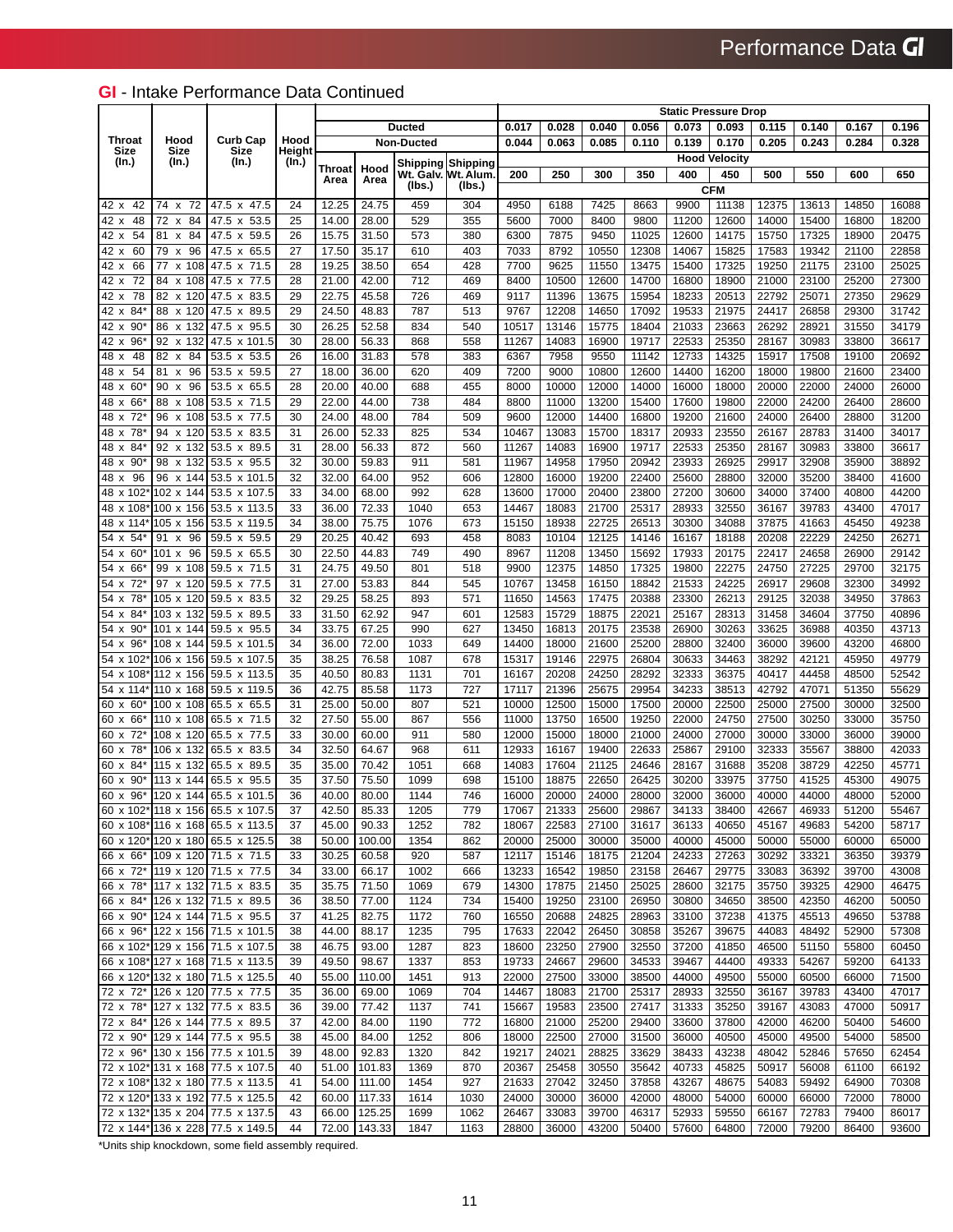## GR Performance Data

#### **GR** - Relief Performance Data

|            |                                       |                               |        |          |                             |                   |                              |       |       |       |       | <b>Static Pressure Drop</b> |                      |       |       |       |       |
|------------|---------------------------------------|-------------------------------|--------|----------|-----------------------------|-------------------|------------------------------|-------|-------|-------|-------|-----------------------------|----------------------|-------|-------|-------|-------|
|            |                                       |                               |        |          | <b>Ducted</b><br>Non-Ducted |                   |                              | 0.011 | 0.019 | 0.030 | 0.044 | 0.061                       | 0.080                | 0.101 | 0.125 | 0.152 | 0.181 |
| Throat     | Hood                                  | <b>Curb Cap</b>               | Hood   |          |                             |                   |                              | 0.021 | 0.035 | 0.054 | 0.076 | 0.103                       | 0.133                | 0.167 | 0.205 | 0.248 | 0.294 |
| Size       | Size                                  | Size                          | Height |          |                             |                   |                              |       |       |       |       |                             | <b>Hood Velocity</b> |       |       |       |       |
| (In.)      | (In.)                                 | (In.)                         | (In.)  | Throat l | Hood                        | Shipping Shipping |                              |       | 400   | 500   |       | 700                         |                      | 900   | 1000  | 1100  | 1200  |
|            |                                       |                               |        | Area     | Area                        | (lbs.)            | Wt. Galv. Wt. Alum<br>(lbs.) | 300   |       |       | 600   |                             | 800                  |       |       |       |       |
|            |                                       |                               |        |          |                             |                   |                              |       |       |       |       |                             | <b>CFM</b>           |       |       |       |       |
| 12x<br>12  | 28<br>24<br>x                         | $17.5 \times$<br>17.5         | 11     | 1.00     | 3.67                        | 118               | 92                           | 900   | 1200  | 1500  | 1800  | 2100                        | 2400                 | 2700  | 3000  | 3300  | 3600  |
| 12x<br>18  | 28<br>36<br>x                         | 23.5<br>$17.5 \times$         | 11     | 1.50     | 5.50                        | 142               | 110                          | 1350  | 1800  | 2250  | 2700  | 3150                        | 3600                 | 4050  | 4500  | 4950  | 5400  |
| 24<br>12x  | 28 x 36                               | 17.5 x 29.5                   | 11     | 2.00     | 5.00                        | 145               | 111                          | 1200  | 1600  | 2000  | 2400  | 2800                        | 3200                 | 3600  | 4000  | 4400  | 4800  |
| 12x<br>30  | 28<br>48<br>$\boldsymbol{\mathsf{x}}$ | $17.5 \times$<br>35.5         | 11     | 2.50     | 6.83                        | 169               | 128                          | 1650  | 2200  | 2750  | 3300  | 3850                        | 4400                 | 4950  | 5500  | 6050  | 6600  |
| 36<br>12x  | 28<br>48<br>$\boldsymbol{\mathsf{x}}$ | 17.5 x 41.5                   | 11     | 3.00     | 6.33                        | 171               | 129                          | 1500  | 2000  | 2500  | 3000  | 3500                        | 4000                 | 4500  | 5000  | 5500  | 6000  |
| 42<br>12 x | 28<br>x 60                            | 17.5 x 47.5                   | 11     | 3.50     | 8.17                        | 195               | 147                          | 1950  | 2600  | 3250  | 3900  | 4550                        | 5200                 | 5850  | 6500  | 7150  | 7800  |
| 12x<br>48  | 28 x<br>60                            | 17.5 x 53.5                   | 11     | 4.00     | 7.67                        | 198               | 148                          | 1800  | 2400  | 3000  | 3600  | 4200                        | 4800                 | 5400  | 6000  | 6600  | 7200  |
| 16x<br>16  | 28<br>36<br>$\mathsf{x}$              | 21.5 x 21.5                   | 11     | 1.78     | 5.22                        | 147               | 112                          | 1417  | 1889  | 2361  | 2833  | 3306                        | 3778                 | 4250  | 4722  | 5194  | 5667  |
| 16x<br>18  | 28<br>36<br>$\boldsymbol{\mathsf{x}}$ | 21.5 x 23.5                   | 11     | 2.00     | 5.00                        | 131               | 96                           | 1350  | 1800  | 2250  | 2700  | 3150                        | 3600                 | 4050  | 4500  | 4950  | 5400  |
| 16x<br>24  | 28<br>36<br>X                         | 21.5 x 29.5                   | 11     | 2.67     | 4.33                        | 150               | 114                          | 1150  | 1533  | 1917  | 2300  | 2683                        | 3067                 | 3450  | 3833  | 4217  | 4600  |
| 30<br>16 x | 28<br>48<br>x                         | 21.5 x 35.5                   | 11     | 3.33     | 6.00                        | 176               | 132                          | 1600  | 2133  | 2667  | 3200  | 3733                        | 4267                 | 4800  | 5333  | 5867  | 6400  |
| 16x<br>36  | 28<br>48<br>$\boldsymbol{\mathsf{x}}$ | 21.5 x 41.5                   | 11     | 4.00     | 5.33                        | 179               | 134                          | 1400  | 1867  | 2333  | 2800  | 3267                        | 3733                 | 4200  | 4667  | 5133  | 5600  |
| 42<br>16x  | 28<br>x 60                            | 21.5 x 47.5                   | 11     | 4.67     | 7.00                        | 204               | 152                          | 1850  | 2467  | 3083  | 3700  | 4317                        | 4933                 | 5550  | 6167  | 6783  | 7400  |
| 48<br>16x  | 28<br>x 60                            | $21.5 \times$<br>53.5         | 11     | 5.33     | 6.33                        | 208               | 153                          | 1650  | 2200  | 2750  | 3300  | 3850                        | 4400                 | 4950  | 5500  | 6050  | 6600  |
| 54<br>16x  | 29<br>x 72                            | 21.5 x 59.5                   | 11     | 6.00     | 8.50                        | 233               | 172                          | 2100  | 2800  | 3500  | 4200  | 4900                        | 5600                 | 6300  | 7000  | 7700  | 8400  |
| 60<br>16x  | 29<br>x 72                            | 21.5 x 65.5                   | 12     | 6.67     | 7.83                        | 239               | 174                          | 2050  | 2733  | 3417  | 4100  | 4783                        | 5467                 | 6150  | 6833  | 7517  | 8200  |
| 16x<br>66  | 29<br>x 84                            | 21.5 x 71.5                   | 12     | 7.33     | 9.58                        | 273               | 196                          | 2525  | 3367  | 4208  | 5050  | 5892                        | 6733                 | 7575  | 8417  | 9258  | 10100 |
| 18 x<br>18 | 28<br>x 36                            | 23.5 x 23.5                   | 11     | 2.25     | 4.75                        | 152               | 115                          | 1425  | 1900  | 2375  | 2850  | 3325                        | 3800                 | 4275  | 4750  | 5225  | 5700  |
| 24<br>18 x | 28<br>36<br>$\mathsf{x}$              | 23.5 x 29.5                   | 11     | 3.00     | 4.00                        | 156               | 117                          | 1200  | 1600  | 2000  | 2400  | 2800                        | 3200                 | 3600  | 4000  | 4400  | 4800  |
| 18x<br>30  | 28 x<br>48                            | 35.5<br>$23.5 \times$         | 11     | 3.75     | 5.58                        | 182               | 135                          | 1675  | 2233  | 2792  | 3350  | 3908                        | 4467                 | 5025  | 5583  | 6142  | 6700  |
| 36         | x 48<br>28                            | 23.5 x 41.5                   | 11     | 4.50     | 4.83                        | 189               | 140                          | 1550  | 2067  | 2583  | 3100  | 3617                        | 4133                 | 4650  | 5167  | 5683  | 6200  |
| 18 x       | 29<br>x 60                            | $23.5 \times$<br>47.5         | 12     | 5.25     | 6.83                        | 215               | 158                          | 2050  | 2733  | 3417  | 4100  | 4783                        | 5467                 | 6150  | 6833  | 7517  | 8200  |
| 42<br>18 x |                                       |                               |        |          |                             |                   |                              |       |       |       |       |                             |                      |       |       |       |       |
| 18x<br>48  | 29<br>x 60                            | 23.5 x 53.5                   | 12     | 6.00     | 6.08                        | 219               | 160                          | 1825  | 2433  | 3042  | 3650  | 4258                        | 4867                 | 5475  | 6083  | 6692  | 7300  |
| 54<br>18 x | 29 x<br>-72                           | 23.5 x 59.5                   | 12     | 6.75     | 7.75                        | 245               | 179                          | 2325  | 3100  | 3875  | 4650  | 5425                        | 6200                 | 6975  | 7750  | 8525  | 9300  |
| 18x<br>60  | 30<br>x 72                            | 23.5 x 65.5                   | 12     | 7.50     | 7.50                        | 257               | 184                          | 2250  | 3000  | 3750  | 4500  | 5250                        | 6000                 | 6750  | 7500  | 8250  | 9000  |
| 18 x<br>66 | x 84<br>30                            | 23.5 x 71.5                   | 12     | 8.25     | 9.25                        | 278               | 199                          | 2425  | 3233  | 4042  | 4850  | 5658                        | 6467                 | 7275  | 8083  | 8892  | 9700  |
| 72<br>18 x | 31<br>x 84                            | 23.5 x 77.5                   | 12     | 9.00     | 9.08                        | 292               | 206                          | 2725  | 3633  | 4542  | 5450  | 6358                        | 7267                 | 8175  | 9083  | 9992  | 10900 |
| 18 x<br>78 | 30<br>x 96                            | 23.5 x 83.5                   | 13     | 9.75     | 10.25                       | 393               | 291                          | 2875  | 3833  | 4792  | 5750  | 6708                        | 7667                 | 8625  | 9583  | 10542 | 11500 |
| 24<br>24 x | 34<br>36<br>$\boldsymbol{\mathsf{x}}$ | 29.5 x 29.5                   | 11     | 4.00     | 4.50                        | 174               | 128                          | 1350  | 1800  | 2250  | 2700  | 3150                        | 3600                 | 4050  | 4500  | 4950  | 5400  |
| 30<br>24x  | 34<br>48<br>X                         | 29.5 x<br>35.5                | 12     | 5.00     | 6.33                        | 202               | 147                          | 1900  | 2533  | 3167  | 3800  | 4433                        | 5067                 | 5700  | 6333  | 6967  | 7600  |
| 24 x<br>36 | 48<br>36<br>X                         | 29.5 x 41.5                   | 12     | 6.00     | 6.00                        | 210               | 152                          | 1800  | 2400  | 3000  | 3600  | 4200                        | 4800                 | 5400  | 6000  | 6600  | 7200  |
| 42<br>24 x | 34<br>x 60                            | 29.5 x 47.5                   | 13     | 7.00     | 7.17                        | 233               | 168                          | 2150  | 2867  | 3583  | 4300  | 5017                        | 5733                 | 6450  | 7167  | 7883  | 8600  |
| 24x<br>48  | 38<br>60<br>$\mathsf{x}$              | 53.5<br>$29.5 \times$         | 13     | 8.00     | 7.83                        | 248               | 177                          | 2350  | 3133  | 3917  | 4700  | 5483                        | 6267                 | 7050  | 7833  | 8617  | 9400  |
| 54<br>24 x | 36<br>x 72                            | 29.5 x 59.5                   | 14     | 9.00     | 9.00                        | 270               | 192                          | 2700  | 3600  | 4500  | 5400  | 6300                        | 7200                 | 8100  | 9000  | 9900  | 10800 |
| 24 x<br>60 | 40<br>72<br>X                         | 29.5 x 65.5                   | 14     | 10.00    | 10.00                       | 293               | 203                          | 3000  | 4000  | 5000  | 6000  | 7000                        | 8000                 | 9000  | 10000 | 11000 | 12000 |
| 24 x<br>66 | 38<br>84<br>X                         | 29.5 x 71.5                   | 14     | 11.00    | 11.17                       | 321               | 222                          | 3350  | 4467  | 5583  | 6700  | 7817                        | 8933                 | 10050 | 11167 | 12283 | 13400 |
| 72<br>24x  | 84<br>41<br>X                         | 29.5 x 77.5                   | 14     | 12.00    | 11.92                       | 332               | 227                          | 3575  | 4767  | 5958  | 7150  | 8342                        | 9533                 | 10725 | 11917 | 13108 | 14300 |
| 78<br>24 x | 39<br>x 96                            | 29.5 x 83.5                   | 14     | 13.00    | 13.00                       | 355               | 244                          | 3900  | 5200  | 6500  | 7800  | 9100                        | 10400                | 11700 | 13000 | 14300 | 15600 |
| 24 x<br>84 | 42<br>x 96                            | 29.5 x 89.5                   | 15     | 14.00    | 14.00                       | 368               | 250                          | 4200  | 5600  | 7000  | 8400  | 9800                        | 11200                | 12600 | 14000 | 15400 | 16800 |
| 24 x 90    | 40 x 108                              | 29.5 x 95.5                   | 15     | 15.00    | 15.00                       | 394               | 268                          | 4500  | 6000  | 7500  | 9000  | 10500                       | 12000                | 13500 | 15000 | 16500 | 18000 |
|            |                                       | 30 x 30 40 x 48 35.5 x 35.5   | 16     | 6.25     | 7.08                        | 230               | 164                          | 2125  | 2833  | 3542  | 4250  | 4958                        | 5667                 | 6375  | 7083  | 7792  | 8500  |
|            | 30 x 36 45 x 48                       | 35.5 x 41.5                   | 16     | 7.50     | 7.50                        | 249               | 175                          | 2250  | 3000  | 3750  | 4500  | 5250                        | 6000                 | 6750  | 7500  | 8250  | 9000  |
| 30 x 42    | 42 x 60                               | 35.5 x 47.5                   | 17     | 8.75     | 8.75                        | 271               | 190                          | 2625  | 3500  | 4375  | 5250  | 6125                        | 7000                 | 7875  | 8750  | 9625  | 10500 |
|            | 30 x 48 48 x 60                       | 35.5 x 53.5                   | 18     | 10.00    | 10.00                       | 292               | 202                          | 3000  | 4000  | 5000  | 6000  | 7000                        | 8000                 | 9000  | 10000 | 11000 | 12000 |
|            | 30 x 54 45 x 72                       | 35.5 x 59.5                   | 18     | 11.25    | 11.25                       | 325               | 222                          | 3375  | 4500  | 5625  | 6750  | 7875                        | 9000                 | 10125 | 11250 | 12375 | 13500 |
|            | 30 x 60 50 x 72                       | 35.5 x 65.5                   | 18     | 12.50    | 12.50                       | 344               | 231                          | 3750  | 5000  | 6250  | 7500  | 8750                        | 10000                | 11250 | 12500 | 13750 | 15000 |
| 30 x 66    | 47 x 84                               | 35.5 x 71.5                   | 19     | 13.75    | 13.67                       | 372               | 249                          | 4100  | 5467  | 6833  | 8200  | 9567                        | 10933                | 12300 | 13667 | 15033 | 16400 |
|            |                                       | 30 x 72 51 x 84 35.5 x 77.5   | 19     | 15.00    | 14.75                       | 389               | 258                          | 4425  | 5900  | 7375  | 8850  | 10325                       | 11800                | 13275 | 14750 | 16225 | 17700 |
|            | 30 x 78 49 x 96                       | 35.5 x 83.5                   | 19     | 16.25    | 16.42                       | 414               | 275                          | 4925  | 6567  | 8208  | 9850  | 11492                       | 13133                | 14775 | 16417 | 18058 | 19700 |
|            | 30 x 84 53 x 96                       | 35.5 x 89.5                   | 19     | 17.50    | 17.83                       | 454               | 305                          | 5350  | 7133  | 8917  | 10700 | 12483                       | 14267                | 16050 | 17833 | 19617 | 21400 |
|            | 30 x 90 50 x 108                      | 35.5 x 95.5                   | 20     | 18.75    | 18.75                       | 459               | 301                          | 5625  | 7500  | 9375  | 11250 | 13125                       | 15000                | 16875 | 18750 | 20625 | 22500 |
|            | 36 x 36 54 x 48                       | 41.5 x 41.5                   | 17     | 9.00     | 9.00                        | 288               | 204                          | 2700  | 3600  | 4500  | 5400  | 6300                        | 7200                 | 8100  | 9000  | 9900  | 10800 |
|            | 36 x 42 50 x 60                       | 41.5 x 47.5                   | 18     | 10.50    | 10.33                       | 298               | 206                          | 3100  | 4133  | 5167  | 6200  | 7233                        | 8267                 | 9300  | 10333 | 11367 | 12400 |
|            | 36 x 48 58 x 60                       | 41.5 x 53.5                   | 19     | 12.00    | 12.17                       | 339               | 235                          | 3650  | 4867  | 6083  | 7300  | 8517                        | 9733                 | 10950 | 12167 | 13383 | 14600 |
| 36 x 54    | 54 x 72                               | 41.5 x 59.5                   | 19     | 13.50    | 13.50                       | 376               | 257                          | 4050  | 5400  | 6750  | 8100  | 9450                        | 10800                | 12150 | 13500 | 14850 | 16200 |
|            |                                       | 36 x 60 60 x 72 41.5 x 65.5   | 20     | 15.00    | 15.00                       | 399               | 268                          | 4500  | 6000  | 7500  | 9000  | 10500                       | 12000                | 13500 | 15000 | 16500 | 18000 |
|            |                                       | 36 x 66 57 x 84 41.5 x 71.5   | 20     | 16.50    | 16.75                       | 432               | 289                          | 5025  | 6700  | 8375  | 10050 | 11725                       | 13400                | 15075 | 16750 | 18425 | 20100 |
|            |                                       |                               | 20     | 18.00    | 18.00                       | 458               | 308                          | 5400  | 7200  | 9000  | 10800 | 12600                       | 14400                | 16200 | 18000 | 19800 | 21600 |
|            |                                       | 36 x 72 54 x 96 41.5 x 77.5   | 21     |          |                             |                   |                              |       |       |       |       |                             |                      |       |       |       |       |
|            |                                       | 36 x 78 59 x 96 41.5 x 83.5   |        | 19.50    | 19.83                       | 479               | 318                          | 5950  | 7933  | 9917  | 11900 | 13883                       | 15867                | 17850 | 19833 | 21817 | 23800 |
| 36 x 84    | 63 x 96                               | 41.5 x 89.5                   | 21     | 21.00    | 21.00                       | 500               | 330                          | 6300  | 8400  | 10500 | 12600 | 14700                       | 16800                | 18900 | 21000 | 23100 | 25200 |
| 36 x 90    |                                       | 60 x 108 41.5 x 95.5          | 21     | 22.50    | 22.50                       | 530               | 348                          | 6750  | 9000  | 11250 | 13500 | 15750                       | 18000                | 20250 | 22500 | 24750 | 27000 |
|            |                                       | 36 x 96 64 x 108 41.5 x 101.5 | 21     | 24.00    | 24.00                       | 552               | 359                          | 7200  | 9600  | 12000 | 14400 | 16800                       | 19200                | 21600 | 24000 | 26400 | 28800 |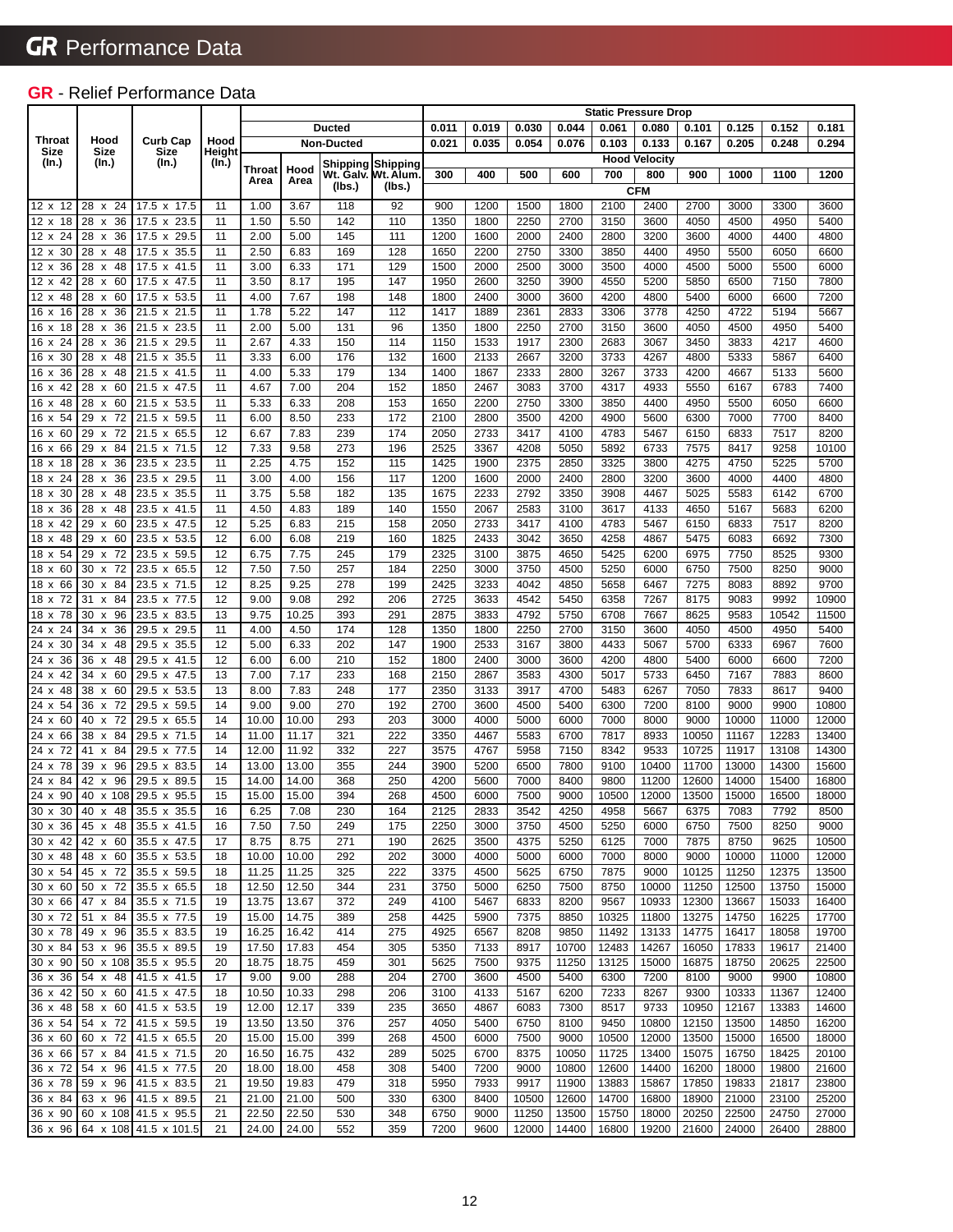### **GR** -Relief Performance Data Continued

|              |                                       |                                  |        |        |                                    |        | <b>Static Pressure Drop</b> |       |       |       |       |       |                      |       |       |       |       |
|--------------|---------------------------------------|----------------------------------|--------|--------|------------------------------------|--------|-----------------------------|-------|-------|-------|-------|-------|----------------------|-------|-------|-------|-------|
|              |                                       |                                  |        |        | <b>Ducted</b><br><b>Non-Ducted</b> |        |                             | 0.011 | 0.019 | 0.030 | 0.044 | 0.061 | 0.080                | 0.101 | 0.125 | 0.152 | 0.181 |
| Throat       | Hood                                  | <b>Curb Cap</b>                  | Hood   |        |                                    |        |                             |       |       |       |       |       |                      |       |       |       |       |
| Size         | Size                                  | Size                             | Height |        |                                    |        |                             | 0.021 | 0.035 | 0.054 | 0.076 | 0.103 | 0.133                | 0.167 | 0.205 | 0.248 | 0.294 |
| (In.)        | (In.)                                 | (In.)                            | (In.)  |        |                                    |        | Shipping Shipping           |       |       |       |       |       | <b>Hood Velocity</b> |       |       |       |       |
|              |                                       |                                  |        | Throat | Hood<br>Area                       |        | Wt. Galv. Wt. Alum.         | 300   | 400   | 500   | 600   | 700   | 800                  | 900   | 1000  | 1100  | 1200  |
|              |                                       |                                  |        | Area   |                                    | (lbs.) | (lbs.)                      |       |       |       |       |       | <b>CFM</b>           |       |       |       |       |
| 42 x<br>42   | 59<br>60<br>$\boldsymbol{\mathsf{x}}$ | 47.5 x<br>47.5                   | 19     | 12.25  | 12.33                              | 342    | 237                         | 3700  | 4933  | 6167  | 7400  | 8633  | 9867                 | 11100 | 12333 | 13567 | 14800 |
|              |                                       |                                  |        |        |                                    |        |                             |       |       |       |       |       |                      |       |       |       |       |
| 42 x<br>48   | 56<br>72<br>$\mathsf{x}$              | 47.5 x<br>53.5                   | 19     | 14.00  | 14.00                              | 384    | 261                         | 4200  | 5600  | 7000  | 8400  | 9800  | 11200                | 12600 | 14000 | 15400 | 16800 |
| 54<br>42 x   | 72<br>63 x                            | 59.5<br>47.5 x                   | 20     | 15.75  | 15.75                              | 412    | 277                         | 4725  | 6300  | 7875  | 9450  | 11025 | 12600                | 14175 | 15750 | 17325 | 18900 |
| 42 x<br>60   | 84<br>60<br>$\mathsf{x}$              | 47.5 x 65.5                      | 21     | 17.50  | 17.50                              | 445    | 296                         | 5250  | 7000  | 8750  | 10500 | 12250 | 14000                | 15750 | 17500 | 19250 | 21000 |
| 42 x<br>66   | 84<br>66<br>X                         | 71.5<br>47.5 x                   | 21     | 19.25  | 19.25                              | 472    | 311                         | 5775  | 7700  | 9625  | 11550 | 13475 | 15400                | 17325 | 19250 | 21175 | 23100 |
| 72<br>42 x   | 96<br>63<br>$\boldsymbol{\mathsf{x}}$ | 77.5<br>47.5 x                   | 22     | 21.00  | 21.00                              | 500    | 330                         | 6300  | 8400  | 10500 | 12600 | 14700 | 16800                | 18900 | 21000 | 23100 | 25200 |
| 42 x<br>78   | 96<br>68 x                            | 47.5 x 83.5                      | 22     | 22.75  | 22.58                              | 522    | 341                         | 6775  | 9033  | 11292 | 13550 | 15808 | 18067                | 20325 | 22583 | 24842 | 27100 |
| 84<br>42 x   | 65 x 108                              | 47.5 x 89.5                      | 22     | 24.50  | 24.25                              | 557    | 362                         | 7275  | 9700  | 12125 | 14550 | 16975 | 19400                | 21825 | 24250 | 26675 | 29100 |
| 90<br>42 x   | 70<br>x 108                           | 47.5 $\times$<br>95.5            | 23     | 26.25  | 26.25                              | 583    | 376                         | 7875  | 10500 | 13125 | 15750 | 18375 | 21000                | 23625 | 26250 | 28875 | 31500 |
| 96           |                                       | 47.5 x 101.5                     | 23     | 28.00  |                                    | 608    | 393                         | 8350  | 11133 | 13917 | 16700 |       | 22267                | 25050 | 27833 | 30617 | 33400 |
| 42 x         | 67<br>x 120                           |                                  |        |        | 27.83                              |        |                             |       |       |       |       | 19483 |                      |       |       |       |       |
| 48<br>48 x   | 64<br>72<br>$\mathsf{x}$              | 53.5 x 53.5                      | 20     | 16.00  | 16.00                              | 416    | 279                         | 4800  | 6400  | 8000  | 9600  | 11200 | 12800                | 14400 | 16000 | 17600 | 19200 |
| 54<br>48 x   | 72 x<br>72                            | 53.5 x 59.5                      | 21     | 18.00  | 18.00                              | 448    | 296                         | 5400  | 7200  | 9000  | 10800 | 12600 | 14400                | 16200 | 18000 | 19800 | 21600 |
| 60<br>48 x   | 84<br>69<br>$\mathsf{x}$              | 53.5 x 65.5                      | 22     | 20.00  | 20.25                              | 486    | 319                         | 6075  | 8100  | 10125 | 12150 | 14175 | 16200                | 18225 | 20250 | 22275 | 24300 |
| 66<br>48 x   | 75<br>84<br>$\boldsymbol{\mathsf{x}}$ | $53.5 \times$<br>71.5            | 22     | 22.00  | 21.75                              | 512    | 332                         | 6525  | 8700  | 10875 | 13050 | 15225 | 17400                | 19575 | 21750 | 23925 | 26100 |
| 48 x<br>72   | 72 x<br>96                            | $53.5 \times$<br>77.5            | 23     | 24.00  | 24.00                              | 542    | 352                         | 7200  | 9600  | 12000 | 14400 | 16800 | 19200                | 21600 | 24000 | 26400 | 28800 |
| 78<br>48 x   | 78<br>96<br>$\boldsymbol{\mathsf{x}}$ | 53.5 x 83.5                      | 23     | 26.00  | 26.00                              | 571    | 368                         | 7800  | 10400 | 13000 | 15600 | 18200 | 20800                | 23400 | 26000 | 28600 | 31200 |
| 84<br>48 x   | 75 x 108                              | 53.5 x 89.5                      | 24     | 28.00  | 28.25                              | 607    | 388                         | 8475  | 11300 | 14125 | 16950 | 19775 | 22600                | 25425 | 28250 | 31075 | 33900 |
| 90<br>48 x   | 80<br>x 108                           | 53.5x<br>95.5                    | 24     | 30.00  | 30.00                              | 634    | 402                         | 9000  | 12000 | 15000 | 18000 | 21000 | 24000                | 27000 | 30000 | 33000 | 36000 |
|              |                                       |                                  |        |        |                                    |        |                             |       |       |       |       |       |                      |       |       |       |       |
| 96<br>48 x   | x 120<br>77                           | 53.5 x 101.5                     | 24     | 32.00  | 32.17                              | 663    | 422                         | 9650  | 12867 | 16083 | 19300 | 22517 | 25733                | 28950 | 32167 | 35383 | 38600 |
| 48 x<br>-102 | 82 x 120                              | 53.5 x 107.5                     | 25     | 34.00  | 34.33                              | 689    | 434                         | 10300 | 13733 | 17167 | 20600 | 24033 | 27467                | 30900 | 34333 | 37767 | 41200 |
| 48 x 108     | 79<br>x 132                           | 53.5 x 113.5                     | 25     | 36.00  | 36.42                              | 754    | 484                         | 10925 | 14567 | 18208 | 21850 | 25492 | 29133                | 32775 | 36417 | 40058 | 43700 |
| 48 x<br>114  | 83<br>x 132                           | 53.5 x 119.5                     | 25     | 38.00  | 38.08                              | 803    | 522                         | 11425 | 15233 | 19042 | 22850 | 26658 | 30467                | 34275 | 38083 | 41892 | 45700 |
| 54 x<br>54   | 81<br>x 72                            | 59.5 x 59.5                      | 22     | 20.25  | 20.25                              | 484    | 316                         | 6075  | 8100  | 10125 | 12150 | 14175 | 16200                | 18225 | 20250 | 22275 | 24300 |
| 60<br>54 x   | 84<br>77<br>X                         | 59.5 x 65.5                      | 22     | 22.50  | 22.42                              | 522    | 339                         | 6725  | 8967  | 11208 | 13450 | 15692 | 17933                | 20175 | 22417 | 24658 | 26900 |
| 54 x<br>66   | 74<br>96<br>$\mathsf{x}$              | 59.5 x<br>71.5                   | 23     | 24.75  | 24.58                              | 551    | 357                         | 7375  | 9833  | 12292 | 14750 | 17208 | 19667                | 22125 | 24583 | 27042 | 29500 |
| 72<br>54 x   | 81<br>96<br>X                         | 59.5 x 77.5                      | 24     | 27.00  | 27.00                              | 585    | 375                         | 8100  | 10800 | 13500 | 16200 | 18900 | 21600                | 24300 | 27000 | 29700 | 32400 |
|              |                                       |                                  |        |        |                                    | 625    |                             |       |       |       |       |       |                      |       |       |       |       |
| 78<br>54 x   | 78<br>x 108                           | 59.5 x 83.5                      | 24     | 29.25  | 29.25                              |        | 398                         | 8775  | 11700 | 14625 | 17550 | 20475 | 23400                | 26325 | 29250 | 32175 | 35100 |
| 84<br>54 x   | 84<br>x 108                           | 89.5<br>$59.5 \times$            | 25     | 31.50  | 31.50                              | 675    | 434                         | 9450  | 12600 | 15750 | 18900 | 22050 | 25200                | 28350 | 31500 | 34650 | 37800 |
| 90<br>54 x   | x 120<br>81                           | 59.5 x 95.5                      | 25     | 33.75  | 33.75                              | 713    | 461                         | 10125 | 13500 | 16875 | 20250 | 23625 | 27000                | 30375 | 33750 | 37125 | 40500 |
| 54 x<br>-96  | 86<br>x 120                           | 59.5 x 101.5                     | 26     | 36.00  | 35.67                              | 767    | 501                         | 10700 | 14267 | 17833 | 21400 | 24967 | 28533                | 32100 | 35667 | 39233 | 42800 |
| 54 x<br>102  | 83<br>x 132                           | 59.5 x 107.5                     | 26     | 38.25  | 37.83                              | 805    | 523                         | 11350 | 15133 | 18917 | 22700 | 26483 | 30267                | 34050 | 37833 | 41617 | 45400 |
| 54 x 108     | 88<br>x 132                           | 59.5 x 113.5                     | 26     | 40.50  | 40.17                              | 836    | 540                         | 12050 | 16067 | 20083 | 24100 | 28117 | 32133                | 36150 | 40167 | 44183 | 48200 |
| 54 x 114     | 86<br>x 144                           | 59.5 x 119.5                     | 27     | 42.75  | 43.25                              | 872    | 563                         | 12975 | 17300 | 21625 | 25950 | 30275 | 34600                | 38925 | 43250 | 47575 | 51900 |
| 60<br>60 x   | 86<br>84<br>$\boldsymbol{\mathsf{x}}$ | 65.5 x 65.5                      | 23     | 25.00  | 25.17                              | 580    | 378                         | 7550  | 10067 | 12583 | 15100 | 17617 | 20133                | 22650 | 25167 | 27683 | 30200 |
| 66           | 83<br>96                              | 65.5 x<br>71.5                   | 24     | 27.50  | 27.83                              | 613    | 399                         | 8350  | 11133 | 13917 | 16700 | 19483 | 22267                | 25050 | 27833 | 30617 | 33400 |
| 60 x         | x                                     |                                  |        |        |                                    |        |                             |       |       |       |       |       |                      |       |       |       |       |
| 72<br>60 x   | 90<br>96<br>$\mathsf{x}$              | 77.5<br>65.5 x                   | 25     | 30.00  | 30.00                              | 647    | 417                         | 9000  | 12000 | 15000 | 18000 | 21000 | 24000                | 27000 | 30000 | 33000 | 36000 |
| 60 x 78      | x 108<br>87                           | 65.5 x 83.5                      | 25     | 32.50  | 32.75                              | 723    | 474                         | 9825  | 13100 | 16375 | 19650 | 22925 | 26200                | 29475 | 32750 | 36025 | 39300 |
| 84<br>60 x   | 93<br>x 108                           | 65.5 x 89.5                      | 26     | 35.00  | 34.75                              | 757    | 493                         | 10425 | 13900 | 17375 | 20850 | 24325 | 27800                | 31275 | 34750 | 38225 | 41700 |
| 90<br>60 x   | 90<br>x 120                           | 95.5<br>65.5 x                   | 26     | 37.50  | 37.50                              | 789    | 513                         | 11250 | 15000 | 18750 | 22500 | 26250 | 30000                | 33750 | 37500 | 41250 | 45000 |
| 60 x 96      | 96 x 120                              | 65.5 x 101.5                     | 27     | 40.00  | 40.00                              | 824    | 532                         | 12000 | 16000 | 20000 | 24000 | 28000 | 32000                | 36000 | 40000 | 44000 | 48000 |
|              |                                       | 60 x 102* 93 x 132 65.5 x 107.5  | 27     | 42.50  | 42.75                              | 869    | 558                         | 12825 | 17100 | 21375 | 25650 | 29925 | 34200                | 38475 | 42750 | 47025 | 51300 |
|              |                                       | 60 x 108* 98 x 132 65.5 x 113.5  | 28     | 45.00  | 44.83                              | 898    | 572                         | 13450 | 17933 | 22417 | 26900 | 31383 | 35867                | 40350 | 44833 | 49317 | 53800 |
|              |                                       | 60 x 120* 92 x 156 65.5 x 125.5  | 28     | 50.00  | 49.67                              | 971    | 616                         | 14900 | 19867 | 24833 | 29800 | 34767 | 39733                | 44700 | 49667 | 54633 | 59600 |
| 66 x 66*     |                                       | 91 x 96 71.5 x 71.5              | 25     | 30.25  | 30.42                              | 652    | 420                         | 9125  | 12167 | 15208 | 18250 | 21292 | 24333                | 27375 | 30417 | 33458 | 36500 |
|              |                                       |                                  |        |        |                                    |        |                             |       |       |       |       |       |                      |       |       |       |       |
| 66 x 72*     |                                       | 99 x 96 71.5 x 77.5              | 25     | 33.00  | 33.00                              | 725    | 474                         | 9900  | 13200 | 16500 | 19800 | 23100 | 26400                | 29700 | 33000 | 36300 | 39600 |
| 66 x 78*     |                                       | 95 x 108 71.5 x 83.5             | 26     | 35.75  | 35.50                              | 768    | 499                         | 10650 | 14200 | 17750 | 21300 | 24850 | 28400                | 31950 | 35500 | 39050 | 42600 |
| 66 x 84*     |                                       | 92 x 120 71.5 x 89.5             | 27     | 38.50  | 38.17                              | 801    | 519                         | 11450 | 15267 | 19083 | 22900 | 26717 | 30533                | 34350 | 38167 | 41983 | 45800 |
| 66 x 90*     |                                       | 99 x 120 71.5 x 95.5             | 27     | 41.25  | 41.25                              | 841    | 541                         | 12375 | 16500 | 20625 | 24750 | 28875 | 33000                | 37125 | 41250 | 45375 | 49500 |
| 66 x 96*     |                                       | 96 x 132 71.5 x 101.5            | 28     | 44.00  | 44.00                              | 887    | 567                         | 13200 | 17600 | 22000 | 26400 | 30800 | 35200                | 39600 | 44000 | 48400 | 52800 |
|              |                                       | 66 x 102* 102 x 132 71.5 x 107.5 | 28     | 46.75  | 46.75                              | 925    | 588                         | 14025 | 18700 | 23375 | 28050 | 32725 | 37400                | 42075 | 46750 | 51425 | 56100 |
|              |                                       | 66 x 108* 99 x 144 71.5 x 113.5  | 29     | 49.50  | 49.50                              | 957    | 607                         | 14850 | 19800 | 24750 | 29700 | 34650 | 39600                | 44550 | 49500 | 54450 | 59400 |
|              |                                       | 66 x 120* 102 x 156 71.5 x 125.5 | 30     | 55.00  | 55.50                              | 1042   | 654                         | 16650 | 22200 | 27750 | 33300 | 38850 | 44400                | 49950 | 55500 | 61050 | 66600 |
|              |                                       |                                  |        |        |                                    |        |                             |       |       |       |       |       |                      |       |       |       |       |
|              |                                       | 72 x 72* 108 x 96 77.5 x 77.5    | 26     | 36.00  | 36.00                              | 771    | 500                         | 10800 | 14400 | 18000 | 21600 | 25200 | 28800                | 32400 | 36000 | 39600 | 43200 |
|              |                                       | 72 x 78* 104 x 108 77.5 x 83.5   | 27     | 39.00  | 39.00                              | 818    | 526                         | 11700 | 15600 | 19500 | 23400 | 27300 | 31200                | 35100 | 39000 | 42900 | 46800 |
|              |                                       | 72 x 84* 101 x 120 77.5 x 89.5   | 28     | 42.00  | 42.17                              | 855    | 550                         | 12650 | 16867 | 21083 | 25300 | 29517 | 33733                | 37950 | 42167 | 46383 | 50600 |
|              |                                       | 72 x 90* 108 x 120 77.5 x 95.5   | 28     | 45.00  | 45.00                              | 894    | 569                         | 13500 | 18000 | 22500 | 27000 | 31500 | 36000                | 40500 | 45000 | 49500 | 54000 |
|              |                                       | 72 x 96* 105 x 132 77.5 x 101.5  | 29     | 48.00  | 48.25                              | 943    | 597                         | 14475 | 19300 | 24125 | 28950 | 33775 | 38600                | 43425 | 48250 | 53075 | 57900 |
|              |                                       | 72 x 102* 111 x 132 77.5 x 107.5 | 29     | 51.00  | 50.75                              | 982    | 618                         | 15225 | 20300 | 25375 | 30450 | 35525 | 40600                | 45675 | 50750 | 55825 | 60900 |
|              |                                       | 72 x 108* 108 x 144 77.5 x 113.5 | 30     | 54.00  | 54.00                              | 1016   | 638                         | 16200 | 21600 | 27000 | 32400 | 37800 | 43200                | 48600 | 54000 | 59400 | 64800 |
|              |                                       | 72 x 120* 111 x 156 77.5 x 125.5 | 31     | 60.00  | 60.25                              | 1105   | 687                         | 18075 | 24100 | 30125 | 36150 | 42175 | 48200                | 54225 | 60250 | 66275 | 72300 |
|              |                                       | 72 x 132* 113 x 168 77.5 x 137.5 | 32     | 66.00  | 65.83                              | 1207   | 758                         | 19750 | 26333 | 32917 | 39500 | 46083 | 52667                | 59250 | 65833 | 72417 | 79000 |
|              |                                       |                                  |        |        |                                    |        |                             |       |       |       |       |       |                      |       |       |       |       |
|              |                                       | 72 x 144* 115 x 180 77.5 x 149.5 | 32     | 72.00  | 71.75                              | 1291   | 803                         | 21525 | 28700 | 35875 | 43050 | 50225 | 57400                | 64575 | 71750 | 78925 | 86100 |

\*Units ship knockdown, some field assembly required.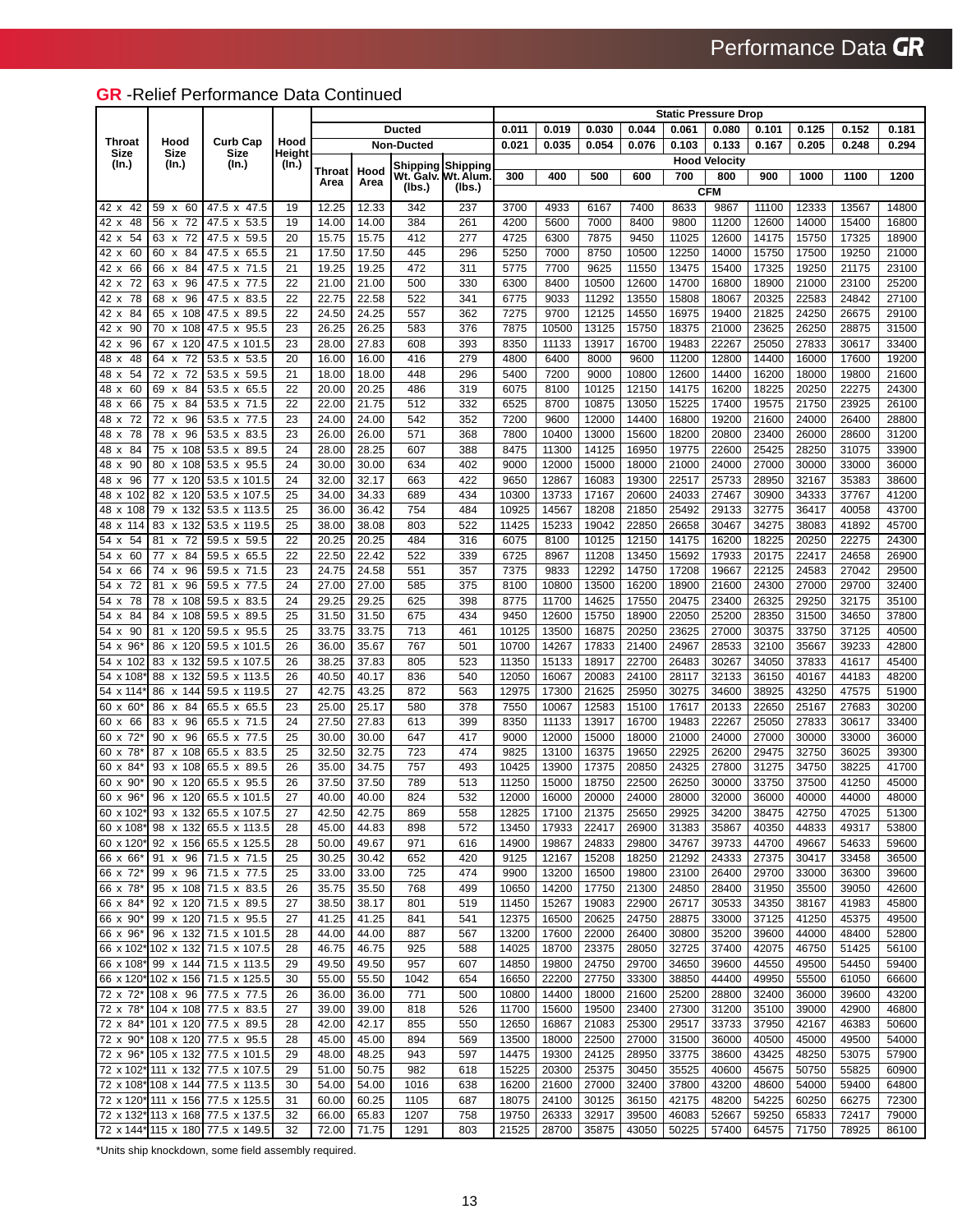### **Spun Aluminum Gravity Ventilator**





#### **PR** Gravity Application

**Description** - Unit shall be a spun aluminum, roof mounted gravity ventilator.

- **Construction** The unit shall be of bolted and welded construction utilizing corrosion resistant fasteners. The spun aluminum structural components shall be constructed of minimum 16 gauge marine alloy aluminum, bolted to a rigid aluminum support structure. The aluminum base shall have continuously welded curb cap corners for maximum leak protection. The spun aluminum baffle shall have a rolled bead for added strength. Birdscreen constructed of 1/2" mesh shall be mounted across the air opening. Unit shall bear an engraved aluminum nameplate. Nameplate shall indicate design CFM and static pressure. Unit shall be shipped in ISTA Certified Transit Tested Packaging.
- **Product** Unit shall be model PR as manufactured by Loren Cook Company of Springfield, Missouri.

| <b>PR</b> Dimension Data |  |
|--------------------------|--|
|                          |  |

| <b>Size</b> | A Dia.                               | B Dia.     | C          | D         | G | Sq. | <b>Roof Opening</b> | Approx. Ship<br>Wt.-Lbs. |
|-------------|--------------------------------------|------------|------------|-----------|---|-----|---------------------|--------------------------|
| 8           | $8 - 1/2$                            | $18 - 1/4$ | $4 - 5/8$  | $3 - 1/2$ | 2 | 18  | $13 - 1/2$          | 20                       |
| 12          | $12 - 1/2$                           | $28 - 1/4$ | 4-13/16    | $3 - 1/2$ | 2 | 20  | $15 - 1/2$          | 30                       |
| 16          | $16 - 1/2$                           | $28 - 1/4$ | $5 - 1/8$  | $5 - 1/2$ | 2 | 28  | $23 - 1/2$          | 35                       |
| 20          | $20 - 1/2$                           | $36 - 1/2$ | $6 - 3/4$  | $4 - 7/8$ | 2 | 32  | $27 - 1/2$          | 80                       |
| 24          | $24 - 3/4$                           | $42 - 1/4$ | $7 - 3/4$  | $6 - 1/4$ | 3 | 36  | $31 - 1/2$          | 105                      |
| 30          | $30 - 3/4$                           | $52 - 1/2$ | 17         | $6 - 1/4$ | 3 | 42  | $37 - 1/2$          | 140                      |
| 36          | $36 - 3/4$                           | $62 - 1/2$ | $17 - 1/2$ | $7 - 1/2$ | 3 | 48  | $43 - 1/2$          | 170                      |
| 42          | $42 - 3/4$                           | 73         | 14         | 8         | 3 | 54  | $50-1/2$            | 205                      |
| 48          | $48 - 3/4$                           | 73         | 14         | 8         | 3 | 60  | $56 - 1/2$          | 260                      |
|             | All other constructs to the class of |            |            |           |   |     |                     |                          |

All dimensions in inches.

|      | Temperature Difference* (°F)                                                                                                                                                                         | 10   |            |      | 10   |                              |            |      | 20                           |      |            |      |      | 20   |      |            |      |
|------|------------------------------------------------------------------------------------------------------------------------------------------------------------------------------------------------------|------|------------|------|------|------------------------------|------------|------|------------------------------|------|------------|------|------|------|------|------------|------|
|      | Wind Speed** (MPH)                                                                                                                                                                                   |      |            | 5    |      |                              |            | 10   |                              |      | C          |      |      |      |      | 10         |      |
|      | Height*** (Ft.)                                                                                                                                                                                      | 10   | 20         | 30   | 40   | 10                           | 20         | 30   | 40                           | 10   | 20         | 30   | 40   | 10   | 20   | 30         | 40   |
| Size | Throat Area (Sq. Ft.)                                                                                                                                                                                |      | <b>CFM</b> |      |      |                              | <b>CFM</b> |      |                              |      | <b>CFM</b> |      |      |      |      | <b>CFM</b> |      |
| 8    | 0.394                                                                                                                                                                                                | 96   | 104        | 111  | 118  | 178                          | 182        | 187  | 191                          | 104  | 118        | 131  | 143  | 182  | 191  | 200        | 208  |
| 12   | 0.852                                                                                                                                                                                                | 207  | 224        | 241  | 256  | 385                          | 395        | 404  | 413                          | 224  | 256        | 284  | 310  | 395  | 413  | 431        | 449  |
| 16   | 1.485                                                                                                                                                                                                | 360  | 391        | 420  | 446  | 671                          | 688        | 704  | 721                          | 391  | 446        | 495  | 540  | 688  | 721  | 752        | 782  |
| 20   | 2.292                                                                                                                                                                                                | 556  | 604        | 648  | 689  | 1035                         | 1062       | 1087 | 1112                         | 604  | 689        | 764  | 833  | 1062 | 1112 | 1161       | 1207 |
| 24   | 3.341                                                                                                                                                                                                | 811  | 880        | 944  | 1004 | 1509                         | 1548       | 1585 | 1621                         | 880  | 1004       | 1114 | 1215 | 1548 | 1621 | 1692       | 1760 |
| 30   | 5.157                                                                                                                                                                                                | 1251 | 1358       | 1457 | 1550 | 2330                         | 2389       | 2446 | 2503                         | 1358 | 1550       | 1720 | 1875 | 2389 | 2503 | 2611       | 2716 |
| 36   | 7.366                                                                                                                                                                                                | 1787 | 1940       | 2081 | 2213 | 3328                         | 3412       | 3494 | 3575                         | 1940 | 2213       | 2457 | 2678 | 3412 | 3575 | 3730       | 3879 |
| 42   | 9.968                                                                                                                                                                                                | 2419 | 2625       | 2816 | 2995 | 4503                         | 4617       | 4728 | 4837                         | 2625 | 2995       | 3325 | 3624 | 4617 | 4837 | 5048       | 5250 |
| 48   | 12.962                                                                                                                                                                                               | 3145 | 3413       | 3662 | 3895 | 6004<br>6149<br>6290<br>5856 |            |      | 4323<br>3413<br>3895<br>4713 |      |            |      | 6004 | 6290 | 6564 | 6827       |      |
|      | *Allowable temperature rise of indoor temperature above outdoor temperatures. **Consult local weather station for average wind speed. Use 1/2 average wind speed. If average is over 20 MPH, consult |      |            |      |      |                              |            |      |                              |      |            |      |      |      |      |            |      |

\*Allowable temperature rise of indoor temperature above outdoor temperatures. \*\*Consult local weather station for average wind speed. Use 1/2 average wind speed. If average is over 20 MPH, consult<br>gravity ventilation appli

#### **PR** - Intake Performance Data

|             |                          |                              |                                        |      |       |       | Pressure Drop (in WG) |       |       |       |       |
|-------------|--------------------------|------------------------------|----------------------------------------|------|-------|-------|-----------------------|-------|-------|-------|-------|
| <b>Size</b> | Throat Area<br>(Sq. Ft.) | <b>Face Area</b><br>(Sq. Ft) | CFM at 500 FPM<br><b>Face Velocity</b> | 0.05 | 0.1   | 0.125 | 0.15                  | 0.2   | 0.25  | 0.3   | 0.375 |
|             |                          |                              |                                        |      |       |       | <b>CFM</b>            |       |       |       |       |
| 8           | .394                     | .38                          | 690                                    | 252  | 356   | 398   | 436                   | 503   | 543   | 617   | 689   |
| 12          | .852                     | 2.04                         | 1020                                   | 529  | 749   | 837   | 917                   | 1059  | 1142  | 1297  | 1450  |
| 16          | <b>.485</b>              | 3.08                         | 1540                                   | 936  | 1324  | 1480  | 1621                  | 1872  | 2019  | 2293  | 2563  |
| 20          | 2.292                    | 5.31                         | 2655                                   | 1452 | 2054  | 2296  | 2516                  | 2905  | 3132  | 3558  | 3977  |
| 24          | 3.341                    | 7.92                         | 3960                                   | 2091 | 2958  | 3307  | 3622                  | 4183  | 4510  | 5123  | 5728  |
| 30          | 5.157                    | 10.77                        | 5385                                   | 3247 | 4592  | 5134  | 5624                  | 6494  | 7002  | 7953  | 8892  |
| 36          | 7.366                    | 14.87                        | 7435                                   | 4706 | 6655  | 7440  | 8150                  | 9411  | 10149 | 11527 | 12887 |
| 42          | 9.968                    | 19.67                        | 9835                                   | 6307 | 8919  | 9971  | 10923                 | 12613 | 13601 | 15448 | 17271 |
| 48          | 12.962                   | 20.53                        | 10,265                                 | 8282 | 11712 | 13095 | 14344                 | 16563 | 17861 | 20286 | 22680 |

#### **PR** - Relief Performance Data

|             |                          |                               |      |      |       |       | Pressure Drop (in WG) |       |       |       |       |
|-------------|--------------------------|-------------------------------|------|------|-------|-------|-----------------------|-------|-------|-------|-------|
| <b>Size</b> | Throat Area<br>(Sq. Ft.) | <b>Face Area</b><br>(Sq. Ft.) | 0.05 | 0.1  | 0.125 | 0.15  | 0.2                   | 0.25  | 0.3   | 0.375 | 0.5   |
|             |                          |                               |      |      |       |       | <b>CFM</b>            |       |       |       |       |
| 8           | .394                     | 1.38                          | 212  | 299  | 334   | 366   | 423                   | 473   | 518   | 579   | 669   |
| 12          | .852                     | 2.04                          | 445  | 629  | 703   | 770   | 889                   | 994   | 1089  | 1218  | 1406  |
| 16          | 1.485                    | 3.08                          | 786  | 1112 | 1243  | 1362  | 1573                  | 1758  | 1926  | 2154  | 2487  |
| 20          | 2.292                    | 5.31                          | 1220 | 1726 | 1929  | 2114  | 2440                  | 2729  | 2989  | 3342  | 3859  |
| 24          | 3.341                    | 7.92                          | 1757 | 2485 | 2778  | 3043  | 3514                  | 3929  | 4304  | 4812  | 5557  |
| 30          | 5.157                    | 10.77                         | 2728 | 3858 | 4313  | 4725  | 5456                  | 6100  | 6682  | 7471  | 8626  |
| 36          | 7.366                    | 14.87                         | 3954 | 5591 | 6251  | 6848  | 7907                  | 8840  | 9684  | 10827 | 12502 |
| 42          | 9.968                    | 19.67                         | 5299 | 7493 | 8378  | 9177  | 10597                 | 11848 | 12979 | 14511 | 16755 |
| 48          | 12.962                   | 20.53                         | 6958 | 9840 | 11002 | 12052 | 13916                 | 15559 | 17044 | 19055 | 22003 |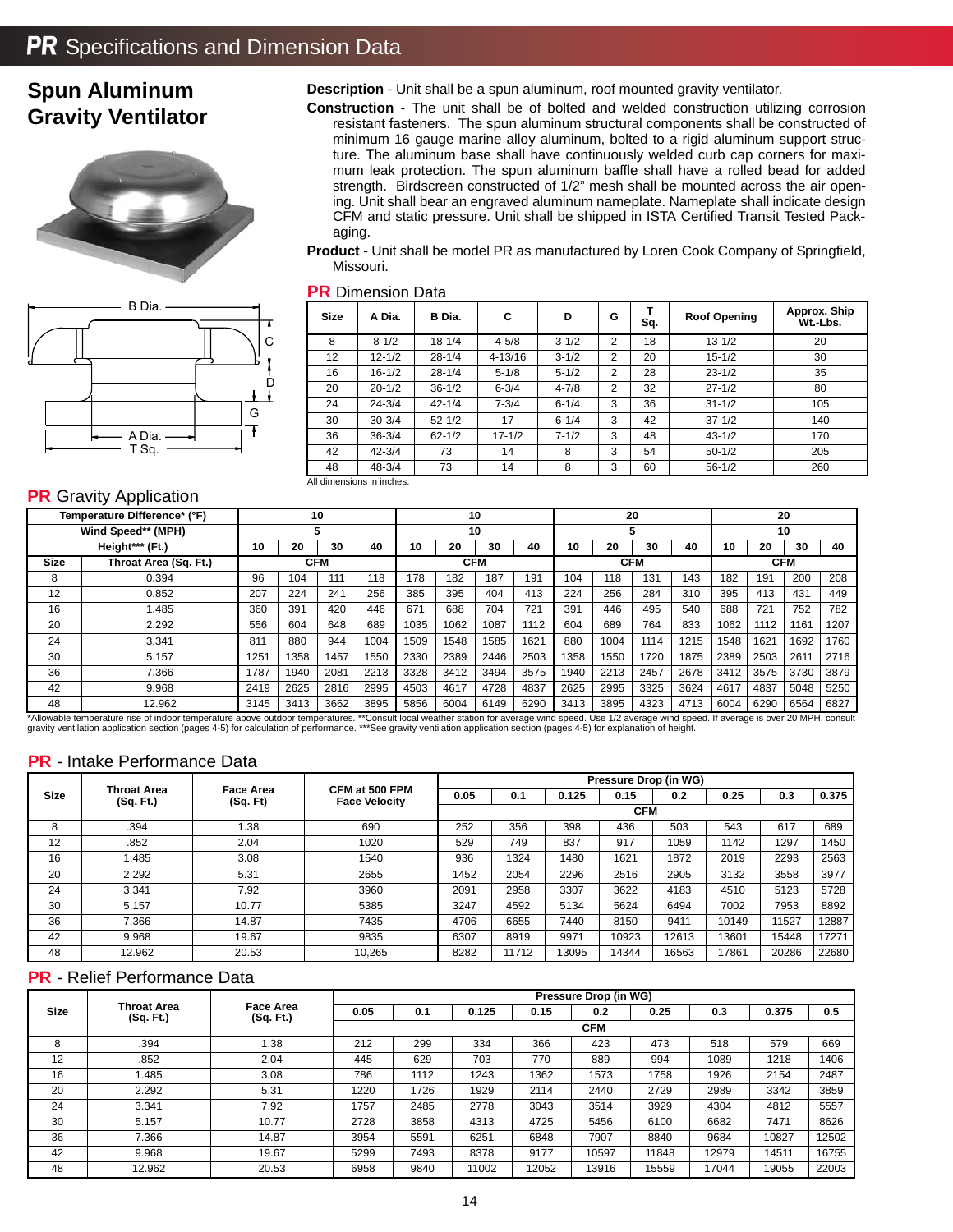**Description** - Unit shall be a tiered spun aluminum, roof mounted gravity ventilator.

- **Construction** The unit shall be of bolted and welded construction utilizing corrosion resistant fasteners. The spun aluminum structural components shall be constructed of minimum 16 gauge marine alloy aluminum, bolted to a rigid aluminum support structure. The aluminum base shall have continuously welded curb cap corners for maximum leak protection. The spun aluminum baffle shall have a rolled bead for added strength. Birdscreen constructed of 1/2" mesh shall be mounted across the air opening. Unit shall bear an engraved aluminum nameplate. Nameplate shall indicate design CFM and static pressure. Unit shall be shipped in ISTA Certified Transit Tested Packaging.
- **Product** Unit shall be model TR as manufactured by Loren Cook Company of Springfield, Missouri.

| <b>Size</b> | A Dia.     | B Dia.     | C         | D         | G | Sq. | <b>Roof Opening</b> | Approx. Ship<br>Wt.-Lbs. |
|-------------|------------|------------|-----------|-----------|---|-----|---------------------|--------------------------|
| 8           | $8 - 1/2$  | $18 - 1/4$ | $7 - 1/4$ | $3 - 1/2$ | 2 | 18  | $13 - 1/2$          | 20                       |
| 12          | $12 - 1/2$ | $28 - 1/4$ | 9         | $3 - 1/2$ | 2 | 20  | $15 - 1/2$          | 30                       |
| 16          | $16 - 1/2$ | $28 - 1/4$ | 9         | $5 - 1/2$ | 2 | 28  | $23 - 1/2$          | 40                       |
| 20          | $20 - 1/2$ | $36 - 1/2$ | 12        | $4 - 7/8$ | 2 | 32  | $27 - 1/2$          | 90                       |
| 24          | 24-3/4     | $42 - 1/4$ | 14        | $6 - 1/4$ | 3 | 36  | $31 - 1/2$          | 120                      |
| 30          | $30 - 3/4$ | $52 - 1/2$ | 31        | $6 - 1/4$ | 3 | 42  | $37 - 1/2$          | 160                      |
| 36          | $36 - 3/4$ | $62 - 1/2$ | 33        | $7 - 1/2$ | 3 | 48  | $43 - 1/2$          | 205                      |
| 42          | $42 - 3/4$ | 73         | 25        | 8         | 3 | 54  | $50-1/2$            | 240                      |
| 48          | $48 - 3/4$ | 73         | 25        | 8         | 3 | 60  | $56 - 1/2$          | 295                      |

#### **TR** Dimension Data

All dimensions in inches.

### **Spun Aluminum Tiered Gravity Ventilator**





#### **TR** Gravity Application

|      | Temperature Difference* (°F) |      |      | 10         |      |      |      | 10         |      |      |      | 20         |      |      | 20   |            |      |
|------|------------------------------|------|------|------------|------|------|------|------------|------|------|------|------------|------|------|------|------------|------|
|      | Wind Speed** (MPH)           |      |      | 5          |      |      |      | 10         |      |      | 5    |            |      | 10   |      |            |      |
|      | Height*** (Ft.)              | 10   | 20   | 30         | 40   | 10   | 20   | 30         | 40   | 10   | 20   | 30         | 40   | 10   | 20   | 30         | 40   |
| Size | Throat Area (Sq. Ft.)        |      |      | <b>CFM</b> |      |      |      | <b>CFM</b> |      |      |      | <b>CFM</b> |      |      |      | <b>CFM</b> |      |
| 8    | 0.394                        | 96   | 104  | 111        | 118  | 178  | 182  | 187        | 191  | 104  | 118  | 131        | 143  | 182  | 191  | 200        | 208  |
| 12   | 0.852                        | 207  | 224  | 241        | 256  | 385  | 395  | 404        | 413  | 224  | 256  | 284        | 310  | 395  | 413  | 431        | 449  |
| 16   | <b>.485</b>                  | 360  | 391  | 420        | 446  | 671  | 688  | 704        | 721  | 391  | 446  | 495        | 540  | 688  | 721  | 752        | 782  |
| 20   | 2.292                        | 556  | 604  | 648        | 689  | 1035 | 1062 | 1087       | 1112 | 604  | 689  | 764        | 833  | 1062 | 1112 | 1161       | 1207 |
| 24   | 3.341                        | 811  | 880  | 944        | 1004 | 1509 | 1548 | 1585       | 1621 | 880  | 1004 | 1114       | 1215 | 1548 | 1621 | 1692       | 1760 |
| 30   | 5.157                        | 1251 | 1358 | 1457       | 1550 | 2330 | 2389 | 2446       | 2503 | 1358 | 1550 | 1720       | 1875 | 2389 | 2503 | 2611       | 2716 |
| 36   | 7.366                        | 1787 | 1940 | 2081       | 2213 | 3328 | 3412 | 3494       | 3575 | 1940 | 2213 | 2457       | 2678 | 3412 | 3575 | 3730       | 3879 |
| 42   | 9.968                        | 2419 | 2625 | 2816       | 2995 | 4503 | 4617 | 4728       | 4837 | 2625 | 2995 | 3325       | 3624 | 4617 | 4837 | 5048       | 5250 |
| 48   | 12.962                       | 3145 | 3413 | 3662       | 3895 | 5856 | 6004 | 6149       | 6290 | 3413 | 3895 | 4323       | 4713 | 6004 | 6290 | 6564       | 6827 |

\*Allowable temperature rise of indoor temperature above outdoor temperatures. \*\*Consult local weather station for average wind speed. Use 1/2 average wind speed. If average is over 20 MPH, consult gravity ventilation application section (pages 4-5) for calculation of performance.<br>\*\*\*See gravity vent

#### **TR** - Intake Performance Data

|      |                                 |                        | Pressure Drop (in WG)                  |       |       |       |            |       |       |       |       |
|------|---------------------------------|------------------------|----------------------------------------|-------|-------|-------|------------|-------|-------|-------|-------|
| Size | <b>Throat Area</b><br>(Sq. Ft.) | Face Area<br>(Sq. Ft.) | CFM at 500 FPM<br><b>Face Velocity</b> | 0.05  | 0.1   | 0.125 | 0.15       | 0.2   | 0.25  | 0.3   | 0.375 |
|      |                                 |                        |                                        |       |       |       | <b>CFM</b> |       |       |       |       |
| 8    | .394                            | 2.07                   | 1035                                   | 302   | 463   | 517   | 567        | 655   | 706   | 802   | 896   |
| 12   | .852                            | 3.11                   | 1555                                   | 688   | 973   | 1088  | 1192       | 1376  | 1484  | 1685  | 1884  |
| 16   | 1.485                           | 4.62                   | 2310                                   | 1217  | 1721  | 1924  | 2107       | 2434  | 2624  | 2980  | 3332  |
| 20   | 2.292                           | 7.97                   | 3985                                   | 1888  | 2670  | 2985  | 3270       | 3776  | 4072  | 4625  | 5171  |
| 24   | 3.341                           | 11.88                  | 5940                                   | 2719  | 3845  | 4299  | 4709       | 5438  | 5864  | 6660  | 7446  |
| 30   | 5.157                           | 16.15                  | 8075                                   | 4221  | 5969  | 6674  | 7311       | 8442  | 9103  | 10339 | 11559 |
| 36   | 7.366                           | 22.31                  | 11.155                                 | 6117  | 8651  | 9672  | 10596      | 12235 | 13193 | 14984 | 16753 |
| 42   | 9.968                           | 29.5                   | 14.750                                 | 8198  | 11594 | 12963 | 14200      | 16397 | 17681 | 20082 | 22452 |
| 48   | 12.962                          | 30.8                   | 15.400                                 | 10766 | 15226 | 17023 | 18648      | 21532 | 23219 | 26372 | 29485 |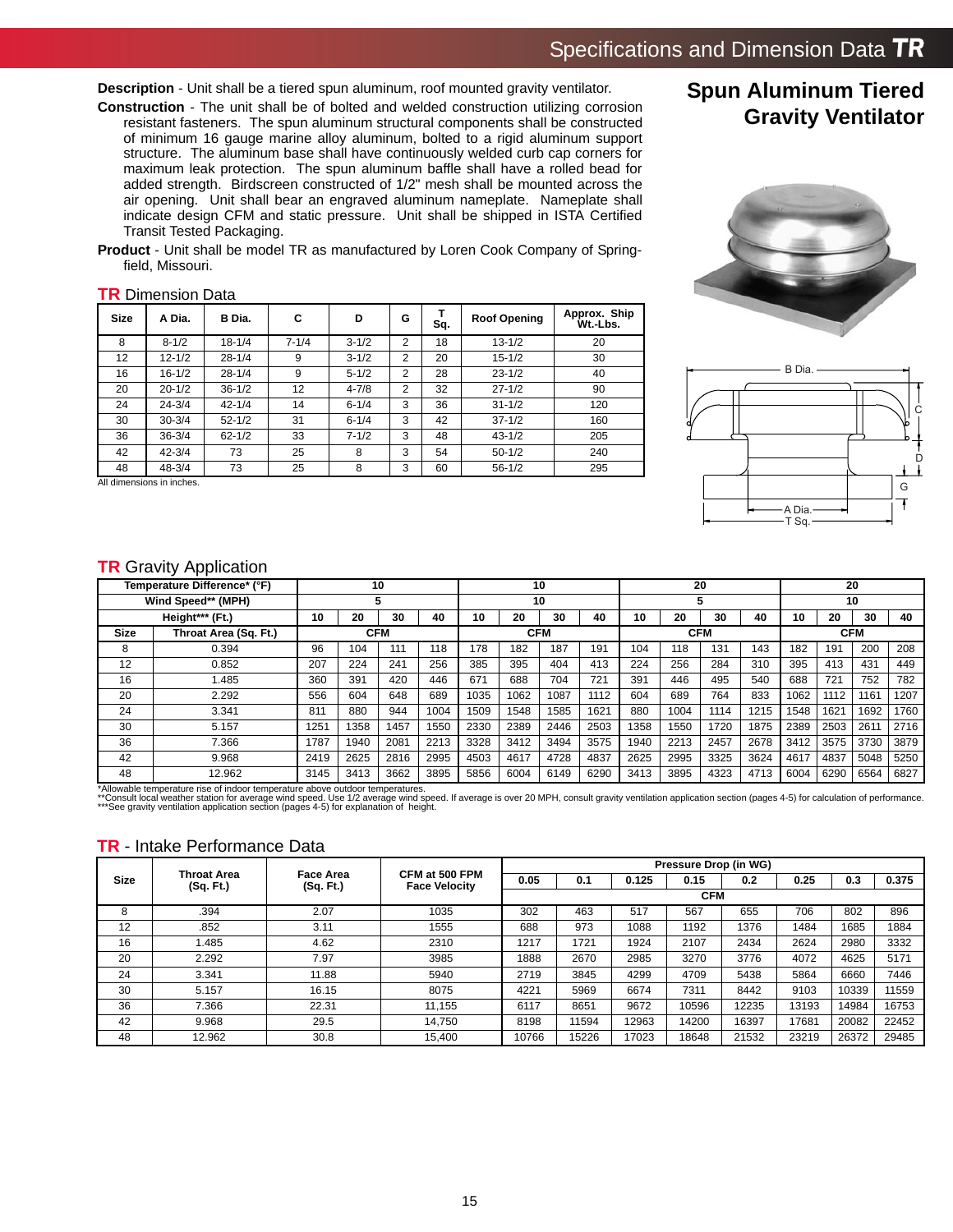### **TRE** Specifications and Dimension Data

### **Extruded Tiered Gravity Ventilator**





**Description -** Unit shall be an extruded aluminum, roof mounted gravity ventilator.

- **Construction**  The unit shall be manufactured of 0.081 gauge extruded aluminum tiers welded to a minimum 8 gauge aluminum support structure. The aluminum hood shall be constructed of minimum 0.063 aluminum and provided with a layer of anticondensate coating. The aluminum base shall have continuously welded curb cap corners for maximum leak protection. Birdscreen constructed of 1/2" galvanized mesh shall be mounted across the relief opening. Unit shall bear an engraved aluminum nameplate. Nameplate shall indicate design CFM and static pressure. Unit shall be shipped in ISTA Certified Transit Tested Packaging.
- **Product**  Unit shall be model TRE as manufactured by Loren Cook Company of Springfield, Missouri.

#### **Intake Hood Velocity Notes**

- **Velocity to 500 FPM** Velocity below 500 FPM provides for a level of protection against the influx of airborne mist or debris.
- **Velocity 500 FPM to 1000 FPM** Within this velocity range there is a possibility that fine, airborne mist will be carried into the building through the vent. Care should be taken in the location of the unit if airborne mist is a problem.
- **Velocity Greater Than 1000 FPM** Velocity in this range is not recommended unless special means are taken to prevent the influx of airborne matter and large droplets of moisture into the interior of the building. Velocities shown are to be used as a guide only. Final application and conditions will be a governing factor.

#### **TRE** - Intake Performance Data

2-3/4"

2"

Throat Length

2-3/4"

|                      |                |                  |             |                 |                            |              |                    | <b>Static Pressure Drop</b> |       |       |       |            |       |       |       |       |       |
|----------------------|----------------|------------------|-------------|-----------------|----------------------------|--------------|--------------------|-----------------------------|-------|-------|-------|------------|-------|-------|-------|-------|-------|
| <b>Throat</b>        | No.            | <b>Hood Size</b> | Ht.         | <b>Curb Cap</b> | <b>Throat</b>              |              | <b>Ducted</b>      | 0.020                       | 0.055 | 0.100 | 0.150 | 0.200      | 0.250 | 0.300 | 0.350 | 0.400 | 0.500 |
| <b>Size</b><br>(In.) | of<br>Tiers    | (In.)            | $($ ln. $)$ | Size (In)       | Area<br>(FT <sup>2</sup> ) |              | <b>Non-Ducted</b>  | 0.028                       | 0.068 | 0.134 | 0.198 | 0.264      | 0.325 | 0.390 | 0.455 | 0.520 | 0.645 |
|                      |                |                  |             |                 |                            | Hood<br>Area | Shipping<br>Weight |                             |       |       |       | <b>CFM</b> |       |       |       |       |       |
| $12 \times 12$       | 2              | 23.75 x 23.75    | 9           | 17.5 x 17.5     | 1.0                        | 2.3          | 47                 | 324                         | 513   | 725   | 888   | 1026       | 1147  | 1256  | 1357  | 1451  | 1622  |
| $12 \times 14$       | 2              | 23.75 x 25.75    | 9           | 17.5 x 19.5     | 1.2                        | 2.4          | 50                 | 365                         | 577   | 817   | 1000  | 1155       | 1291  | 1414  | 1528  | 1633  | 1826  |
| $12 \times 16$       | $\overline{2}$ | 23.75 x 27.75    | 9           | 17.5 x 21.5     | 1.3                        | 2.5          | 52                 | 404                         | 638   | 902   | 1105  | 1276       | 1427  | 1563  | 1688  | 1805  | 2018  |
| $12 \times 18$       | $\overline{2}$ | 23.75 x 29.75    | 9           | 17.5 x 23.5     | 1.5                        | 2.6          | 54                 | 440                         | 696   | 984   | 1205  | 1391       | 1556  | 1704  | 1841  | 1968  | 2200  |
| 12 x 24              | $\overline{2}$ | 23.75 x 35.75    | 9           | 17.5 x 29.5     | 2.0                        | 3.0          | 61                 | 541                         | 856   | 1210  | 1482  | 1711       | 1913  | 2096  | 2264  | 2420  | 2706  |
| 14 x 14              | 2              | 25.75 x 25.75    | 9           | 19.5 x 19.5     | 1.4                        | 2.5          | 52                 | 409                         | 646   | 913   | 1119  | 1292       | 1444  | 1582  | 1709  | 1827  | 2043  |
| $14 \times 16$       | 2              | 25.75 x 27.75    | 9           | 19.5 x 21.5     | 1.6                        | 2.6          | 54                 | 449                         | 710   | 1004  | 1229  | 1420       | 1587  | 1739  | 1878  | 2008  | 2245  |
| 14 x 18              | 2              | 25.75 x 29.75    | 9           | 19.5 x 23.5     | 1.8                        | 2.7          | 56                 | 487                         | 770   | 1089  | 1334  | 1540       | 1722  | 1886  | 2038  | 2178  | 2435  |
| 14 x 24              | $\overline{2}$ | 25.75 x 35.75    | 9           | 19.5 x 29.5     | 2.3                        | 3.1          | 63                 | 592                         | 936   | 1323  | 1621  | 1872       | 2092  | 2292  | 2476  | 2647  | 2959  |
| 14 x 30              | 2              | 25.75 x 41.75    | 12.5        | 19.5 x 35.5     | 2.9                        | 5.1          | 69                 | 855                         | 1352  | 1912  | 2342  | 2704       | 3023  | 3312  | 3577  | 3824  | 4275  |
| $16 \times 16$       | 2              | 27.75 x 27.75    | 9           | 21.5 x 21.5     | 1.8                        | 2.7          | 56                 | 491                         | 776   | 1098  | 1345  | 1553       | 1736  | 1901  | 2054  | 2196  | 2455  |
| 16 x 18              | $\overline{2}$ | 27.75 x 29.75    | 9           | 21.5 x 23.5     | 2.0                        | 2.8          | 58                 | 530                         | 838   | 1186  | 1452  | 1677       | 1875  | 2054  | 2218  | 2372  | 2652  |
| 16 x 24              | $\overline{2}$ | 27.75 x 35.75    | 9           | 21.5 x 29.5     | 2.7                        | 3.2          | 65                 | 638                         | 1008  | 1426  | 1746  | 2016       | 2254  | 2469  | 2667  | 2851  | 3188  |
| 16 x 30              | 3              | 27.75 x 41.75    | 12.5        | 21.5 x 35.5     | 3.3                        | 5.3          | 83                 | 932                         | 1474  | 2085  | 2554  | 2949       | 3297  | 3611  | 3901  | 4170  | 4662  |
| 16 x 32              | 3              | 27.75 x 43.75    | 12.5        | 21.5 x 37.5     | 3.6                        | 5.4          | 86                 | 978                         | 1547  | 2187  | 2679  | 3093       | 3458  | 3788  | 4092  | 4374  | 4891  |
| 18 x 18              | 2              | 29.75 x 29.75    | 9           | 23.5 x 23.5     | 2.3                        | 3.0          | 61                 | 571                         | 902   | 1276  | 1563  | 1804       | 2017  | 2210  | 2387  | 2552  | 2853  |
| 18 x 24              | 2              | 29.75 x 35.75    | 9           | 23.5 x 29.5     | 3.0                        | 3.3          | 67                 | 680                         | 1975  | 1520  | 1861  | 2149       | 2403  | 2632  | 2843  | 3039  | 3398  |
| $18 \times 30$       | 3              | 29.75 x 41.75    | 12.5        | 23.5 x 35.5     | 3.8                        | 5.4          | 86                 | 1004                        | 1587  | 2244  | 2748  | 3174       | 3548  | 3887  | 4198  | 4488  | 5018  |
| 18 x 32              | 3              | 29.75 x 43.75    | 12.5        | 23.5 x 37.5     | 4.0                        | 5.6          | 88                 | 1051                        | 1661  | 2350  | 2878  | 3323       | 3715  | 4070  | 4396  | 4699  | 5254  |
| 18 x 36              | 3              | 29.75 x 47.75    | 12.5        | 23.5 x 41.5     | 4.5                        | 5.9          | 93                 | 1143                        | 1807  | 2555  | 3129  | 3614       | 4040  | 4426  | 4780  | 5110  | 5714  |
| 24 x 24              | 3              | 35.75 x 35.75    | 12.5        | 29.5 x 29.5     | 4.0                        | 5.4          | 86                 | 1033                        | 1634  | 2311  | 2830  | 3268       | 3653  | 4002  | 4323  | 4621  | 5167  |
| 24 x 30              | 3              | 35.75 x 41.75    | 12.5        | 29.5 x 35.5     | 5.0                        | 5.9          | 93                 | 1191                        | 1884  | 2664  | 3263  | 3768       | 4213  | 4615  | 4984  | 5329  | 5957  |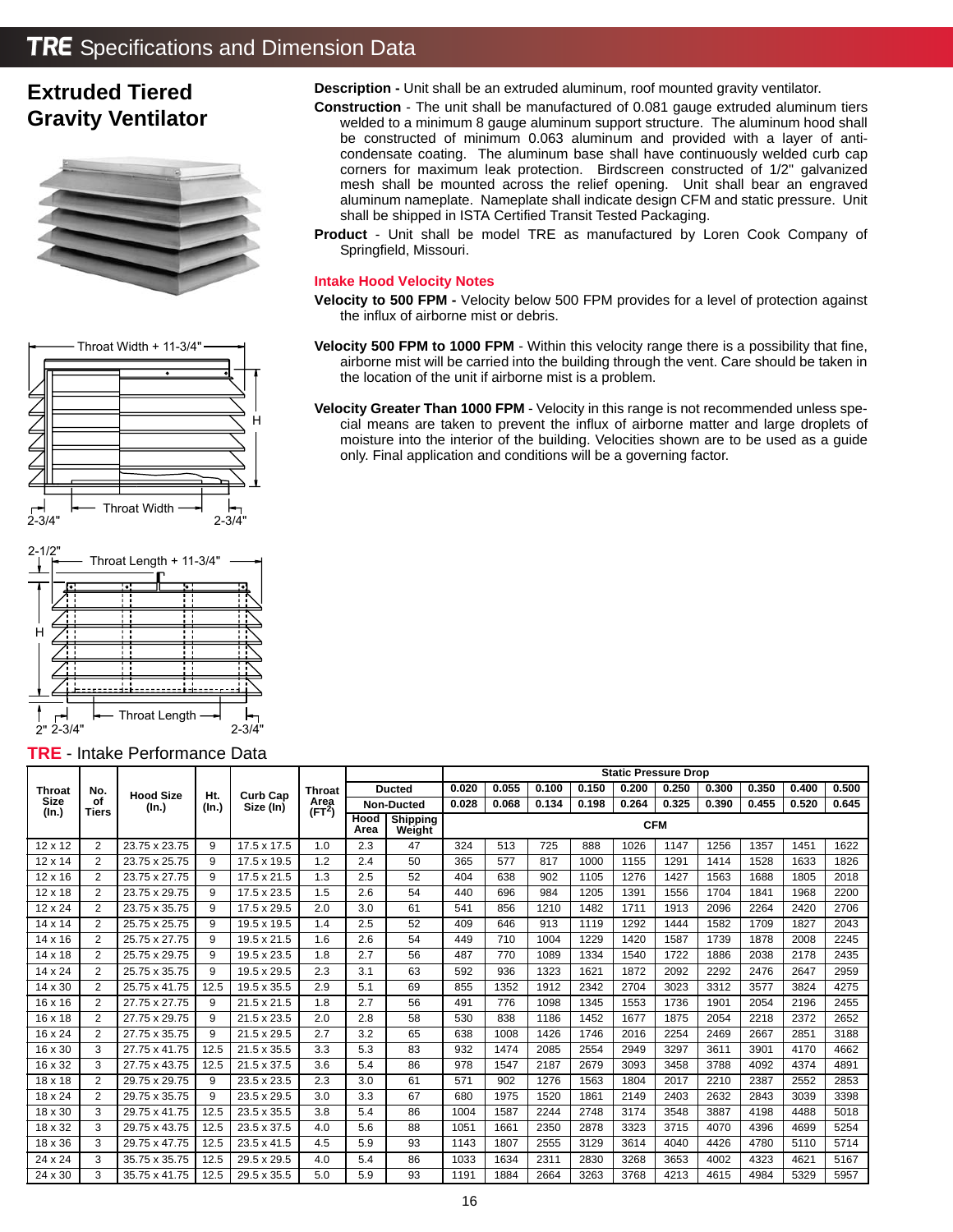**TRE** - Intake Performance Data Continued

|               |                |                  |       |             |                           |              |                           |       |       |       |       | <b>Static Pressure Drop</b> |            |       |       |       |       |
|---------------|----------------|------------------|-------|-------------|---------------------------|--------------|---------------------------|-------|-------|-------|-------|-----------------------------|------------|-------|-------|-------|-------|
| Throat        | No.            | <b>Hood Size</b> | Ht.   | Curb Cap    | Throat                    |              | <b>Ducted</b>             | 0.020 | 0.055 | 0.100 | 0.150 | 0.200                       | 0.250      | 0.300 | 0.350 | 0.400 | 0.500 |
| Size<br>(In.) | оf<br>Tiers    | (In.)            | (In.) | Size (In)   | Area<br>$(\mathsf{FT}^2)$ |              | <b>Non-Ducted</b>         | 0.028 | 0.068 | 0.134 | 0.198 | 0.264                       | 0.325      | 0.390 | 0.455 | 0.520 | 0.645 |
|               |                |                  |       |             |                           | Hood<br>Area | <b>Shipping</b><br>Weight |       |       |       |       |                             | <b>CFM</b> |       |       |       |       |
| 24 x 32       | 3              | 35.75 x 43.75    | 12.5  | 29.5 x 37.5 | 5.3                       | 6.1          | 96                        | 1241  | 1963  | 2776  | 3400  | 3926                        | 4389       | 4808  | 5193  | 5552  | 6207  |
| 24 x 36       | 4              | 35.75 x 47.75    | 16    | 29.5 x 41.5 | 6.0                       | 8.6          | 116                       | 1594  | 2520  | 3564  | 4365  | 5040                        | 5635       | 6172  | 6667  | 7127  | 7968  |
| 24 x 42       | $\overline{4}$ | 35.75 x 53.75    | 16    | 29.5 x 47.5 | 7.0                       | 9.2          | 125                       | 1779  | 2812  | 3977  | 4871  | 5624                        | 6288       | 6888  | 7440  | 7954  | 8893  |
| 24 x 48       | $\overline{4}$ | 35.75 x 59.75    | 16    | 29.5 x 53.5 | 8.0                       | 9.9          | 134                       | 1957  | 3094  | 4376  | 5359  | 6188                        | 6918       | 7579  | 8186  | 8751  | 9784  |
| 30 x 30       | 3              | 41.75 x 41.75    | 12.5  | 35.5 x 35.5 | 6.3                       | 6.4          | 101                       | 1355  | 2143  | 3031  | 3712  | 4286                        | 4792       | 5250  | 5670  | 6062  | 6777  |
| 30 x 32       | 3              | 41.75 x 43.75    | 12.5  | 35.5 x 37.5 | 6.7                       | 6.6          | 104                       | 1407  | 2224  | 3146  | 3853  | 4449                        | 4974       | 5449  | 5885  | 6292  | 7034  |
| 30 x 36       | 4              | 41.75 x 47.75    | 16    | 35.5 x 41.5 | 7.5                       | 9.2          | 125                       | 1829  | 2892  | 4090  | 5009  | 5784                        | 6467       | 7084  | 7652  | 8180  | 9145  |
| 30 x 42       | 4              | 41.75 x 53.75    | 16    | 35.5 x 47.5 | 8.8                       | 9.9          | 134                       | 2023  | 3198  | 4523  | 5540  | 6397                        | 7152       | 7835  | 8462  | 9047  | 10114 |
| 30 x 48       | 4              | 41.75 x 59.75    | 16    | 35.5 x 53.5 | 10.0                      | 10.6         | 143                       | 2209  | 3492  | 4939  | 6049  | 6984                        | 7809       | 8554  | 9239  | 9877  | 11043 |
| 30 x 54       | 5              | 41.75 x 65.75    | 19.5  | 35.5 x 59.5 | 11.3                      | 14.0         | 171                       | 2765  | 4372  | 6183  | 7573  | 8744                        | 9776       | 10710 | 11568 | 12336 | 13826 |
| 30 x 60       | 6              | 41.75 x 71.75    | 23    | 35.5 x 65.5 | 12.5                      | 17.8         | 201                       | 3318  | 5246  | 7419  | 9086  | 10492                       | 11731      | 12850 | 13880 | 14838 | 16589 |
| 32 x 32       | 3              | 43.75 x 43.75    | 12.5  | 37.5 x 37.5 | 7.1                       | 6.8          | 106                       | 1459  | 2306  | 3261  | 3994  | 4612                        | 5157       | 5649  | 6102  | 6523  | 7293  |
| 32 x 36       | 4              | 43.75 x 47.75    | 16    | 37.5 x 41.5 | 8.0                       | 9.5          | 128                       | 1902  | 3008  | 4523  | 5209  | 6015                        | 6725       | 7367  | 7957  | 8507  | 9511  |
| 32 x 42       | 4              | 43.75 x 53.75    | 16    | 37.5 x 47.5 | 9.3                       | 10.1         | 137                       | 2098  | 3318  | 4692  | 5746  | 6635                        | 7418       | 8126  | 8777  | 9383  | 10491 |
| 32 x 48       | $\overline{4}$ | 43.75 x 59.75    | 16    | 37.5 x 53.5 | 10.7                      | 10.8         | 146                       | 2286  | 3614  | 5111  | 6260  | 7228                        | 8081       | 8853  | 9562  | 10222 | 11429 |
| 32 x 54       | 5              | 43.75 x 65.75    | 19.5  | 37.5 x 59.5 | 12.0                      | 14.3         | 174                       | 2869  | 4536  | 6415  | 7857  | 9072                        | 10143      | 11111 | 12002 | 12830 | 14345 |
| 32 x 60       | 6              | 43.75 x 71.75    | 23    | 37.5 x 65.5 | 13.3                      | 18.2         | 205                       | 3450  | 5456  | 7715  | 9449  | 10911                       | 12199      | 13363 | 14434 | 15431 | 17252 |
| 32 x 72       | $\overline{7}$ | 43.75 x 83.75    | 26.5  | 37.5 x 77.5 | 16.0                      | 23.5         | 251                       | 4314  | 6822  | 9648  | 11816 | 13644                       | 15254      | 16710 | 18049 | 19295 | 21572 |
| 36 x 36       | 4              | 47.75 x 47.75    | 16    | 41.5 x 41.5 | 9.0                       | 9.9          | 134                       | 2043  | 3230  | 4567  | 5594  | 6459                        | 7222       | 7911  | 8545  | 9135  | 10213 |
| 36 x 42       | 4              | 47.75 x 53.75    | 16    | 41.5 x 47.5 | 10.5                      | 10.6         | 143                       | 2242  | 3545  | 5014  | 6140  | 7090                        | 7927       | 8684  | 9380  | 10027 | 11211 |
| 36 x 48       | 5              | 47.75 x 59.75    | 19.5  | 41.5 x 53.5 | 12.0                      | 14.0         | 171                       | 2834  | 4481  | 6337  | 7761  | 8962                        | 10019      | 10976 | 11855 | 12674 | 14169 |
| 36 x 54       | 5              | 47.75 x 65.75    | 19.5  | 41.5 x 59.5 | 13.5                      | 14.9         | 181                       | 3066  | 4847  | 6855  | 8396  | 9695                        | 10839      | 11873 | 12825 | 13710 | 15329 |
| 36 x 60       | 6              | 47.75 x 71.75    | 23    | 41.5 x 65.5 | 15.0                      | 18.8         | 213                       | 3701  | 5852  | 8276  | 10136 | 11704                       | 13086      | 14335 | 15483 | 16552 | 18506 |
| 36 x 72       | $\overline{7}$ | 47.75 x 83.75    | 26.5  | 41.5 x 77.5 | 18.0                      | 24.3         | 259                       | 4633  | 7325  | 10360 | 12688 | 14651                       | 16380      | 17944 | 19381 | 20719 | 23165 |
| 42 x 42       | 5              | 53.75 x 53.75    | 19.5  | 47.5 x 47.5 | 12.3                      | 14.0         | 171                       | 2855  | 4514  | 6384  | 7819  | 9028                        | 10094      | 11057 | 11943 | 12768 | 14275 |
| 42 x 48       | 5              | 53.75 x 59.75    | 19.5  | 47.5 x 53.5 | 14.0                      | 14.9         | 181                       | 3103  | 4906  | 6938  | 8497  | 9812                        | 10970      | 12017 | 12979 | 13876 | 15513 |
| 42 x 54       | 5              | 53.75 x 65.75    | 19.5  | 47.5 x 59.5 | 15.8                      | 15.7         | 191                       | 3341  | 5282  | 7470  | 9148  | 10564                       | 11810      | 12938 | 13970 | 14939 | 16703 |
| 42 x 60       | 6              | 53.75 x 71.75    | 23    | 47.5 x 65.5 | 17.5                      | 19.8         | 224                       | 4049  | 6403  | 9055  | 11090 | 12805                       | 14317      | 15683 | 16940 | 18110 | 20247 |
| 42 x 72       | $\overline{7}$ | 53.75 x 83.75    | 26.5  | 47.5 x 77.5 | 21.0                      | 25.5         | 271                       | 5072  | 8019  | 11341 | 13890 | 16039                       | 17932      | 19643 | 21217 | 22682 | 25359 |
| 42 x 84       | 8              | 53.75 x 95.75    | 30    | 47.5 x 89.5 | 24.5                      | 31.8         | 369                       | 6160  | 9739  | 13774 | 16869 | 19479                       | 21778      | 23856 | 25768 | 27547 | 30799 |
| 48 x 48       | 5              | 59.75 x 59.75    | 19.5  | 53.5 x 53.5 | 16.0                      | 15.7         | 191                       | 3356  | 5306  | 7504  | 9190  | 10612                       | 11865      | 12997 | 14039 | 15008 | 16779 |
| 48 x 54       | 6              | 59.75 x 65.75    | 23    | 53.5 x 59.5 | 18.0                      | 19.8         | 224                       | 4089  | 6465  | 9143  | 11198 | 12930                       | 14456      | 15836 | 17105 | 18286 | 20444 |
| 48 x 60       | 6              | 59.75 x 71.75    | 23    | 53.5 x 65.5 | 20.0                      | 20.8         | 235                       | 4374  | 6915  | 9780  | 11978 | 13831                       | 15463      | 16939 | 18296 | 19560 | 21868 |
| 48 x 72       | $\overline{7}$ | 59.75 x 83.75    | 26.5  | 53.5 x 77.5 | 24.0                      | 26.6         | 283                       | 5476  | 8659  | 12245 | 14998 | 17318                       | 19362      | 21210 | 22909 | 24491 | 27382 |
| 48 x 84       | 8              | 59.75 x 95.75    | 30    | 53.5 x 89.5 | 28.0                      | 33.1         | 384                       | 6654  | 10521 | 14879 | 18223 | 21042                       | 23526      | 25771 | 27836 | 29758 | 33271 |
| 48 x 96       | 9              | 59.75 x 107.8    | 33.5  | 53.5 x 102  | 32.0                      | 40.2         | 464                       | 7898  | 12488 | 17661 | 21630 | 24976                       | 27924      | 30589 | 33040 | 35321 | 39490 |
| 54 x 54       | 6              | 65.75 x 65.75    | 23    | 59.5 x 59.5 | 20.3                      | 20.8         | 235                       | 4391  | 6942  | 9818  | 12024 | 13884                       | 15523      | 17005 | 18367 | 19635 | 21953 |
| 54 x 60       | 6              | 65.75 x 71.75    | 23    | 59.5 x 65.5 | 22.5                      | 21.8         | 246                       | 4681  | 7401  | 10467 | 12819 | 14802                       | 16549      | 18129 | 19582 | 20934 | 23404 |
| 54 x 72       | 7              | 65.75 x 83.75    | 26.5  | 59.5 x 77.5 | 27.0                      | 27.8         | 296                       | 5856  | 9259  | 13095 | 16038 | 18519                       | 20704      | 22681 | 24498 | 26189 | 29281 |
| 54 x 84       | 8              | 65.75 x 95.75    | 30    | 59.5 x 89.5 | 31.5                      | 34.4         | 399                       | 7115  | 11249 | 15909 | 19485 | 22499                       | 25155      | 27555 | 29763 | 31818 | 35574 |
| 54 x 96       | 9              | 65.75 x 107.8    | 33.5  | 59.5 x 102  | 36.0                      | 41.7         | 481                       | 8448  | 13358 | 18891 | 23136 | 26716                       | 29869      | 32720 | 35341 | 37782 | 42241 |
| 54 x 108      | 10             | 65.75 x 119.8    | 37    | 59.5 x 114  | 40.5                      | 49.7         | 587                       | 9848  | 15571 | 22021 | 26971 | 31143                       | 34819      | 38142 | 41198 | 44043 | 49241 |
| 60 x 60       | $\overline{7}$ | 71.75 x 71.75    | 26.5  | 65.5 x 65.5 | 25.0                      | 26.6         | 283                       | 5551  | 8777  | 12412 | 15202 | 17554                       | 19626      | 21499 | 23221 | 24825 | 27755 |
| 60 x 72       | $\overline{7}$ | 71.75 x 83.75    | 26.5  | 65.5 x 77.5 | 30.0                      | 29.0         | 308                       | 6218  | 9831  | 13903 | 17028 | 19662                       | 21983      | 24081 | 26011 | 27807 | 31089 |
| 60 x 84       | 8              | 71.75 x 95.75    | 30    | 65.5 x 89.5 | 35.0                      | 35.7         | 414                       | 7550  | 11938 | 16883 | 20677 | 23876                       | 26694      | 29242 | 31585 | 33766 | 37751 |
| 60 x 96       | 9              | 71.75 x 107.8    | 33.5  | 65.5 x 102  | 40.0                      | 43.2         | 498                       | 8965  | 14175 | 20046 | 24552 | 28350                       | 31696      | 34721 | 37503 | 40093 | 44825 |
| 60 x 108      | 10             | 71.75 x 119.8    | 37    | 65.5 x 114  | 45.0                      | 51.3         | 633                       | 10454 | 16529 | 23376 | 28630 | 33059                       | 36961      | 40489 | 43733 | 46752 | 52271 |
| 60 x 120      | 12             | 71.75 x 131.8    | 44    | 65.5 x 126  | 50.0                      | 65.6         | 729                       | 12656 | 20010 | 28299 | 34659 | 40021                       | 44744      | 49015 | 52942 | 56598 | 63278 |
|               |                |                  |       |             |                           |              |                           |       |       |       |       |                             |            |       |       |       |       |

#### **TRE** - Relief Performance Data

|                |                |                  |       |                 |                            |              |                    |       |       |       |       |       | <b>Static Pressure Drop</b> |       |       |       |       |
|----------------|----------------|------------------|-------|-----------------|----------------------------|--------------|--------------------|-------|-------|-------|-------|-------|-----------------------------|-------|-------|-------|-------|
| Throat         | No.            | <b>Hood Size</b> | Ht.   | <b>Curb Cap</b> | <b>Throat</b>              |              | <b>Ducted</b>      | 0.020 | 0.055 | 0.100 | 0.150 | 0.200 | 0.250                       | 0.300 | 0.350 | 0.400 | 0.500 |
| Size<br>(In.)  | оf<br>Tiers    | (In.)            | (In.) | Size (In)       | Area<br>(FT <sup>2</sup> ) |              | <b>Non-Ducted</b>  | 0.028 | 0.068 | 0.134 | 0.198 | 0.264 | 0.325                       | 0.390 | 0.455 | 0.520 | 0.645 |
|                |                |                  |       |                 |                            | Hood<br>Area | Shipping<br>Weight |       |       |       |       |       | <b>CFM</b>                  |       |       |       |       |
| $12 \times 12$ | 2              | 23.75 x 23.75    | 9     | 17.5 x 17.5     | 1.0                        | 2.3          | 47                 | 304   | 481   | 680   | 833   | 962   | 1076                        | 1178  | 1273  | 1361  | 1521  |
| $12 \times 14$ | $\overline{2}$ | 23.75 x 25.75    | 9     | 17.5 x 19.5     | 1.2                        | 2.4          | 50                 | 339   | 537   | 759   | 929   | 1073  | 1200                        | 1314  | 1420  | 1518  | 1697  |
| $12 \times 16$ | $\overline{2}$ | 23.75 x 27.75    | 9     | 17.5 x 21.5     | 1.3                        | 2.5          | 52                 | 372   | 588   | 832   | 1019  | 1177  | 1316                        | 1441  | 1557  | 1664  | 1860  |
| $12 \times 18$ | 2              | 23.75 x 29.75    | 9     | 17.5 x 23.5     | 1.5                        | 2.6          | 54                 | 403   | 637   | 901   | 1104  | 1274  | 1425                        | 1561  | 1686  | 1802  | 2015  |
| $12 \times 24$ | 2              | 23.75 x 35.75    | 9     | 17.5 x 29.5     | 2.0                        | 3.0          | 61                 | 488   | 772   | 1091  | 1337  | 1543  | 1726                        | 1890  | 2042  | 2183  | 2440  |
| 14 x 14        | 2              | 25.75 x 25.75    | 9     | 19.5 x 19.5     | 1.4                        | 2.5          | 52                 | 376   | 594   | 841   | 1030  | 189   | 1329                        | 1456  | 1573  | 1681  | 1880  |
| $14 \times 16$ | $\overline{2}$ | 25.75 x 27.75    | 9     | 19.5 x 21.5     | 1.6                        | 2.6          | 54                 | 410   | 648   | 916   | 1122  | 296   | 1449                        | 1587  | 1714  | 1833  | 2049  |
| $14 \times 18$ | $\overline{2}$ | 25.75 x 29.75    | 9     | 19.5 x 23.5     | 1.8                        | 2.7          | 56                 | 442   | 698   | 987   | 1209  | 396   | 1561                        | 1710  | 1847  | 1975  | 2208  |
| 14 x 24        | $\overline{2}$ | 25.75 x 35.75    | 9     | 19.5 x 29.5     | 2.3                        | 3.1          | 63                 | 528   | 835   | 1181  | 1447  | 1671  | 1868                        | 2046  | 2210  | 2363  | 2642  |
| 14 x 30        | 2              | 25.75 x 41.75    | 12.5  | 19.5 x 35.5     | 2.9                        | 3.1          | 69                 | 783   | 1238  | 1751  | 2144  | 2476  | 2768                        | 3033  | 3276  | 3502  | 3915  |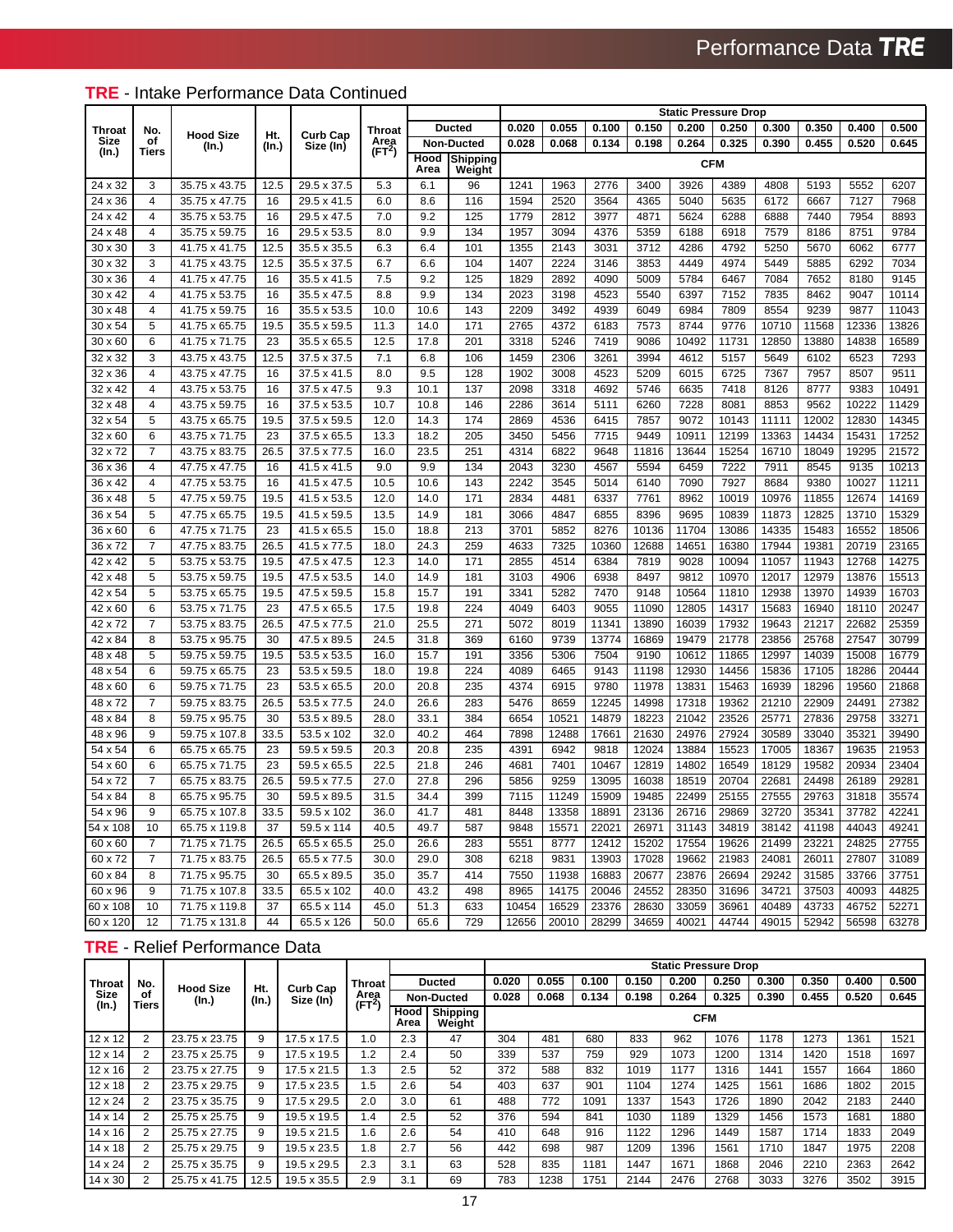### **TRE** - Relief Performance Data Continued

|                    |        |                                |              |                            |                    |              |                    |              |              |              |              |              | <b>Static Pressure Drop</b> |              |               |                   |               |
|--------------------|--------|--------------------------------|--------------|----------------------------|--------------------|--------------|--------------------|--------------|--------------|--------------|--------------|--------------|-----------------------------|--------------|---------------|-------------------|---------------|
| Throat             | No.    |                                |              | <b>Curb Cap</b>            | Throat             |              | <b>Ducted</b>      | 0.020        | 0.055        | 0.100        | 0.150        | 0.200        | 0.250                       | 0.300        | 0.350         | 0.400             | 0.500         |
| Size               | οf     | <b>Hood Size</b><br>(In.)      | Ht.<br>(In.) | Size (In)                  | Area               |              | <b>Non-Ducted</b>  | 0.028        | 0.068        | 0.134        | 0.198        | 0.264        | 0.325                       | 0.390        | 0.455         | 0.520             | 0.645         |
| (In.)              | Tiers  |                                |              |                            | (FT <sup>2</sup> ) | Hood<br>Area | Shipping<br>Weight |              |              |              |              | <b>CFM</b>   |                             |              |               |                   |               |
| 16 x 16            | 2      | 27.75 x 27.75                  | 9            | 21.5 x 21.5                | 1.8                | 2.7          | 56                 | 444          | 703          | 994          | 1217         | 1405         | 1571                        | 1721         | 1859          | 1988              | 2222          |
| 16 x 18            | 2      | 27.75 x 29.75                  | 9            | 21.5 x 23.5                | 2.0                | 2.8          | 58                 | 477          | 754          | 1066         | 1306         | 1507         | 1685                        | 1846         | 1994          | 2132              | 2384          |
| 16 x 24            | 2      | 27.75 x 35.75                  | 9            | 21.5 x 29.5                | 2.7                | 3.2          | 65                 | 565          | 893          | 1262         | 1546         | 1785         | 1996                        | 2186         | 2362          | 2525              | 2823          |
| 16 x 30            | 3      | 27.75 x 41.75                  | 12.5         | 21.5 x 35.5                | 3.3                | 5.3          | 83                 | 846          | 1338         | 1892         | 2317         | 2675         | 2991                        | 3277         | 3539          | 3784              | 4230          |
| 16 x 32            | 3      | 27.75 x 43.75                  | 12.5         | 21.5 x 37.5                | 3.6                | 5.4          | 86                 | 885          | 1399         | 1979         | 2423         | 2798         | 3128                        | 3427         | 3702          | 3957              | 4424          |
| 18 x 18            | 2      | 29.75 x 29.75                  | 9            | 23.5 x 23.5                | 2.3                | 3.0          | 61                 | 509          | 805          | 1139         | 1395         | 1611         | 1801                        | 1973         | 2131          | 2278              | 2547          |
| 18 x 24            | 2      | 29.75 x 35.75                  | 9            | 23.5 x 29.5                | 3.0                | 3.3          | 67                 | 598          | 945          | 1337         | 1637         | 1891         | 2114                        | 2315         | 2501          | 2674              | 2989          |
| 18 x 30            | 3      | 29.75 x 41.75                  | 12.5         | 23.5 x 35.5                | 3.8                | 5.4          | 86                 | 904          | 1429         | 2020         | 2474         | 2857         | 3195                        | 3499         | 3780          | 4041              | 4518          |
| 18 x 32            | 3      | 29.75 x 43.75                  | 12.5         | 23.5 x 37.5                | 4.0                | 5.6          | 88                 | 943          | 1491         | 2109         | 2583         | 2983         | 3335                        | 3653         | 3945          | 4218              | 4716          |
| 18 x 36            | 3      | 29.75 x 47.75                  | 12.5         | 23.5 x 41.5                | 4.5                | 5.9          | 93                 | 1020         | 1613         | 2282         | 2794         | 3227         | 3607                        | 3952         | 4268          | 4563              | 5102          |
| 24 x 24            | 3      | 35.75 x 35.75                  | 12.5         | 29.5 x 29.5                | 4.0                | 5.4          | 86                 | 925          | 1463         | 2069         | 2533         | 2925         | 3271                        | 3583         | 3870          | 4137              | 4625          |
| 24 x 30            | 3      | 35.75 x 41.75                  | 12.5         | 29.5 x 35.5                | 5.0                | 5.9          | 93                 | 1055         | 1667         | 2358         | 2888         | 3335         | 3729                        | 4084         | 4412          | 4716              | 5273          |
| 24 x 32            | 3      | 35.75 x 43.75                  | 12.5         | 29.5 x 37.5                | 5.3                | 6.1          | 96                 | 1096         | 1732         | 2450         | 3000         | 3464         | 3873                        | 4243         | 4583          | 4899              | 5478          |
| 24 x 36            | 4      | 35.75 x 47.75                  | 16           | 29.5 x 41.5                | 6.0                | 8.6          | 116                | 1433         | 2266         | 3204         | 3925         | 4532         | 5067                        | 5550         | 5995          | 6409              | 7165          |
| 24 x 42            | 4      | 35.75 x 53.75                  | 16           | 29.5 x 47.5                | 7.0                | 9.2          | 125                | 1588         | 2511         | 3551         | 4350         | 5022         | 5615                        | 6151         | 6644          | 7103              | 7941          |
| 24 x 48            | 4      | 35.75 x 59.75                  | 16           | 29.5 x 53.5                | 8.0                | 9.9          | 134                | 1738         | 2784         | 3886         | 4760         | 5496         | 6145                        | 6731         | 7270          | 7772              | 8690          |
| 30 x 30            | 3      | 41.75 x 41.75                  | 12.5         | 35.5 x 35.5                | 6.3                | 6.4          | 101                | 1187         | 1876         | 2654         | 3250         | 3753         | 4196                        | 4596         | 4965          | 5307              | 5934          |
| 30 x 32            | 3      | 41.75 x 43.75                  | 12.5         | 35.5 x 37.5                | 6.7                | 6.6          | 104                | 1228         | 1942         | 2747         | 3364         | 3884         | 4343                        | 4757         | 5139          | 5493              | 6142          |
| 30 x 36            | 4      | 41.75 x 47.75                  | 16           | 35.5 x 41.5                | 7.5                | 9.2          | 125                | 1624         | 2568         | 3631         | 4447         | 5135         | 5741                        | 6289         | 6793          | 7262              | 8119          |
| 30 x 42            | 4      | 41.75 x 53.75                  | 16           | 35.5 x 47.5                | 8.8                | 9.9          | 134                | 1784         | 2820         | 3989         | 4885         | 5641         | 6307                        | 6909         | 7462          | 7977              | 8919          |
| 30 x 48            | 4      | 41.75 x 59.75                  | 16           | 35.5 x 53.5                | 10.0               | 10.6         | 143                | 1937         | 3063         | 4332         | 5306         | 6127         | 6850                        | 7504         | 8105          | 8665              | 9687          |
| 30 x 54            | 5      | 41.75 x 65.75                  | 19.5         | 35.5 x 59.5                | 11.3               | 14.0         | 171                | 2458         | 3886         | 5495         | 6730         | 7772         | 8689                        | 9518         | 10281         | 1099 <sup>7</sup> | 12288         |
| 30 x 60            | 6      | 41.75 x 71.75                  | 23           | 35.5 x 65.5                | 12.5               | 17.8         | 201                | 2983         | 4717         | 6670         | 8170         | 9433         | 10547                       | 11553        | 12479         | 13341             | 14915         |
| 32 x 32            | 3      | 43.75 x 43.75                  | 12.5         | 37.5 x 37.5                | 7.1                | 6.8          | 106                | 1270         | 2008         | 2840         | 3478         | 4016         | 4490                        | 4919         | 5313          | 5680              | 6350          |
| 32 x 36            | 4      | 43.75 x 47.75                  | 16           | 37.5 x 41.5                | 8.0                | 9.5          | 128                | 1683         | 2661         | 3764         | 4610         | 5323         | 5951                        | 6519         | 7041          | 7527              | 8416          |
| 32 x 42            | 4      | 43.75 x 53.75                  | 16           | 37.5 x 47.5                | 9.3                | 10.1         | 137                | 1844         | 2916         | 4124         | 5050         | 5832         | 6520                        | 7142         | 7715          | 8247              | 9221          |
| 32 x 48            | 4      | 43.75 x 59.75                  | 16           | 37.5 x 53.5                | 10.7               | 10.8         | 146                | 1999         | 3160         | 4469         | 5474         | 6321         | 7067                        | 7741         | 8361          | 8939              | 9994          |
| 32 x 54            | 5      | 43.75 x 65.75                  | 19.5         | 37.5 x 59.5                | 12.0               | 14.3         | 174                | 2540         | 4017         | 5681         | 6957         | 8034         | 8982                        | 9839         | 10627         | 11361             | 12702         |
| 32 x 60            | 6      | 43.75 x 71.75                  | 23           | 37.5 x 65.5                | 13.3               | 18.2         | 205                | 3090         | 4885         | 6909         | 8462         | 9771         | 10924                       | 11967        | 12925         | 13818             | 15449         |
| 32 x 72            | 7      | 43.75 x 83.75                  | 26.5         | 37.5 x 77.5                | 16.0               | 23.5         | 251                | 3889         | 6150         | 8697         | 10651        | 12299        | 13751                       | 15063        | 16270         | 17394             | 19447         |
|                    | 4      |                                |              |                            | 9.0                |              |                    |              |              |              |              |              |                             |              |               |                   |               |
| 36 x 36            |        | 47.75 x 47.75                  | 16<br>16     | 41.5 x 41.5                |                    | 9.9          | 134<br>143         | 1797         | 2842         | 4019         | 4922         | 5683         | 6354                        | 6961         | 7518          | 8037              | 8986          |
| 36 x 42<br>36 x 48 | 4<br>5 | 47.75 x 53.75<br>47.75 x 59.75 | 19.5         | 41.5 x 47.5<br>41.5 x 53.5 | 10.5<br>12.0       | 10.6<br>14.0 | 171                | 1960<br>2505 | 3099<br>3961 | 4383<br>5602 | 5368<br>6861 | 6198<br>7923 | 6930<br>8858                | 7591<br>9704 | 8199<br>10481 | 8765<br>11205     | 9800<br>12527 |
| 36 x 54            | 5      | 47.75 x 65.75                  | 19.5         | 41.5 x 59.5                | 13.5               | 14.9         | 181                | 2698         | 4265         | 6032         | 7388         | 8531         | 9538                        | 10448        | 11285         | 12064             | 13488         |
|                    | 6      | 47.75 x 71.75                  |              |                            |                    |              | 213                | 3291         |              | 7359         |              |              |                             | 12747        |               |                   |               |
| 36 x 60            | 7      |                                | 23<br>26.5   | 41.5 x 65.5                | 15.0<br>18.0       | 18.8         | 259                | 4145         | 5204<br>6554 | 9269         | 9013         | 10408        | 11636                       |              | 13768         | 14719             | 16456         |
| 36 x 72            |        | 47.75 x 83.75                  |              | 41.5 x 77.5                |                    | 24.3         |                    |              |              |              | 11352        | 13108        | 14656                       | 16054        | 17341         | 18538             | 20726         |
| 42 x 42            | 5      | 53.75 x 53.75                  | 19.5         | 47.5 x 47.5                | 12.3               | 14.0         | 171                | 2520         | 3985         | 5635         | 6901         | 7969         | 8910                        | 9760         | 10542         | 11270             | 12600         |
| 42 x 48            | 5      | 53.75 x 59.75                  | 19.5         | 47.5 x 53.5                | 14.0               | 14.9         | 181                | 2723         | 4305         | 6088         | 7457         | 8610         | 9626                        | 10545        | 11390         | 12177             | 13614         |
| 42 x 54            | 5      | 53.75 x 65.75                  | 19.5         | 47.5 x 59.5                | 15.8               | 15.7         | 191                | 2918         | 4614         | 6525         | 7992         | 9228         | 10317                       | 11302        | 12207         | 13050             | 14591         |
| 42 x 60            | 6      | 53.75 x 71.75                  | 23           | 47.5 x 65.5                | 17.5               | 19.8         | 224                | 3571         | 5647         | 7985         | 9780         | 11293        | 12626                       | 13831        | 14939         | 15971             | 17856         |
| 42 x 72            | 7      | 53.75 x 83.75                  | 26.5         | 47.5 x 77.5                | 21.0               | 25.5         | 271                | 4497         | 7110         | 10056        | 12316        | 14221        | 15899                       |              | 17417 18812   | 20111             | 22485         |
| 42 x 84            | 8      | 53.75 x 95.75                  | 30           | 47.5 x 89.5                | 24.5               | 31.8         | 369                | 5492         | 8684         | 12281        | 15040        | 17367        | 19417                       | 21270        | 22975         | 24561             | 27460         |
| 48 x 48            | 5      | 59.75 x 59.75                  | 19.5         | 53.5 x 53.5                | 16.0               | 15.7         | 191                | 2928         | 4630         | 6548         | 8020         | 9260         | 10353                       | 11341        | 12250         | 13096             | 14642         |
| 48 x 54            | 6      | 59.75 x 65.75                  | 23           | 53.5 x 59.5                | 18.0               | 19.8         | 224                | 3598         | 5689         | 8046         | 9854         | 11378        | 12721                       | 13936        | 15052         | 16091             | 17991         |
| 48 x 60            | 6      | 59.75 x 71.75                  | 23           | 53.5 x 65.5                | 20.0               | 20.8         | 235                | 3833         | 6060         | 8570         | 10496        | 12120        | 13550                       | 14844        | 16033         | 17140             | 19163         |
| 48 x 72            | 7      | 59.75 x 83.75                  | 26.5         | 53.5 x 77.5                | 24.0               | 26.6         | 283                | 4822         | 7624         | 10781        | 13204        | 15247        | 17047                       | 18674        | 20170         | 21563             | 24108         |
| 48 x 84            | 8      | 59.75 x 95.75                  | 30           | 53.5 x 89.5                | 28.0               | 33.1         | 384                | 5888         | 9309         | 13165        | 16124        | 18618        | 20816                       | 22803        | 24630         | 26330             | 29438         |
| 48 x 96            | 9      | 59.75 x 107.8                  | 33.5         | 53.5 x 102                 | 32.0               | 40.2         | 464                | 7024         | 11105        | 15705        | 19235        | 22210        | 24832                       | 27202        | 29382         | 31410             | 35118         |
| 54 x 54            | 6      | 65.75 x 65.75                  | 23           | 59.5 x 59.5                | 20.3               | 20.8         | 235                | 3844         | 6078         | 8595         | 10527        | 12156        | 13591                       | 14888        | 16081         | 17191             | 19220         |
| 54 x 60            | 6      | 65.75 x 71.75                  | 23           | 59.5 x 65.5                | 22.5               | 21.8         | 246                | 4081         | 6453         | 9126         | 11177        | 12907        | 14430                       | 15807        | 17074         | 18253             | 20407         |
| 54 x 72            | 7      | 65.75 x 83.75                  | 26.5         | 59.5 x 77.5                | 27.0               | 27.8         | 296                | 5127         | 8107         | 11465        | 14042        | 16214        | 18128                       | 19858        | 21449         | 22930             | 25636         |
| 54 x 84            | 8      | 65.75 x 95.75                  | 30           | 59.5 x 89.5                | 31.5               | 34.4         | 399                | 6257         | 9893         | 13991        | 17135        | 19786        | 22121                       | 24232        | 26174         | 27981             | 31284         |
| 54 x 96            | 9      | 65.75 x 107.8                  | 33.5         | 59.5 x 102                 | 36.0               | 41.7         | 481                | 7463         | 11800        | 16688        | 20439        | 23601        | 26387                       | 28905        | 31221         | 33377             | 37316         |
| 54 x 108           | 10     | 65.75 x 119.8                  | 37           | 59.5 x 114                 | 40.5               | 49.7         | 587                | 8740         | 13819        | 19543        | 23935        | 27638        | 30900                       | 33850        | 36562         | 39086             | 43700         |
| 60 x 60            | 7      | 71.75 x 71.75                  | 26.5         | 65.5 x 65.5                | 25.0               | 26.6         | 283                | 4872         | 7704         | 10895        | 13343        | 15408        | 17226                       | 18870        | 20382         | 21790             | 24361         |
| 60 x 72            | 7      | 71.75 x 83.75                  | 26.5         | 65.5 x 77.5                | 30.0               | 29.0         | 308                | 5420         | 8569         | 12118        | 14842        | 17138        | 19161                       | 20990        | 22671         | 24237             | 27098         |
| 60 x 84            | 8      | 71.75 x 95.75                  | 30           | 65.5 x 89.5                | 35.0               | 35.7         | 414                | 6607         | 10446        | 14773        | 18094        | 20893        | 23359                       | 25588        | 27638         | 29547             | 33034         |
| 60 x 96            | 9      | 71.75 x 107.8                  | 33.5         | 65.5 x 102                 | 40.0               | 43.2         | 498                | 7877         | 12455        | 17614        | 21572        | 24909        | 27849                       | 30508        | 32952         | 35227             | 39385         |
| 60 x 108           | 10     | 71.75 x 119.8                  | 37           | 65.5 x 114                 | 45.0               | 51.3         | 633                | 9224         | 14584        | 20625        | 25261        | 29168        | 32611                       | 35724        | 38586         | 41250             | 46119         |
| 60 x 120           | 12     | 71.75 x 131.8                  | 44           | 65.5 x 126                 | 50.0               | 65.6         | 729                | 11295        | 17859        | 25256        | 30932        | 35717        | 39933                       | 43745        | 47250         | 50512             | 56474         |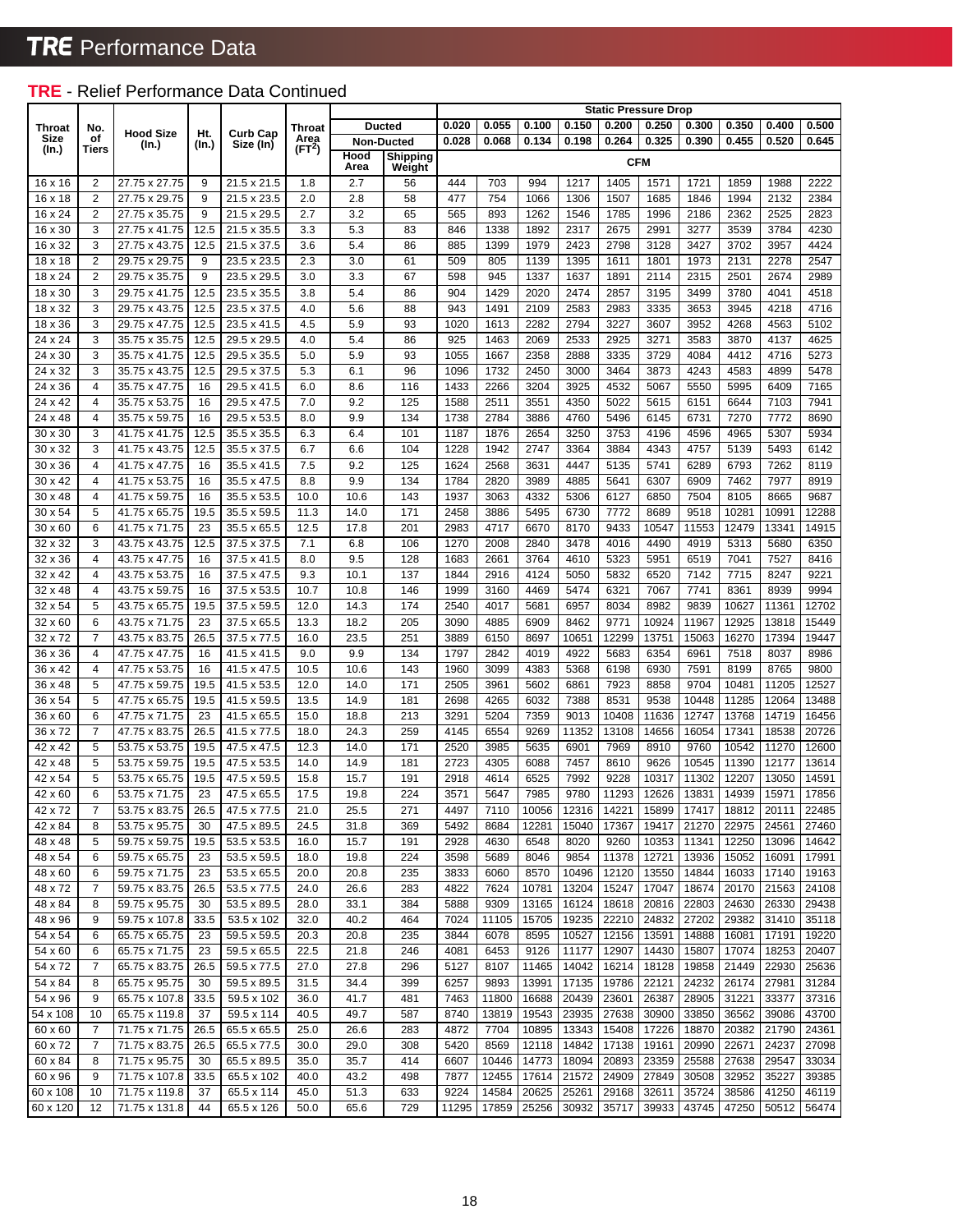<span id="page-19-0"></span>**Description** - Unit shall be a low silhouette gravity upblast ventilator.

- **Construction** The unit shall be of bolted and welded construction utilizing corrosion resistant fasteners. The fan housing and base shall be minimum 14 gauge and the baffle shall be a minimum 18 gauge steel. Unit shall have built-in butterfly dampers of aluminum or steel construction (aluminum on sizes 24-36, steel 42-60). Curb cap corners shall be continuously welded for maximum leak protection. The wind band shall be continuously seam welded with rolled flanges on each end for strength.
- **Coating** All steel fan components shall be Lorenized® with an electrostatically applied, baked polyester powder coating. Each component shall be subject to a five stage environmentally friendly wash system, followed by a minimum 2 mil thick baked powder finish. Paint must exceed 1,000 hour salt spray under ASTM B117 test method.
- **Product** Unit shall be model LSUG as manufactured by Loren Cook Company of Springfield, Missouri.
- **Model LSUG** Model LSUG, low silhouette gravity relief unit, is an upblast ventilator designed for use as a weatherproof outlet on vertical high velocity exhaust systems. For CFM requirements to open the dampers see CFM minimum table and pressure drop table below.

| <b>LSUG</b> Dimension Data |  |  |
|----------------------------|--|--|
|----------------------------|--|--|

| Fan         |            | B  | C  | D |       |             | <b>Steel Gauge</b> |               | Roof              | Approx.<br>Ship |
|-------------|------------|----|----|---|-------|-------------|--------------------|---------------|-------------------|-----------------|
| <b>Size</b> | A Dia.     |    |    |   | T Sa. | <b>Base</b> | Housing            | <b>Baffle</b> | Opening<br>Square | Wt.-Lbs.        |
| 24          | $31 - 1/4$ | 28 | 26 | 3 | 36    | 14          | 14                 | 18            | $31 - 1/2$        | 200             |
| 30          | $37 - 1/4$ | 34 | 32 | 3 | 42    | 14          | 14                 | 18            | $37 - 1/2$        | 260             |
| 36          | $43 - 1/4$ | 38 | 36 | 3 | 48    | 14          | 14                 | 18            | $43 - 1/2$        | 310             |
| 42          | $49 - 1/4$ | 45 | 43 | 3 | 54    | 14          | 14                 | 18            | $49 - 1/2$        | 380             |
| 48          | $55 - 1/4$ | 50 | 48 | 3 | 60    | 14          | 14                 | 18            | $55 - 1/2$        | 445             |
| 54          | $61 - 1/4$ | 46 | 44 | 3 | 66    | 14          | 14                 | 16            | $61 - 1/2$        | 480             |
| 60          | $67 - 1/4$ | 51 | 49 | 3 | 72    | 14          | 14                 | 16            | $67 - 1/2$        | 540             |

**Low Silhouette Upblast Roof Gravity Unit**





All dimensions in inches.

#### **Minimum CFM to Open Dampers**

| <b>Fan Size</b> |                 | <b>Damper Material</b> |
|-----------------|-----------------|------------------------|
|                 | <b>Aluminum</b> | <b>Steel</b>           |
| 24              | 3950            | 5220                   |
| 30              | 6050            | 7130                   |
| 36              | 7620            | 11000                  |
| 42              | 11050           | 13550                  |
| 48              | 12820           | 16420                  |
| 54              | 16500           | 18650                  |
| 60              | 19120           | 22740                  |

#### **Pressure Ratings for Dampers**